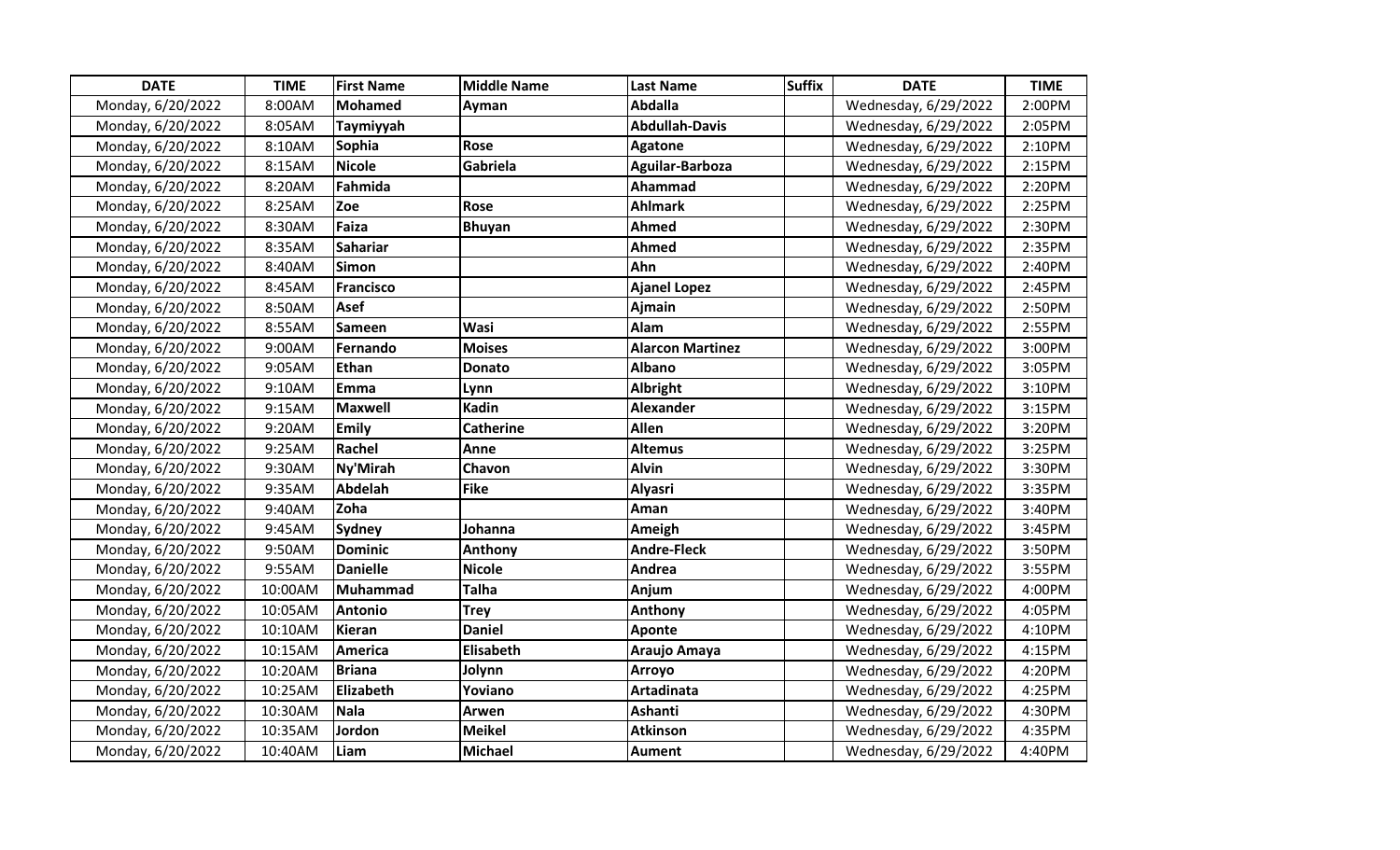| Monday, 6/20/2022 | 10:45AM | <b>Mary</b>        | <b>Takai</b>     | <b>Avalos</b>                |     | Wednesday, 6/29/2022 | 4:45PM |
|-------------------|---------|--------------------|------------------|------------------------------|-----|----------------------|--------|
| Monday, 6/20/2022 | 10:50AM | Anthony            |                  | Ayala                        | Jr. | Wednesday, 6/29/2022 | 4:50PM |
| Monday, 6/20/2022 | 10:55AM | Wilniel            |                  | Ayala                        |     | Wednesday, 6/29/2022 | 4:55PM |
| Monday, 6/20/2022 | 11:00AM | Jessica            | Hyunge           | <b>Baek</b>                  |     | Wednesday, 6/29/2022 | 5:00PM |
| Monday, 6/20/2022 | 11:05AM | <b>Mirza Yusuf</b> | Jibraan          | <b>Baig</b>                  |     | Wednesday, 6/29/2022 | 5:05PM |
| Monday, 6/20/2022 | 11:10AM | Jack               | <b>Patrick</b>   | <b>Bailer</b>                |     | Wednesday, 6/29/2022 | 5:10PM |
| Monday, 6/20/2022 | 11:15AM | <b>Legacy</b>      | Lanier           | <b>Bailey</b>                |     | Wednesday, 6/29/2022 | 5:15PM |
| Monday, 6/20/2022 | 11:20AM | Jordan             | Eve              | <b>Baily</b>                 |     | Wednesday, 6/29/2022 | 5:20PM |
| Monday, 6/20/2022 | 11:25AM | <b>Brooke</b>      | Elizabeth        | <b>Baitinger</b>             |     | Wednesday, 6/29/2022 | 5:25PM |
| Monday, 6/20/2022 | 11:30AM | <b>Brooke</b>      | Alexandra        | <b>Baker</b>                 |     | Wednesday, 6/29/2022 | 5:30PM |
| Monday, 6/20/2022 | 11:35AM | <b>Danielle</b>    | <b>Nicole</b>    | <b>Baker</b>                 |     | Wednesday, 6/29/2022 | 5:35PM |
| Monday, 6/20/2022 | 11:40AM | Gillian            | Grace            | <b>Baker</b>                 |     | Wednesday, 6/29/2022 | 5:40PM |
| Monday, 6/20/2022 | 11:45AM | <b>Riley</b>       | William          | <b>Baker</b>                 |     | Wednesday, 6/29/2022 | 5:45PM |
| Monday, 6/20/2022 | 11:50AM | <b>Brianna</b>     | <b>Marie</b>     | <b>Baldwin</b>               |     | Wednesday, 6/29/2022 | 5:50PM |
| Monday, 6/20/2022 | 11:55AM | Angelica           | <b>Susana</b>    | <b>Balladares Balladares</b> |     | Wednesday, 6/29/2022 | 5:55PM |
| Monday, 6/20/2022 | 12:00PM | <b>Deily</b>       | Alejandra        | <b>Balladares Balladares</b> |     | Wednesday, 6/29/2022 | 6:00PM |
| Monday, 6/20/2022 | 12:05PM | Graziana           | <b>Michelle</b>  | <b>Balladares Balladares</b> |     | Wednesday, 6/29/2022 | 6:05PM |
| Monday, 6/20/2022 | 12:10PM | <b>Nicholas</b>    | <b>Steven</b>    | <b>Bamford</b>               |     | Wednesday, 6/29/2022 | 6:10PM |
| Monday, 6/20/2022 | 12:15PM | <b>Ryan</b>        | Joel             | <b>Banha</b>                 |     | Wednesday, 6/29/2022 | 6:15PM |
| Monday, 6/20/2022 | 12:20PM | Benjamin           | <b>Silvio</b>    | <b>Barbosa</b>               |     | Wednesday, 6/29/2022 | 6:20PM |
| Monday, 6/20/2022 | 12:25PM | Kylie              | Elizabeth        | <b>Barco</b>                 |     | Wednesday, 6/29/2022 | 6:25PM |
| Monday, 6/20/2022 | 12:30PM | <b>Nicholas</b>    | <b>Alexander</b> | <b>Barnes</b>                |     | Wednesday, 6/29/2022 | 6:30PM |
| Monday, 6/20/2022 | 12:35PM | <b>Tashaun</b>     | <b>Timan</b>     | <b>Barnes</b>                |     | Wednesday, 6/29/2022 | 6:35PM |
| Monday, 6/20/2022 | 12:40PM | <b>Benjamin</b>    | Wade             | <b>Baron</b>                 |     | Wednesday, 6/29/2022 | 6:40PM |
| Monday, 6/20/2022 | 12:45PM | Liam               | <b>Thomas</b>    | <b>Barron</b>                |     | Wednesday, 6/29/2022 | 6:45PM |
| Monday, 6/20/2022 | 12:50PM | <b>Samuel</b>      | George           | <b>Baruffi</b>               |     | Wednesday, 6/29/2022 | 6:50PM |
| Monday, 6/20/2022 | 12:55PM | Kaitlyn            | <b>Diana</b>     | <b>Bastone</b>               |     | Wednesday, 6/29/2022 | 6:55PM |
| Monday, 6/20/2022 | 1:00PM  | Siani              | <b>Divine</b>    | <b>Bauza</b>                 |     | Wednesday, 6/29/2022 | 7:00PM |
| Monday, 6/20/2022 | 1:05PM  | Gionna             | Anistasia        | <b>Baxter</b>                |     | Wednesday, 6/29/2022 | 7:05PM |
| Monday, 6/20/2022 | 1:10PM  | Jada               | Elizabeth        | <b>Beach</b>                 |     | Wednesday, 6/29/2022 | 7:10PM |
| Monday, 6/20/2022 | 1:15PM  | Sean               | <b>Patrick</b>   | <b>Beahan</b>                |     | Wednesday, 6/29/2022 | 7:15PM |
| Monday, 6/20/2022 | 1:20PM  | <b>Tyler</b>       | James            | <b>Beam</b>                  |     | Wednesday, 6/29/2022 | 7:20PM |
| Monday, 6/20/2022 | 1:25PM  | <b>Sanaa</b>       | <b>Aylee</b>     | <b>Beaufort</b>              |     | Wednesday, 6/29/2022 | 7:25PM |
| Monday, 6/20/2022 | 1:30PM  | <b>Colette</b>     | Anne             | <b>Bechtel</b>               |     | Wednesday, 6/29/2022 | 7:30PM |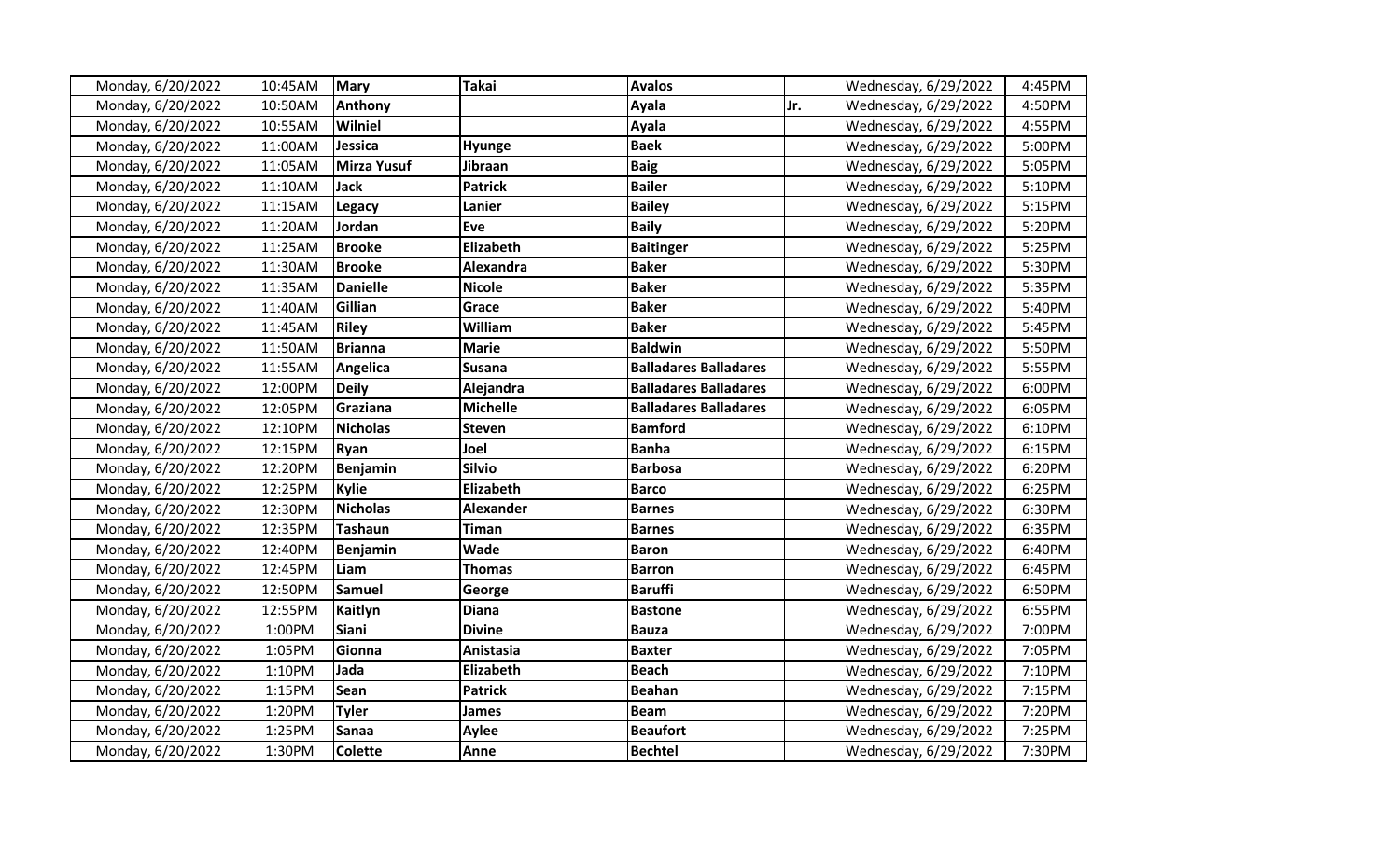| Monday, 6/20/2022 | 1:35PM | <b>Dylan</b>     | <b>Michael</b>               | <b>Beck</b>          |     | Wednesday, 6/29/2022 | 7:35PM  |
|-------------------|--------|------------------|------------------------------|----------------------|-----|----------------------|---------|
| Monday, 6/20/2022 | 1:40PM | <b>Ethan</b>     | <b>Charles</b>               | <b>Beck</b>          |     | Wednesday, 6/29/2022 | 7:40PM  |
| Monday, 6/20/2022 | 1:45PM | <b>Rical</b>     | <b>Derek</b>                 | <b>Belizaire</b>     |     | Wednesday, 6/29/2022 | 7:45PM  |
| Monday, 6/20/2022 | 1:50PM | Elijah           | Anthony                      | <b>Beltran</b>       |     | Wednesday, 6/29/2022 | 7:50PM  |
| Monday, 6/20/2022 | 1:55PM | Michael          | Leonard                      | <b>Benedict</b>      |     | Wednesday, 6/29/2022 | 7:55PM  |
| Monday, 6/20/2022 | 2:00PM | <b>Matthew</b>   | Christopher                  | <b>Benner</b>        |     | Thursday, 6/30/2022  | 8:00AM  |
| Monday, 6/20/2022 | 2:05PM | <b>Erik</b>      | John                         | <b>Bergey</b>        |     | Thursday, 6/30/2022  | 8:05AM  |
| Monday, 6/20/2022 | 2:10PM | <b>Martina</b>   | <b>Magdy Toufeiles Bolos</b> | <b>Beshaye</b>       |     | Thursday, 6/30/2022  | 8:10AM  |
| Monday, 6/20/2022 | 2:15PM | <b>Dominique</b> | Odessa                       | <b>Bethel</b>        |     | Thursday, 6/30/2022  | 8:15AM  |
| Monday, 6/20/2022 | 2:20PM | Leah             | Pearl                        | <b>Bezar</b>         |     | Thursday, 6/30/2022  | 8:20AM  |
| Monday, 6/20/2022 | 2:25PM | Isha             | <b>Saurabh</b>               | <b>Bhatt</b>         |     | Thursday, 6/30/2022  | 8:25AM  |
| Monday, 6/20/2022 | 2:30PM | <b>Avik</b>      |                              | <b>Bhuiyan</b>       |     | Thursday, 6/30/2022  | 8:30AM  |
| Monday, 6/20/2022 | 2:35PM | William          | Karl                         | <b>Biegert</b>       |     | Thursday, 6/30/2022  | 8:35AM  |
| Monday, 6/20/2022 | 2:40PM | <b>Chowdhury</b> | Jawwad                       | <b>Billah</b>        |     | Thursday, 6/30/2022  | 8:40AM  |
| Monday, 6/20/2022 | 2:45PM | <b>Matthew</b>   | Arpan                        | <b>Biswas</b>        |     | Thursday, 6/30/2022  | 8:45AM  |
| Monday, 6/20/2022 | 2:50PM | Luke             | <b>Robert</b>                | <b>Bitting</b>       |     | Thursday, 6/30/2022  | 8:50AM  |
| Monday, 6/20/2022 | 2:55PM | <b>Emily</b>     | <b>Margaret</b>              | <b>Blanchard</b>     |     | Thursday, 6/30/2022  | 8:55AM  |
| Monday, 6/20/2022 | 3:00PM | <b>Bryan</b>     | <b>Alfonso</b>               | <b>Blanco</b>        |     | Thursday, 6/30/2022  | 9:00AM  |
| Monday, 6/20/2022 | 3:05PM | <b>Riley</b>     | Ann                          | <b>Blattner</b>      |     | Thursday, 6/30/2022  | 9:05AM  |
| Monday, 6/20/2022 | 3:10PM | <b>Madison</b>   | Ann                          | <b>Blizzard</b>      |     | Thursday, 6/30/2022  | 9:10AM  |
| Monday, 6/20/2022 | 3:15PM | Jaeden           | <b>Allyse</b>                | <b>Blue</b>          |     | Thursday, 6/30/2022  | 9:15AM  |
| Monday, 6/20/2022 | 3:20PM | <b>Ashley</b>    | Rose                         | <b>Bohling</b>       |     | Thursday, 6/30/2022  | 9:20AM  |
| Monday, 6/20/2022 | 3:25PM | <b>Tyler</b>     | William                      | <b>Bohn</b>          |     | Thursday, 6/30/2022  | 9:25AM  |
| Monday, 6/20/2022 | 3:30PM | <b>Darlyn</b>    | <b>Magaly</b>                | <b>Bolla Lorenzo</b> |     | Thursday, 6/30/2022  | 9:30AM  |
| Monday, 6/20/2022 | 3:35PM | <b>Bryanna</b>   | <b>Therese</b>               | <b>Bolognese</b>     |     | Thursday, 6/30/2022  | 9:35AM  |
| Monday, 6/20/2022 | 3:40PM | <b>Alex</b>      | <b>Patrick</b>               | <b>Bond</b>          |     | Thursday, 6/30/2022  | 9:40AM  |
| Monday, 6/20/2022 | 3:45PM | <b>Matthew</b>   | James                        | <b>Boquist</b>       |     | Thursday, 6/30/2022  | 9:45AM  |
| Monday, 6/20/2022 | 3:50PM | <b>Michael</b>   | Christopher                  | <b>Borichewski</b>   | Jr. | Thursday, 6/30/2022  | 9:50AM  |
| Monday, 6/20/2022 | 3:55PM | Jessica          | <b>Menassa</b>               | <b>Botros</b>        |     | Thursday, 6/30/2022  | 9:55AM  |
| Monday, 6/20/2022 | 4:00PM | Gerson           | Humberto                     | <b>Boya Mendez</b>   |     | Thursday, 6/30/2022  | 10:00AM |
| Monday, 6/20/2022 | 4:05PM | Jasmin           | De Jesus                     | <b>Boya-Martinez</b> |     | Thursday, 6/30/2022  | 10:05AM |
| Monday, 6/20/2022 | 4:10PM | <b>Sabrina</b>   | Lauren                       | <b>Boyce</b>         |     | Thursday, 6/30/2022  | 10:10AM |
| Monday, 6/20/2022 | 4:15PM | Amar             |                              | <b>Bozzi</b>         |     | Thursday, 6/30/2022  | 10:15AM |
| Monday, 6/20/2022 | 4:20PM | Annora           |                              | <b>Bradley</b>       |     | Thursday, 6/30/2022  | 10:20AM |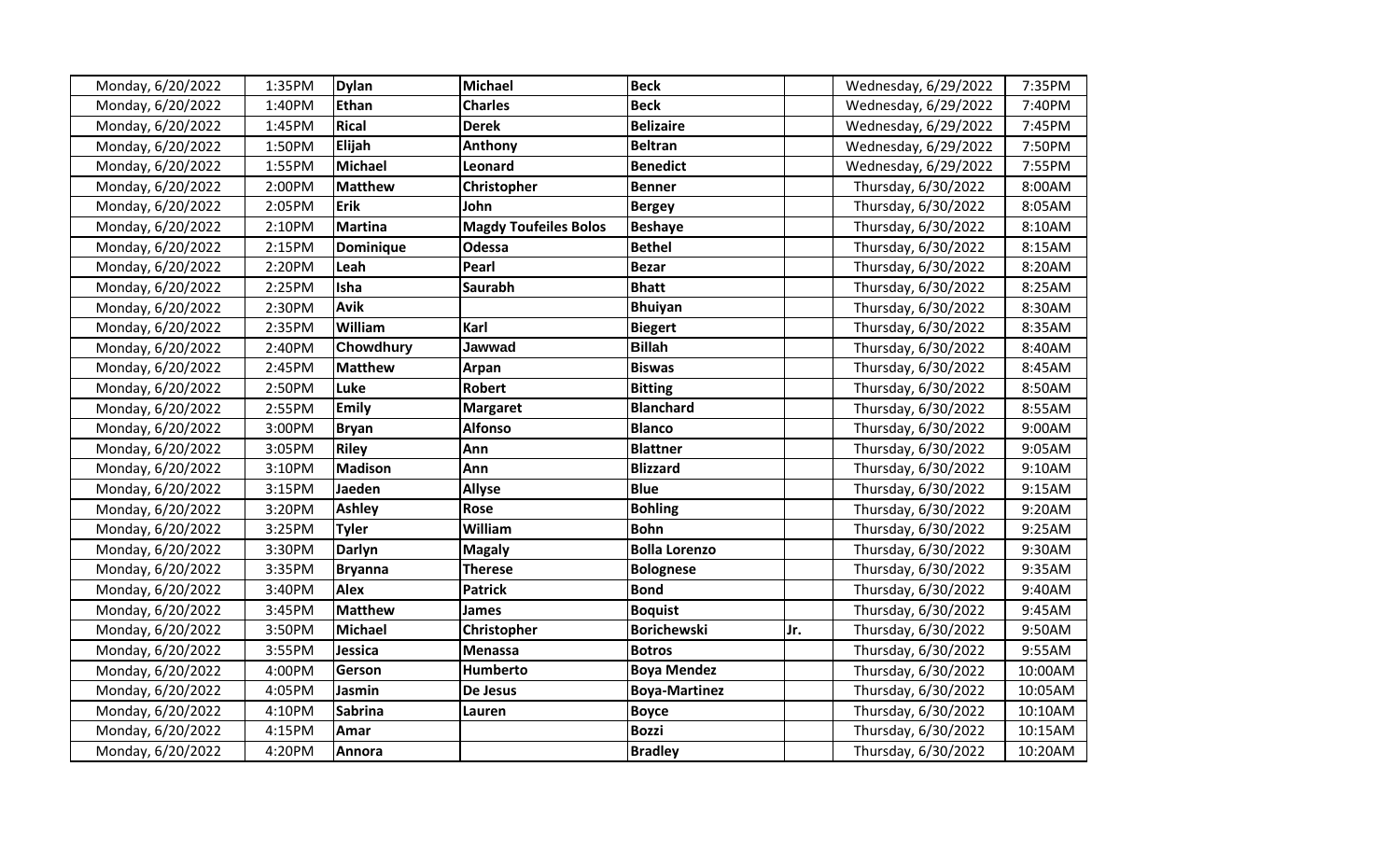| Monday, 6/20/2022 | 4:25PM | Kayla            | <b>Marie</b>         | <b>Brandt</b>     | Thursday, 6/30/2022 | 10:25AM |
|-------------------|--------|------------------|----------------------|-------------------|---------------------|---------|
| Monday, 6/20/2022 | 4:30PM | Jacqueline       | Elizabeth            | <b>Braster</b>    | Thursday, 6/30/2022 | 10:30AM |
| Monday, 6/20/2022 | 4:35PM | <b>Patrick</b>   | Joseph               | <b>Breen</b>      | Thursday, 6/30/2022 | 10:35AM |
| Monday, 6/20/2022 | 4:40PM | <b>Patrick</b>   | Quinn                | <b>Brentson</b>   | Thursday, 6/30/2022 | 10:40AM |
| Monday, 6/20/2022 | 4:45PM | Jessica          | <b>May</b>           | <b>Bressler</b>   | Thursday, 6/30/2022 | 10:45AM |
| Monday, 6/20/2022 | 4:50PM | <b>Nicholas</b>  | Jayden               | <b>Bressler</b>   | Thursday, 6/30/2022 | 10:50AM |
| Monday, 6/20/2022 | 4:55PM | <b>Ella</b>      | <b>Martyne</b>       | <b>Broadhurst</b> | Thursday, 6/30/2022 | 10:55AM |
| Monday, 6/20/2022 | 5:00PM | <b>Chase</b>     | <b>Douglas</b>       | <b>Brody</b>      | Thursday, 6/30/2022 | 11:00AM |
| Monday, 6/20/2022 | 5:05PM | Alexandra        | <b>Marie</b>         | <b>Brooks</b>     | Thursday, 6/30/2022 | 11:05AM |
| Monday, 6/20/2022 | 5:10PM | <b>Bailey</b>    | Ann                  | <b>Brooks</b>     | Thursday, 6/30/2022 | 11:10AM |
| Monday, 6/20/2022 | 5:15PM | <b>Dylan</b>     | <b>Tyler</b>         | <b>Brown</b>      | Thursday, 6/30/2022 | 11:15AM |
| Monday, 6/20/2022 | 5:20PM | <b>Max</b>       | <b>Nathan</b>        | <b>Brown</b>      | Thursday, 6/30/2022 | 11:20AM |
| Monday, 6/20/2022 | 5:25PM | <b>Skylah</b>    | <b>Rose</b>          | <b>Brown</b>      | Thursday, 6/30/2022 | 11:25AM |
| Monday, 6/20/2022 | 5:30PM | <b>Nasir</b>     | <b>Jordan Thomas</b> | <b>Browne</b>     | Thursday, 6/30/2022 | 11:30AM |
| Monday, 6/20/2022 | 5:35PM | Jacob            | <b>Richard</b>       | <b>Bruno</b>      | Thursday, 6/30/2022 | 11:35AM |
| Monday, 6/20/2022 | 5:40PM | <b>Nicolas</b>   | Sebastian            | <b>Buchner</b>    | Thursday, 6/30/2022 | 11:40AM |
| Monday, 6/20/2022 | 5:45PM | Vu               | Quoc                 | <b>Bui</b>        | Thursday, 6/30/2022 | 11:45AM |
| Monday, 6/20/2022 | 5:50PM | <b>Doris</b>     |                      | <b>Burcea</b>     | Thursday, 6/30/2022 | 11:50AM |
| Monday, 6/20/2022 | 5:55PM | <b>Claire</b>    | <b>Allison</b>       | <b>Burcik</b>     | Thursday, 6/30/2022 | 11:55AM |
| Monday, 6/20/2022 | 6:00PM | Ella             | Grace                | <b>Burget</b>     | Thursday, 6/30/2022 | 12:00PM |
| Monday, 6/20/2022 | 6:05PM | <b>Dylan</b>     | <b>Scott</b>         | <b>Burkett</b>    | Thursday, 6/30/2022 | 12:05PM |
| Monday, 6/20/2022 | 6:10PM | <b>Skyler</b>    | Jade                 | <b>Busfield</b>   | Thursday, 6/30/2022 | 12:10PM |
| Monday, 6/20/2022 | 6:15PM | <b>Molly</b>     | <b>Marie</b>         | <b>Butler</b>     | Thursday, 6/30/2022 | 12:15PM |
| Monday, 6/20/2022 | 6:20PM | Samantha         | Gloria               | Cabeza            | Thursday, 6/30/2022 | 12:20PM |
| Monday, 6/20/2022 | 6:25PM | Gianni           | Christopher          | Caccese           | Thursday, 6/30/2022 | 12:25PM |
| Monday, 6/20/2022 | 6:30PM | <b>Dylan</b>     | <b>Riley</b>         | Caiazzo           | Thursday, 6/30/2022 | 12:30PM |
| Monday, 6/20/2022 | 6:35PM | <b>Curtis</b>    | <b>Everett</b>       | <b>Campbell</b>   | Thursday, 6/30/2022 | 12:35PM |
| Monday, 6/20/2022 | 6:40PM | Julia            | Elizabeth            | Cantz             | Thursday, 6/30/2022 | 12:40PM |
| Monday, 6/20/2022 | 6:45PM | <b>Michael</b>   | <b>Vincent</b>       | Capp              | Thursday, 6/30/2022 | 12:45PM |
| Monday, 6/20/2022 | 6:50PM | Olivia           | <b>Tracie</b>        | Caputo            | Thursday, 6/30/2022 | 12:50PM |
| Monday, 6/20/2022 | 6:55PM | <b>Xavier</b>    | <b>Luis</b>          | <b>Caraballo</b>  | Thursday, 6/30/2022 | 12:55PM |
| Monday, 6/20/2022 | 7:00PM | Ava              | <b>Marie</b>         | Carangi           | Thursday, 6/30/2022 | 1:00PM  |
| Monday, 6/20/2022 | 7:05PM | <b>Richard</b>   | Lawn                 | Carmody           | Thursday, 6/30/2022 | 1:05PM  |
| Monday, 6/20/2022 | 7:10PM | <b>Alexander</b> | M.                   | Carpenter         | Thursday, 6/30/2022 | 1:10PM  |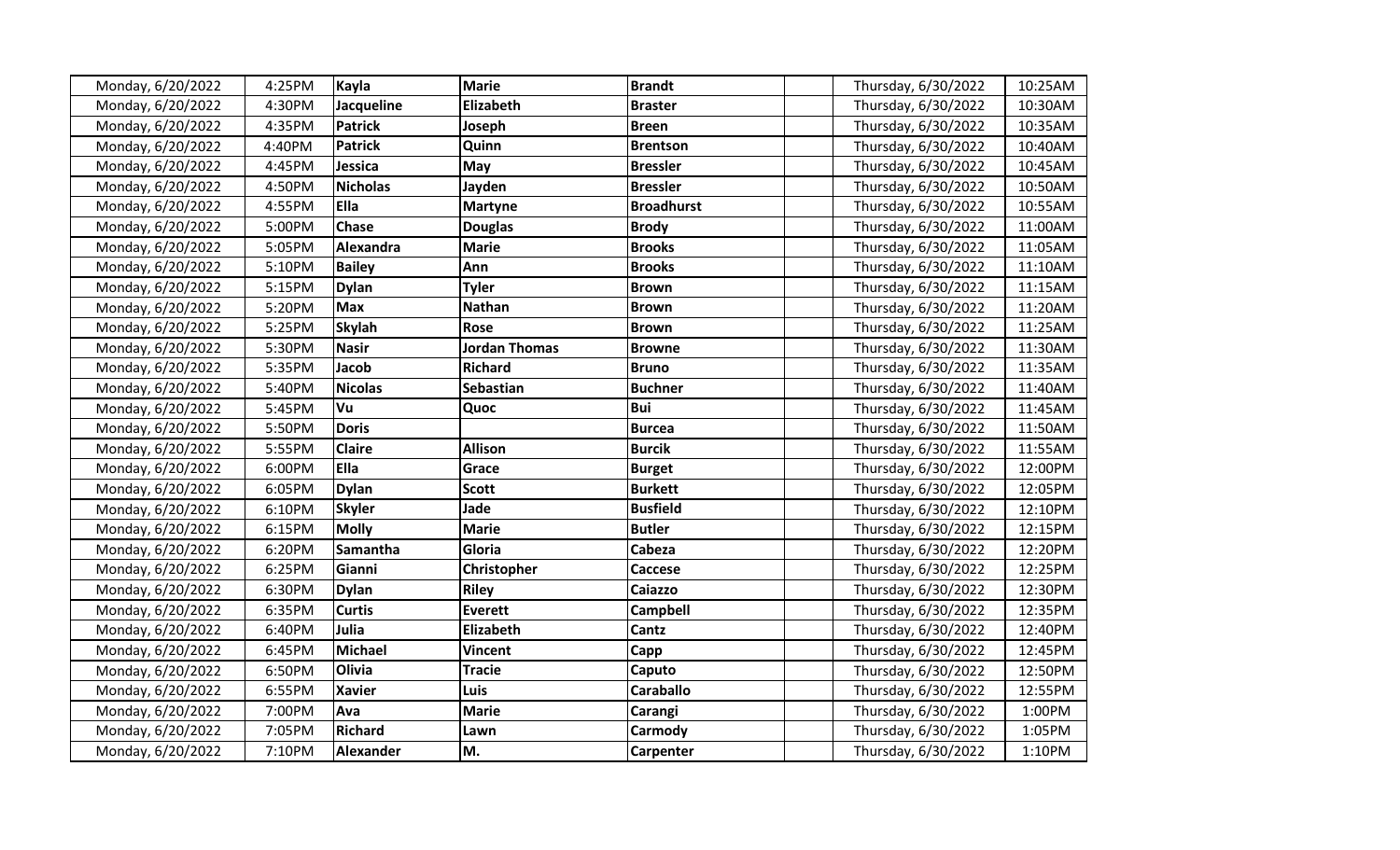| Monday, 6/20/2022  | 7:15PM  | <b>Maxwell</b>      | Joseph           | Carracappa            |     | Thursday, 6/30/2022 | 1:15PM |
|--------------------|---------|---------------------|------------------|-----------------------|-----|---------------------|--------|
| Monday, 6/20/2022  | 7:20PM  | Levi                | Josiah           | <b>Carroll</b>        |     | Thursday, 6/30/2022 | 1:20PM |
| Monday, 6/20/2022  | 7:25PM  | John                | <b>Michael</b>   | Carson                | Jr. | Thursday, 6/30/2022 | 1:25PM |
| Monday, 6/20/2022  | 7:30PM  | Semaj               | <b>Tameem</b>    | Carter                |     | Thursday, 6/30/2022 | 1:30PM |
| Monday, 6/20/2022  | 7:35PM  | Kellyann            | <b>Rose</b>      | Cashley               |     | Thursday, 6/30/2022 | 1:35PM |
| Monday, 6/20/2022  | 7:40PM  | <b>Molly</b>        | May              | Caspar                |     | Thursday, 6/30/2022 | 1:40PM |
| Monday, 6/20/2022  | 7:45PM  | <b>Isabel</b>       |                  | <b>Castro Guallpa</b> |     | Thursday, 6/30/2022 | 1:45PM |
| Monday, 6/20/2022  | 7:50PM  | <b>Tupac</b>        | Amaru            | Castro Zumba          |     | Thursday, 6/30/2022 | 1:50PM |
| Monday, 6/20/2022  | 7:55PM  | <b>Andrew</b>       | Joseph           | Catalanotto           |     | Thursday, 6/30/2022 | 1:55PM |
| Tuesday, 6/21/2022 | 8:00AM  | Isabella            |                  | <b>Catanese</b>       |     | Thursday, 6/30/2022 | 2:00PM |
| Tuesday, 6/21/2022 | 8:05AM  | <b>Natalie</b>      | Claire           | <b>Cecil</b>          |     | Thursday, 6/30/2022 | 2:05PM |
| Tuesday, 6/21/2022 | 8:10AM  | <b>David</b>        | <b>Minyoung</b>  | Cha                   |     | Thursday, 6/30/2022 | 2:10PM |
| Tuesday, 6/21/2022 | 8:15AM  | Radhika             |                  | Chandarana            |     | Thursday, 6/30/2022 | 2:15PM |
| Tuesday, 6/21/2022 | 8:20AM  | Jayden              | Kongboun         | Chanthapatheth        |     | Thursday, 6/30/2022 | 2:20PM |
| Tuesday, 6/21/2022 | 8:25AM  | <b>Sabrina</b>      | <b>Nicole</b>    | Chao                  |     | Thursday, 6/30/2022 | 2:25PM |
| Tuesday, 6/21/2022 | 8:30AM  | <b>Alexis</b>       | <b>Myra</b>      | <b>Charles</b>        |     | Thursday, 6/30/2022 | 2:30PM |
| Tuesday, 6/21/2022 | 8:35AM  | <b>Delina</b>       |                  | <b>Charles</b>        |     | Thursday, 6/30/2022 | 2:35PM |
| Tuesday, 6/21/2022 | 8:40AM  | Fernando            | <b>Alexander</b> | <b>Chavez</b>         |     | Thursday, 6/30/2022 | 2:40PM |
| Tuesday, 6/21/2022 | 8:45AM  | <b>Richard-John</b> | Allen            | <b>Chegus</b>         |     | Thursday, 6/30/2022 | 2:45PM |
| Tuesday, 6/21/2022 | 8:50AM  | Anna                |                  | Chen                  |     | Thursday, 6/30/2022 | 2:50PM |
| Tuesday, 6/21/2022 | 8:55AM  | <b>Connor</b>       | <b>Brice</b>     | Cherby                |     | Thursday, 6/30/2022 | 2:55PM |
| Tuesday, 6/21/2022 | 9:00AM  | <b>Maurice</b>      | <b>Darnell</b>   | <b>Childs</b>         | Jr. | Thursday, 6/30/2022 | 3:00PM |
| Tuesday, 6/21/2022 | 9:05AM  | Ah                  | Lam              | Cho                   |     | Thursday, 6/30/2022 | 3:05PM |
| Tuesday, 6/21/2022 | 9:10AM  | Gina                |                  | Choi                  |     | Thursday, 6/30/2022 | 3:10PM |
| Tuesday, 6/21/2022 | 9:15AM  | Owen                | Jaemin           | Choi                  |     | Thursday, 6/30/2022 | 3:15PM |
| Tuesday, 6/21/2022 | 9:20AM  | Rachel              |                  | Choi                  |     | Thursday, 6/30/2022 | 3:20PM |
| Tuesday, 6/21/2022 | 9:25AM  | <b>Sarah</b>        | Eunji            | Choi                  |     | Thursday, 6/30/2022 | 3:25PM |
| Tuesday, 6/21/2022 | 9:30AM  | Sophia              | <b>Eunsun</b>    | Choi                  |     | Thursday, 6/30/2022 | 3:30PM |
| Tuesday, 6/21/2022 | 9:35AM  | Garrett             | <b>Bradley</b>   | Chonko                |     | Thursday, 6/30/2022 | 3:35PM |
| Tuesday, 6/21/2022 | 9:40AM  | Farhan              | Ishraq           | Chowdhury             |     | Thursday, 6/30/2022 | 3:40PM |
| Tuesday, 6/21/2022 | 9:45AM  | Selena              |                  | Chung                 |     | Thursday, 6/30/2022 | 3:45PM |
| Tuesday, 6/21/2022 | 9:50AM  | <b>Bridget</b>      | Michaela         | <b>Cliver</b>         |     | Thursday, 6/30/2022 | 3:50PM |
| Tuesday, 6/21/2022 | 9:55AM  | Peighton            | <b>Maguire</b>   | Clugston              |     | Thursday, 6/30/2022 | 3:55PM |
| Tuesday, 6/21/2022 | 10:00AM | Ethan               | <b>Jack</b>      | Cohen                 |     | Thursday, 6/30/2022 | 4:00PM |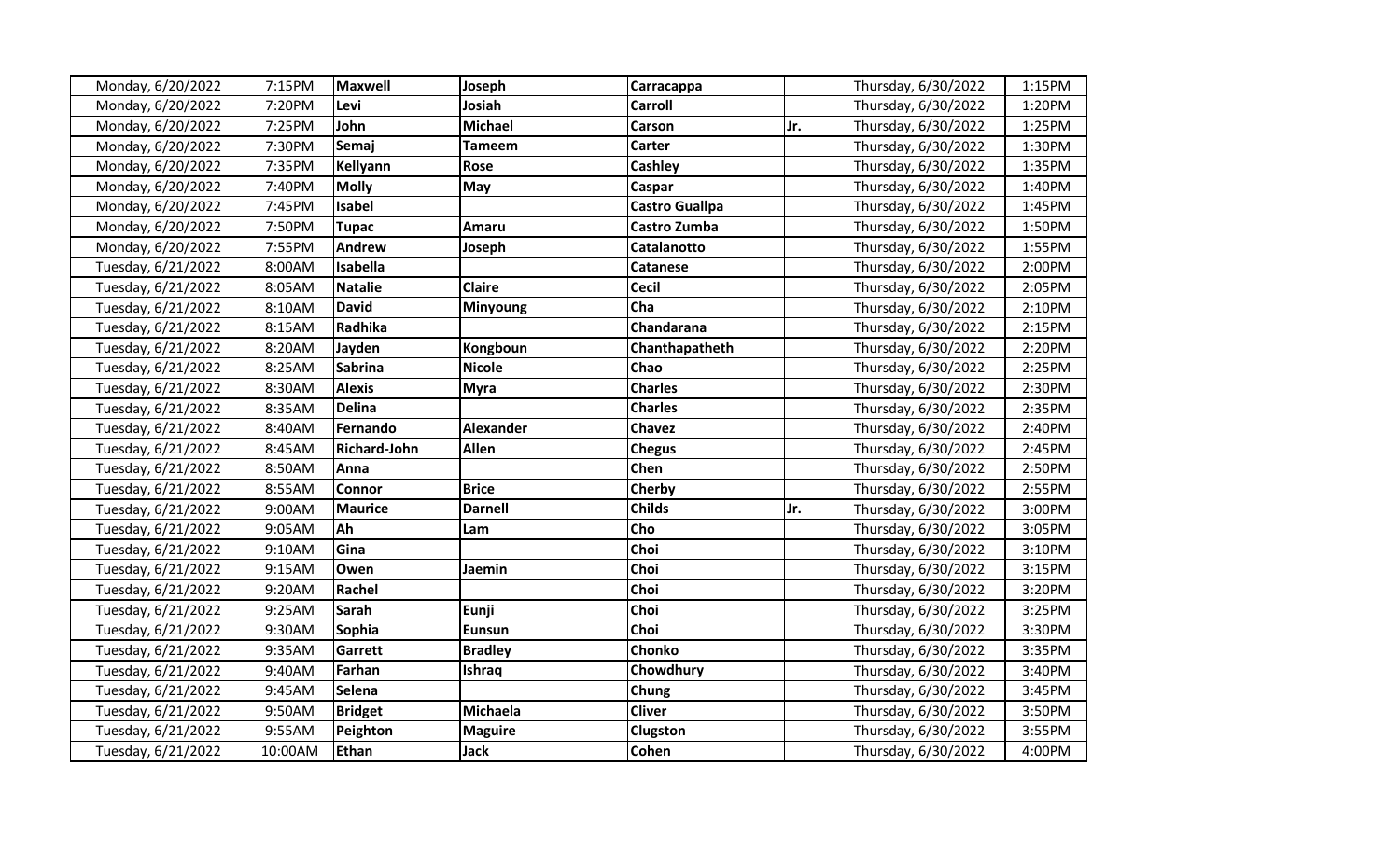| Tuesday, 6/21/2022 | 10:05AM | Natalie          | <b>Bryn</b>        | <b>Colcher</b>            | Thursday, 6/30/2022 | 4:05PM |
|--------------------|---------|------------------|--------------------|---------------------------|---------------------|--------|
| Tuesday, 6/21/2022 | 10:10AM | <b>Russell</b>   | <b>Alexander</b>   | Cole                      | Thursday, 6/30/2022 | 4:10PM |
| Tuesday, 6/21/2022 | 10:15AM | Jayla            | <b>Jackquilynn</b> | <b>Collins</b>            | Thursday, 6/30/2022 | 4:15PM |
| Tuesday, 6/21/2022 | 10:20AM | <b>Sophia</b>    | Laraine            | <b>Collins</b>            | Thursday, 6/30/2022 | 4:20PM |
| Tuesday, 6/21/2022 | 10:25AM | <b>Timothy</b>   | Ryan               | <b>Collins</b>            | Thursday, 6/30/2022 | 4:25PM |
| Tuesday, 6/21/2022 | 10:30AM | <b>Steven</b>    | <b>Bryce</b>       | <b>Collopy</b>            | Thursday, 6/30/2022 | 4:30PM |
| Tuesday, 6/21/2022 | 10:35AM | <b>Candace</b>   | Alana              | <b>Connelly</b>           | Thursday, 6/30/2022 | 4:35PM |
| Tuesday, 6/21/2022 | 10:40AM | Johan            | <b>Eduardo</b>     | <b>Contreras Morataya</b> | Thursday, 6/30/2022 | 4:40PM |
| Tuesday, 6/21/2022 | 10:45AM | Peter            | <b>James</b>       | Cooke                     | Thursday, 6/30/2022 | 4:45PM |
| Tuesday, 6/21/2022 | 10:50AM | Jackson          | <b>Daniel</b>      | Cooper                    | Thursday, 6/30/2022 | 4:50PM |
| Tuesday, 6/21/2022 | 10:55AM | Roneil           | <b>Syncere</b>     | Cooper                    | Thursday, 6/30/2022 | 4:55PM |
| Tuesday, 6/21/2022 | 11:00AM | <b>Amelia</b>    | <b>Marie</b>       | Copenhaver                | Thursday, 6/30/2022 | 5:00PM |
| Tuesday, 6/21/2022 | 11:05AM | <b>Matthew</b>   | Joseph             | <b>Coraluzzi</b>          | Thursday, 6/30/2022 | 5:05PM |
| Tuesday, 6/21/2022 | 11:10AM | <b>Kaylee</b>    | <b>Sage</b>        | Corbi                     | Thursday, 6/30/2022 | 5:10PM |
| Tuesday, 6/21/2022 | 11:15AM | Angela           | <b>Marie</b>       | Cordova                   | Thursday, 6/30/2022 | 5:15PM |
| Tuesday, 6/21/2022 | 11:20AM | <b>Matthew</b>   | Joseph             | Corrado                   | Thursday, 6/30/2022 | 5:20PM |
| Tuesday, 6/21/2022 | 11:25AM | <b>Dayna</b>     | Yu Ou              | <b>Correale</b>           | Thursday, 6/30/2022 | 5:25PM |
| Tuesday, 6/21/2022 | 11:30AM | Li-Fen           | Elizabeth          | <b>Correale</b>           | Thursday, 6/30/2022 | 5:30PM |
| Tuesday, 6/21/2022 | 11:35AM | <b>Roxy</b>      | <b>Annette</b>     | <b>Cortes Alicea</b>      | Thursday, 6/30/2022 | 5:35PM |
| Tuesday, 6/21/2022 | 11:40AM | Gina             |                    | Cosentino                 | Thursday, 6/30/2022 | 5:40PM |
| Tuesday, 6/21/2022 | 11:45AM | <b>Oumar</b>     | Abadramane         | Coulibaly                 | Thursday, 6/30/2022 | 5:45PM |
| Tuesday, 6/21/2022 | 11:50AM | Olivia           | Camille            | Covert                    | Thursday, 6/30/2022 | 5:50PM |
| Tuesday, 6/21/2022 | 11:55AM | Hanna            | Han Shu            | Cox                       | Thursday, 6/30/2022 | 5:55PM |
| Tuesday, 6/21/2022 | 12:00PM | <b>Alexander</b> | <b>Eric</b>        | <b>Cravener</b>           | Thursday, 6/30/2022 | 6:00PM |
| Tuesday, 6/21/2022 | 12:05PM | Julia            | <b>Marie</b>       | <b>Crawford</b>           | Thursday, 6/30/2022 | 6:05PM |
| Tuesday, 6/21/2022 | 12:10PM | <b>Theodore</b>  |                    | <b>Crawford</b>           | Thursday, 6/30/2022 | 6:10PM |
| Tuesday, 6/21/2022 | 12:15PM | <b>Daniel</b>    |                    | <b>Cross</b>              | Thursday, 6/30/2022 | 6:15PM |
| Tuesday, 6/21/2022 | 12:20PM | <b>Genesis</b>   | <b>Destiny</b>     | <b>Cruz</b>               | Thursday, 6/30/2022 | 6:20PM |
| Tuesday, 6/21/2022 | 12:25PM | Quinten          | Luther             | Curry-Hall                | Thursday, 6/30/2022 | 6:25PM |
| Tuesday, 6/21/2022 | 12:30PM | <b>Nelson</b>    | <b>Francisco</b>   | <b>Cuyuch Lux</b>         | Thursday, 6/30/2022 | 6:30PM |
| Tuesday, 6/21/2022 | 12:35PM | Mackenzie        | Jayne              | Czajkowski                | Thursday, 6/30/2022 | 6:35PM |
| Tuesday, 6/21/2022 | 12:40PM | <b>Samantha</b>  | <b>Marie</b>       | D'orazio                  | Thursday, 6/30/2022 | 6:40PM |
| Tuesday, 6/21/2022 | 12:45PM | <b>Marissa</b>   | Kathryn            | <b>Dacosta</b>            | Thursday, 6/30/2022 | 6:45PM |
| Tuesday, 6/21/2022 | 12:50PM | Kyle             |                    | <b>Daly</b>               | Thursday, 6/30/2022 | 6:50PM |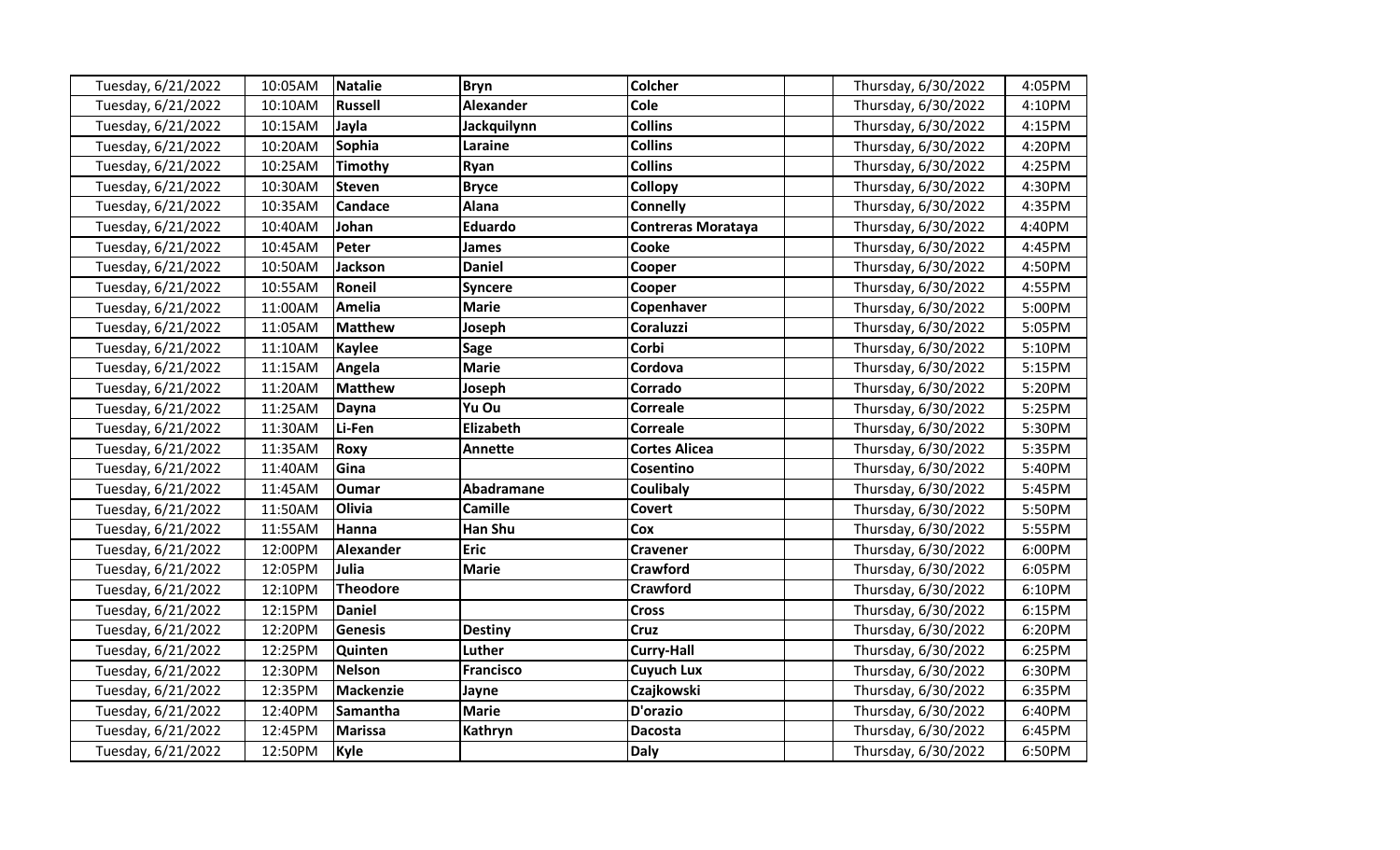| Tuesday, 6/21/2022 | 12:55PM | Lindsay          | <b>Michele</b>   | <b>Danko</b>      | Thursday, 6/30/2022 | 6:55PM |
|--------------------|---------|------------------|------------------|-------------------|---------------------|--------|
| Tuesday, 6/21/2022 | 1:00PM  | Anjali           | <b>Hasmukh</b>   | <b>Davara</b>     | Thursday, 6/30/2022 | 7:00PM |
| Tuesday, 6/21/2022 | 1:05PM  | Jacob            | <b>Morgan</b>    | <b>Davey</b>      | Thursday, 6/30/2022 | 7:05PM |
| Tuesday, 6/21/2022 | 1:10PM  | Samantha         | <b>Brooke</b>    | <b>DeAngelo</b>   | Thursday, 6/30/2022 | 7:10PM |
| Tuesday, 6/21/2022 | 1:15PM  | <b>Haley</b>     | Elizabeth        | <b>Decker</b>     | Thursday, 6/30/2022 | 7:15PM |
| Tuesday, 6/21/2022 | 1:20PM  | Joseph           | James            | <b>DeFazio</b>    | Thursday, 6/30/2022 | 7:20PM |
| Tuesday, 6/21/2022 | 1:25PM  | <b>Elizabeth</b> | Lynn             | <b>Delgado</b>    | Thursday, 6/30/2022 | 7:25PM |
| Tuesday, 6/21/2022 | 1:30PM  | <b>Nicholas</b>  | Joseph           | <b>DeMaria</b>    | Thursday, 6/30/2022 | 7:30PM |
| Tuesday, 6/21/2022 | 1:35PM  | Jillian          | Anne             | <b>Demetrius</b>  | Thursday, 6/30/2022 | 7:35PM |
| Tuesday, 6/21/2022 | 1:40PM  | Jonathan         | <b>Tesfaye</b>   | <b>Demis</b>      | Thursday, 6/30/2022 | 7:40PM |
| Tuesday, 6/21/2022 | 1:45PM  | <b>Jennifer</b>  | <b>Elizabeth</b> | <b>Denning</b>    | Thursday, 6/30/2022 | 7:45PM |
| Tuesday, 6/21/2022 | 1:50PM  | Grace            | Clare            | Denton            | Thursday, 6/30/2022 | 7:50PM |
| Tuesday, 6/21/2022 | 1:55PM  | <b>Hocine</b>    |                  | <b>Derriche</b>   | Thursday, 6/30/2022 | 7:55PM |
| Tuesday, 6/21/2022 | 2:00PM  | Hannah           | Lynn             | <b>Desrocher</b>  | Friday, 7/1/2022    | 8:00AM |
| Tuesday, 6/21/2022 | 2:05PM  | <b>Baylen</b>    | Elisabeth        | <b>Detweiler</b>  | Friday, 7/1/2022    | 8:05AM |
| Tuesday, 6/21/2022 | 2:10PM  | Arpita           |                  | <b>Devi</b>       | Friday, 7/1/2022    | 8:10AM |
| Tuesday, 6/21/2022 | 2:15PM  | Aarya            |                  | <b>Dhakal</b>     | Friday, 7/1/2022    | 8:15AM |
| Tuesday, 6/21/2022 | 2:20PM  | <b>Safiatou</b>  |                  | <b>Diallo</b>     | Friday, 7/1/2022    | 8:20AM |
| Tuesday, 6/21/2022 | 2:25PM  | <b>Erika</b>     | Vanessa          | <b>Diaz Reyez</b> | Friday, 7/1/2022    | 8:25AM |
| Tuesday, 6/21/2022 | 2:30PM  | <b>Marin</b>     | <b>Elizabeth</b> | <b>Dickman</b>    | Friday, 7/1/2022    | 8:30AM |
| Tuesday, 6/21/2022 | 2:35PM  | Logan            | <b>Parker</b>    | <b>Dierkes</b>    | Friday, 7/1/2022    | 8:35AM |
| Tuesday, 6/21/2022 | 2:40PM  | <b>Cameron</b>   |                  | <b>DiGiuseppe</b> | Friday, 7/1/2022    | 8:40AM |
| Tuesday, 6/21/2022 | 2:45PM  | <b>Michael</b>   | Anthony          | <b>DiLorenzo</b>  | Friday, 7/1/2022    | 8:45AM |
| Tuesday, 6/21/2022 | 2:50PM  | <b>Adrianna</b>  | <b>Marie</b>     | Dinapoli          | Friday, 7/1/2022    | 8:50AM |
| Tuesday, 6/21/2022 | 2:55PM  | Angelina         |                  | <b>DiNenno</b>    | Friday, 7/1/2022    | 8:55AM |
| Tuesday, 6/21/2022 | 3:00PM  | <b>Brandon</b>   | Quy              | <b>Dinh</b>       | Friday, 7/1/2022    | 9:00AM |
| Tuesday, 6/21/2022 | 3:05PM  | <b>Nicholas</b>  | <b>Brian</b>     | <b>DiPippo</b>    | Friday, 7/1/2022    | 9:05AM |
| Tuesday, 6/21/2022 | 3:10PM  | Joshua           | James            | <b>DiSanto</b>    | Friday, 7/1/2022    | 9:10AM |
| Tuesday, 6/21/2022 | 3:15PM  | <b>Samanta</b>   | Rahman           | <b>Disha</b>      | Friday, 7/1/2022    | 9:15AM |
| Tuesday, 6/21/2022 | 3:20PM  | <b>Tyler</b>     | Jude             | <b>Doherty</b>    | Friday, 7/1/2022    | 9:20AM |
| Tuesday, 6/21/2022 | 3:25PM  | Jake             | Joseph           | <b>Dolan</b>      | Friday, 7/1/2022    | 9:25AM |
| Tuesday, 6/21/2022 | 3:30PM  | John             | <b>Vincent</b>   | <b>Dolan</b>      | Friday, 7/1/2022    | 9:30AM |
| Tuesday, 6/21/2022 | 3:35PM  | Kimberly         | Vanessa          | Dominguez         | Friday, 7/1/2022    | 9:35AM |
| Tuesday, 6/21/2022 | 3:40PM  | <b>Christina</b> | <b>Marie</b>     | <b>Doppel</b>     | Friday, 7/1/2022    | 9:40AM |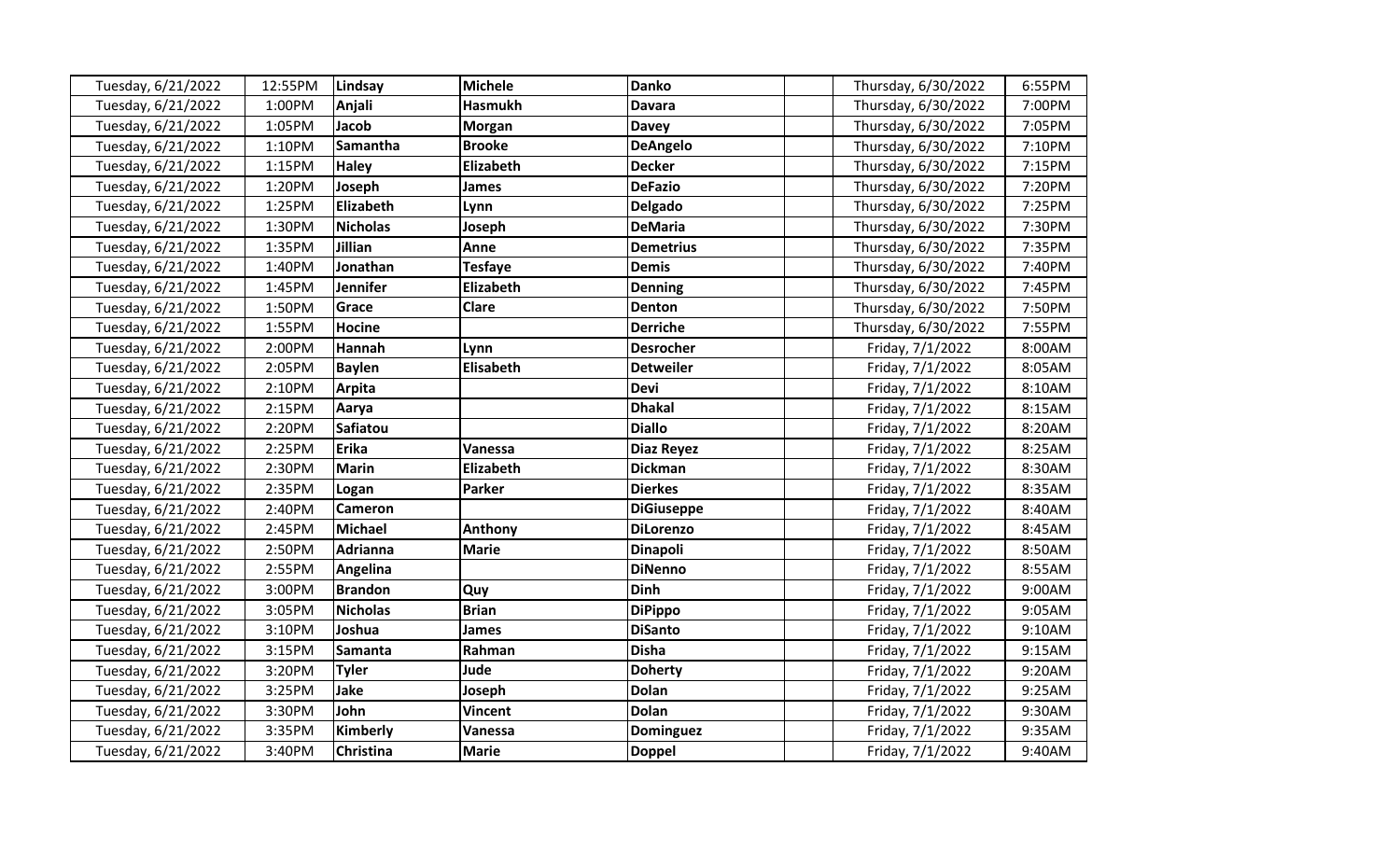| Tuesday, 6/21/2022 | 3:45PM | Owen               | Anthony         | <b>Doran</b>          |     | Friday, 7/1/2022 | 9:45AM  |
|--------------------|--------|--------------------|-----------------|-----------------------|-----|------------------|---------|
| Tuesday, 6/21/2022 | 3:50PM | Malachi            | <b>David</b>    | <b>Dosunmu</b>        |     | Friday, 7/1/2022 | 9:50AM  |
| Tuesday, 6/21/2022 | 3:55PM | <b>Avery</b>       | Ahmani          | <b>Downing</b>        |     | Friday, 7/1/2022 | 9:55AM  |
| Tuesday, 6/21/2022 | 4:00PM | <b>Adrian</b>      | R               | <b>Doyle</b>          |     | Friday, 7/1/2022 | 10:00AM |
| Tuesday, 6/21/2022 | 4:05PM | <b>Corinne</b>     | Kai-En          | <b>Dragwa</b>         |     | Friday, 7/1/2022 | 10:05AM |
| Tuesday, 6/21/2022 | 4:10PM | <b>Troy</b>        | <b>Bradley</b>  | <b>Drummond</b>       |     | Friday, 7/1/2022 | 10:10AM |
| Tuesday, 6/21/2022 | 4:15PM | <b>Taliya</b>      | Jadasue         | <b>Drummond-Cofer</b> |     | Friday, 7/1/2022 | 10:15AM |
| Tuesday, 6/21/2022 | 4:20PM | Kathy              | <b>Amarilis</b> | <b>Duarte-Solis</b>   |     | Friday, 7/1/2022 | 10:20AM |
| Tuesday, 6/21/2022 | 4:25PM | <b>Sophia</b>      | Loretta         | <b>Duong</b>          |     | Friday, 7/1/2022 | 10:25AM |
| Tuesday, 6/21/2022 | 4:30PM | Amanda             | Constance       | <b>Duran</b>          |     | Friday, 7/1/2022 | 10:30AM |
| Tuesday, 6/21/2022 | 4:35PM | <b>Rylee</b>       | <b>Kathleen</b> | Earle                 |     | Friday, 7/1/2022 | 10:35AM |
| Tuesday, 6/21/2022 | 4:40PM | Olivia             |                 | Earley                |     | Friday, 7/1/2022 | 10:40AM |
| Tuesday, 6/21/2022 | 4:45PM | <b>Madison</b>     | Elizabeth       | Early                 |     | Friday, 7/1/2022 | 10:45AM |
| Tuesday, 6/21/2022 | 4:50PM | Khalani            | Germaine        | Eaton                 |     | Friday, 7/1/2022 | 10:50AM |
| Tuesday, 6/21/2022 | 4:55PM | <b>Nicholas</b>    | <b>David</b>    | <b>Ebbinghaus</b>     |     | Friday, 7/1/2022 | 10:55AM |
| Tuesday, 6/21/2022 | 5:00PM | Kathryn            | Elizabeth       | Eby                   |     | Friday, 7/1/2022 | 11:00AM |
| Tuesday, 6/21/2022 | 5:05PM | <b>Skylar</b>      | <b>Rose</b>     | <b>Eckert</b>         |     | Friday, 7/1/2022 | 11:05AM |
| Tuesday, 6/21/2022 | 5:10PM | <b>Stephen</b>     | <b>Robert</b>   | <b>Eckert</b>         | Jr. | Friday, 7/1/2022 | 11:10AM |
| Tuesday, 6/21/2022 | 5:15PM | <b>Madison</b>     | <b>Kst</b>      | Edelman               |     | Friday, 7/1/2022 | 11:15AM |
| Tuesday, 6/21/2022 | 5:20PM | <b>Marchelle</b>   | Yolanda         | <b>Edney-Pooler</b>   |     | Friday, 7/1/2022 | 11:20AM |
| Tuesday, 6/21/2022 | 5:25PM | Jalen              | <b>Jermaine</b> | <b>Edwards</b>        |     | Friday, 7/1/2022 | 11:25AM |
| Tuesday, 6/21/2022 | 5:30PM | <b>Synfanee</b>    |                 | <b>Edwards</b>        |     | Friday, 7/1/2022 | 11:30AM |
| Tuesday, 6/21/2022 | 5:35PM | <b>Rafic</b>       | Samer           | Eid                   |     | Friday, 7/1/2022 | 11:35AM |
| Tuesday, 6/21/2022 | 5:40PM | <b>Natalie-Rae</b> | <b>Margolo</b>  | <b>Elliott</b>        |     | Friday, 7/1/2022 | 11:40AM |
| Tuesday, 6/21/2022 | 5:45PM | <b>Ainsley</b>     | Colette         | Engleman              |     | Friday, 7/1/2022 | 11:45AM |
| Tuesday, 6/21/2022 | 5:50PM | <b>Silas</b>       | Santiago        | <b>Estrada</b>        |     | Friday, 7/1/2022 | 11:50AM |
| Tuesday, 6/21/2022 | 5:55PM | Justin             | <b>Daniel</b>   | <b>Evans</b>          |     | Friday, 7/1/2022 | 11:55AM |
| Tuesday, 6/21/2022 | 6:00PM | <b>Maddison</b>    | Elisabeth       | <b>Evans</b>          |     | Friday, 7/1/2022 | 12:00PM |
| Tuesday, 6/21/2022 | 6:05PM | <b>Caitlin</b>     | Dee             | <b>Falco</b>          |     | Friday, 7/1/2022 | 12:05PM |
| Tuesday, 6/21/2022 | 6:10PM | Logan              | Christopher     | Fani                  |     | Friday, 7/1/2022 | 12:10PM |
| Tuesday, 6/21/2022 | 6:15PM | <b>Jack</b>        | William         | <b>Farley</b>         |     | Friday, 7/1/2022 | 12:15PM |
| Tuesday, 6/21/2022 | 6:20PM | Justin             | <b>Matthew</b>  | <b>Farley</b>         |     | Friday, 7/1/2022 | 12:20PM |
| Tuesday, 6/21/2022 | 6:25PM | Cheyde             | <b>Calise</b>   | <b>Faulkner</b>       |     | Friday, 7/1/2022 | 12:25PM |
| Tuesday, 6/21/2022 | 6:30PM | <b>Brooke</b>      | <b>Autumn</b>   | <b>Feenie</b>         |     | Friday, 7/1/2022 | 12:30PM |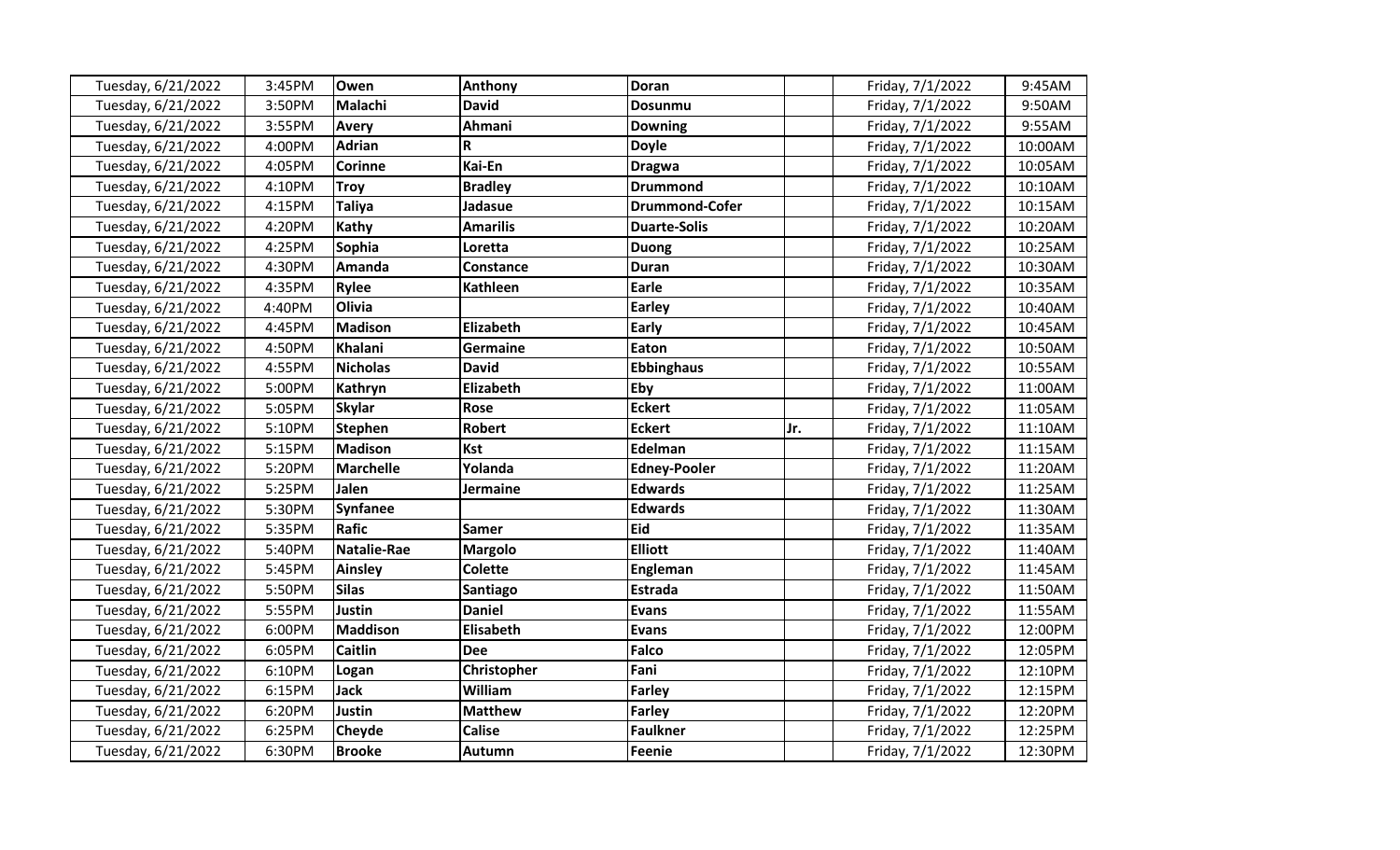| Tuesday, 6/21/2022   | 6:35PM | India              | <b>Sabree</b>    | Felder                    | Friday, 7/1/2022 | 12:35PM |
|----------------------|--------|--------------------|------------------|---------------------------|------------------|---------|
| Tuesday, 6/21/2022   | 6:40PM | <b>Nicholas</b>    | <b>Anthony</b>   | <b>Filaferro</b>          | Friday, 7/1/2022 | 12:40PM |
| Tuesday, 6/21/2022   | 6:45PM | <b>Benjamin</b>    | <b>Edward</b>    | <b>Fillgrove</b>          | Friday, 7/1/2022 | 12:45PM |
| Tuesday, 6/21/2022   | 6:50PM | Anna               | Christina        | <b>Fiore</b>              | Friday, 7/1/2022 | 12:50PM |
| Tuesday, 6/21/2022   | 6:55PM | Cadence            | Jade             | <b>Fiore</b>              | Friday, 7/1/2022 | 12:55PM |
| Tuesday, 6/21/2022   | 7:00PM | Christian          | <b>Scott</b>     | <b>Fischer</b>            | Friday, 7/1/2022 | 1:00PM  |
| Tuesday, 6/21/2022   | 7:05PM | <b>James</b>       | <b>Vincent</b>   | <b>Fitzgerald</b>         | Friday, 7/1/2022 | 1:05PM  |
| Tuesday, 6/21/2022   | 7:10PM | Zachary            | <b>Charles</b>   | <b>Fitzgerald</b>         | Friday, 7/1/2022 | 1:10PM  |
| Tuesday, 6/21/2022   | 7:15PM | <b>Megan</b>       | Helen            | Flanagan                  | Friday, 7/1/2022 | 1:15PM  |
| Tuesday, 6/21/2022   | 7:20PM | Connor             | <b>Robert</b>    | Flynn                     | Friday, 7/1/2022 | 1:20PM  |
| Tuesday, 6/21/2022   | 7:25PM | Jake               | <b>Manning</b>   | Foden                     | Friday, 7/1/2022 | 1:25PM  |
| Tuesday, 6/21/2022   | 7:30PM | <b>Katelyn</b>     | <b>Marie</b>     | <b>Folweiler</b>          | Friday, 7/1/2022 | 1:30PM  |
| Tuesday, 6/21/2022   | 7:35PM | <b>Daniel</b>      | <b>Tyler</b>     | <b>Forte</b>              | Friday, 7/1/2022 | 1:35PM  |
| Tuesday, 6/21/2022   | 7:40PM | Kayla              | <b>Alexis</b>    | <b>Foulds</b>             | Friday, 7/1/2022 | 1:40PM  |
| Tuesday, 6/21/2022   | 7:45PM | Aaron              | <b>Michael</b>   | <b>Foulke</b>             | Friday, 7/1/2022 | 1:45PM  |
| Tuesday, 6/21/2022   | 7:50PM | John               | Lucas            | <b>Francis</b>            | Friday, 7/1/2022 | 1:50PM  |
| Tuesday, 6/21/2022   | 7:55PM | Kimberly           |                  | <b>Francisco-Martinez</b> | Friday, 7/1/2022 | 1:55PM  |
| Wednesday, 6/22/2022 | 8:00AM | <b>Sara</b>        | <b>Makenzie</b>  | <b>Frase</b>              | Friday, 7/1/2022 | 2:00PM  |
| Wednesday, 6/22/2022 | 8:05AM | Julia              | <b>Maria</b>     | <b>Fredericks</b>         | Friday, 7/1/2022 | 2:05PM  |
| Wednesday, 6/22/2022 | 8:10AM | <b>Robert</b>      | <b>Michael</b>   | <b>Freece</b>             | Friday, 7/1/2022 | 2:10PM  |
| Wednesday, 6/22/2022 | 8:15AM | Cody               | William          | Froshour                  | Friday, 7/1/2022 | 2:15PM  |
| Wednesday, 6/22/2022 | 8:20AM | <b>Nicholas</b>    | Joseph           | Frost                     | Friday, 7/1/2022 | 2:20PM  |
| Wednesday, 6/22/2022 | 8:25AM | <b>Riley</b>       | <b>Jefferson</b> | Frost                     | Friday, 7/1/2022 | 2:25PM  |
| Wednesday, 6/22/2022 | 8:30AM | Mohammed           | Farhan           | <b>Fuad</b>               | Friday, 7/1/2022 | 2:30PM  |
| Wednesday, 6/22/2022 | 8:35AM | <b>Kyle</b>        | Gordon           | <b>Fuhrmeister</b>        | Friday, 7/1/2022 | 2:35PM  |
| Wednesday, 6/22/2022 | 8:40AM | <b>Kailee</b>      | Elizabeth        | Gadd                      | Friday, 7/1/2022 | 2:40PM  |
| Wednesday, 6/22/2022 | 8:45AM | Gavin              | <b>Hunter</b>    | Gadsby                    | Friday, 7/1/2022 | 2:45PM  |
| Wednesday, 6/22/2022 | 8:50AM | Justine            |                  | Galichon                  | Friday, 7/1/2022 | 2:50PM  |
| Wednesday, 6/22/2022 | 8:55AM | <b>Trystin</b>     | James            | Galinski                  | Friday, 7/1/2022 | 2:55PM  |
| Wednesday, 6/22/2022 | 9:00AM | Lindsay            | <b>Marie</b>     | Gallagher                 | Friday, 7/1/2022 | 3:00PM  |
| Wednesday, 6/22/2022 | 9:05AM | Jeremy             | <b>Vincent</b>   | Gamble                    | Friday, 7/1/2022 | 3:05PM  |
| Wednesday, 6/22/2022 | 9:10AM | Aziyah             | Raheem           | Garland                   | Friday, 7/1/2022 | 3:10PM  |
| Wednesday, 6/22/2022 | 9:15AM | <b>Justin</b>      | <b>Edward</b>    | Gartner                   | Friday, 7/1/2022 | 3:15PM  |
| Wednesday, 6/22/2022 | 9:20AM | <b>Christopher</b> | <b>Edward</b>    | Gawinski                  | Friday, 7/1/2022 | 3:20PM  |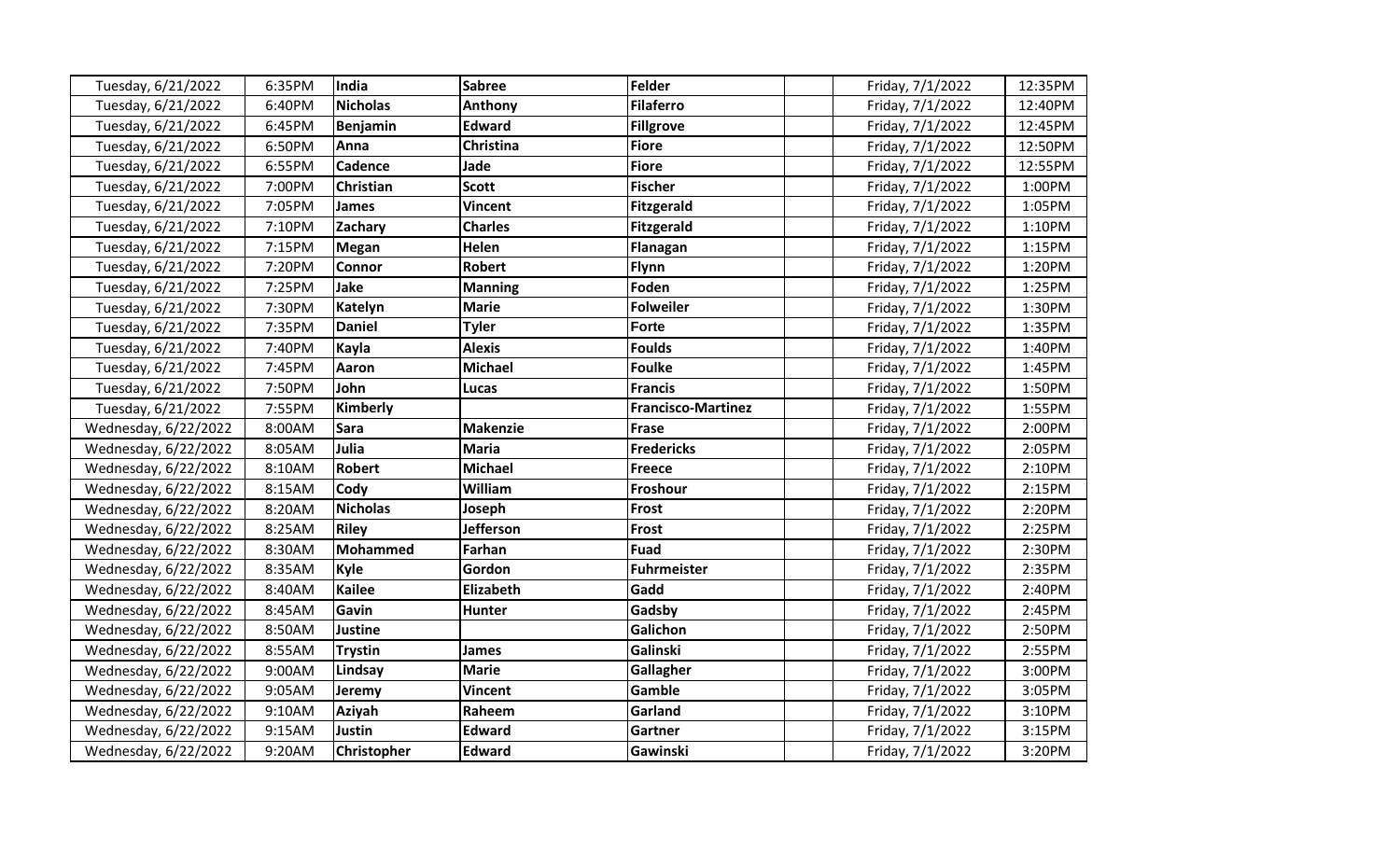| Wednesday, 6/22/2022 | 9:25AM  | Jabrie                 | William        | Gaymon                  |     | Friday, 7/1/2022 | 3:25PM |
|----------------------|---------|------------------------|----------------|-------------------------|-----|------------------|--------|
| Wednesday, 6/22/2022 | 9:30AM  | <b>Alexander</b>       | Jacob          | Geary                   |     | Friday, 7/1/2022 | 3:30PM |
| Wednesday, 6/22/2022 | 9:35AM  | <b>Curtis</b>          | Aaron          | George                  | Jr. | Friday, 7/1/2022 | 3:35PM |
| Wednesday, 6/22/2022 | 9:40AM  | Peyton                 | <b>Haley</b>   | George                  |     | Friday, 7/1/2022 | 3:40PM |
| Wednesday, 6/22/2022 | 9:45AM  | <b>Allison</b>         | Paige          | Gianficaro              |     | Friday, 7/1/2022 | 3:45PM |
| Wednesday, 6/22/2022 | 9:50AM  | <b>Michael</b>         | <b>Andrew</b>  | Giardetti               |     | Friday, 7/1/2022 | 3:50PM |
| Wednesday, 6/22/2022 | 9:55AM  | Andrew                 | Ralph          | Gibson                  |     | Friday, 7/1/2022 | 3:55PM |
| Wednesday, 6/22/2022 | 10:00AM | Muhammad               | <b>Shafi</b>   | Gilani                  |     | Friday, 7/1/2022 | 4:00PM |
| Wednesday, 6/22/2022 | 10:05AM | Linsey                 | Paige          | <b>Gilbert</b>          |     | Friday, 7/1/2022 | 4:05PM |
| Wednesday, 6/22/2022 | 10:10AM | <b>Alexia</b>          | <b>Noemi</b>   | Giorgi                  |     | Friday, 7/1/2022 | 4:10PM |
| Wednesday, 6/22/2022 | 10:15AM | <b>Thomas</b>          | <b>Barbaro</b> | Giorgianni              |     | Friday, 7/1/2022 | 4:15PM |
| Wednesday, 6/22/2022 | 10:20AM | <b>Mariam</b>          | F.             | <b>Girgis</b>           |     | Friday, 7/1/2022 | 4:20PM |
| Wednesday, 6/22/2022 | 10:25AM | <b>Carlos</b>          | A              | Gonzalez                | Jr. | Friday, 7/1/2022 | 4:25PM |
| Wednesday, 6/22/2022 | 10:30AM | Jovani                 |                | Gonzalez                |     | Friday, 7/1/2022 | 4:30PM |
| Wednesday, 6/22/2022 | 10:35AM | <b>James</b>           | Anthony        | Gordon                  |     | Friday, 7/1/2022 | 4:35PM |
| Wednesday, 6/22/2022 | 10:40AM | <b>Jack</b>            | <b>Pierce</b>  | Gorham                  |     | Friday, 7/1/2022 | 4:40PM |
| Wednesday, 6/22/2022 | 10:45AM | Olivya                 | Love           | Grandy                  |     | Friday, 7/1/2022 | 4:45PM |
| Wednesday, 6/22/2022 | 10:50AM | <b>Riley</b>           | Heaven         | <b>Grass</b>            |     | Friday, 7/1/2022 | 4:50PM |
| Wednesday, 6/22/2022 | 10:55AM | <b>Aric</b>            | Ream           | Gray                    |     | Friday, 7/1/2022 | 4:55PM |
| Wednesday, 6/22/2022 | 11:00AM | <b>Katrina</b>         | Elizabeth      | Gray                    |     | Friday, 7/1/2022 | 5:00PM |
| Wednesday, 6/22/2022 | 11:05AM | Amira                  | Lyndsey        | Green                   |     | Friday, 7/1/2022 | 5:05PM |
| Wednesday, 6/22/2022 | 11:10AM | Kaitlyn                | Anne           | Green                   |     | Friday, 7/1/2022 | 5:10PM |
| Wednesday, 6/22/2022 | 11:15AM | <b>Olivia</b>          | Eve            | Greenberg               |     | Friday, 7/1/2022 | 5:15PM |
| Wednesday, 6/22/2022 | 11:20AM | Aidan                  | James          | Greene                  |     | Friday, 7/1/2022 | 5:20PM |
| Wednesday, 6/22/2022 | 11:25AM | <b>Daniel</b>          | <b>Thomas</b>  | Gregory                 |     | Friday, 7/1/2022 | 5:25PM |
| Wednesday, 6/22/2022 | 11:30AM | <b>Jacob</b>           | <b>Daniel</b>  | Grieco                  |     | Friday, 7/1/2022 | 5:30PM |
| Wednesday, 6/22/2022 | 11:35AM | <b>Bryelle</b>         | Capri          | Griffin                 |     | Friday, 7/1/2022 | 5:35PM |
| Wednesday, 6/22/2022 | 11:40AM | <b>Brielle-Solveig</b> | <b>Marion</b>  | Griffith-Keyser         |     | Friday, 7/1/2022 | 5:40PM |
| Wednesday, 6/22/2022 | 11:45AM | Madison                | Lee            | <b>Gronback</b>         |     | Friday, 7/1/2022 | 5:45PM |
| Wednesday, 6/22/2022 | 11:50AM | Myah                   | <b>Ashley</b>  | Groth                   |     | Friday, 7/1/2022 | 5:50PM |
| Wednesday, 6/22/2022 | 11:55AM | Kirsten                | Elizabeth      | Guaragno                |     | Friday, 7/1/2022 | 5:55PM |
| Wednesday, 6/22/2022 | 12:00PM | <b>Byron</b>           | Alejandro      | <b>Guerra-Cervantes</b> |     | Friday, 7/1/2022 | 6:00PM |
| Wednesday, 6/22/2022 | 12:05PM | Hadassa                | <b>Miranda</b> | <b>Guerrier</b>         |     | Friday, 7/1/2022 | 6:05PM |
| Wednesday, 6/22/2022 | 12:10PM | <b>Caroline</b>        |                | Guo                     |     | Friday, 7/1/2022 | 6:10PM |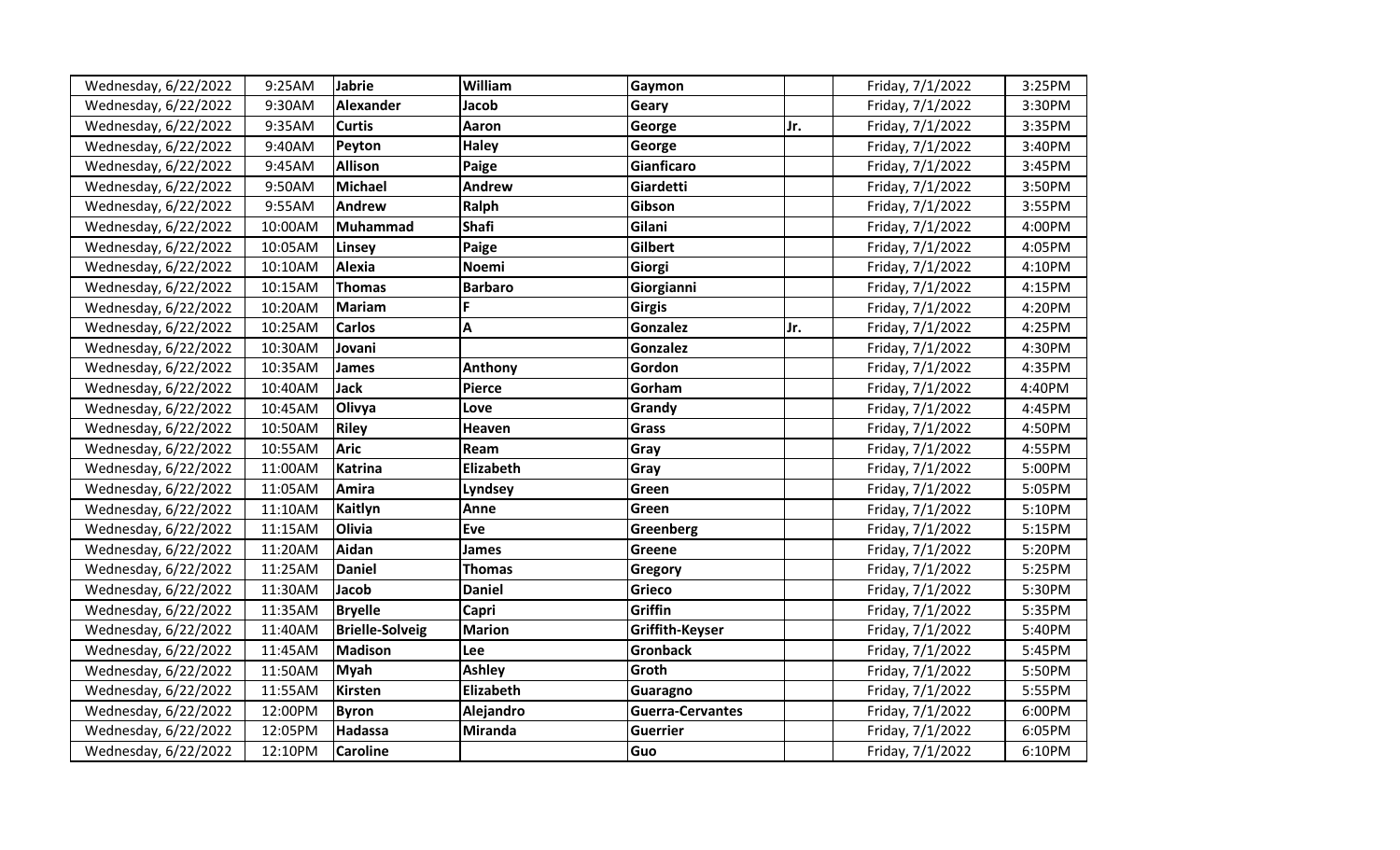| Wednesday, 6/22/2022 | 12:15PM | <b>Roland</b>  | Joseph           | Guy              |     | Friday, 7/1/2022 | 6:15PM |
|----------------------|---------|----------------|------------------|------------------|-----|------------------|--------|
| Wednesday, 6/22/2022 | 12:20PM | Jacob          | Leo              | <b>Haber</b>     |     | Friday, 7/1/2022 | 6:20PM |
| Wednesday, 6/22/2022 | 12:25PM | MD Alif        |                  | <b>Hafiz</b>     |     | Friday, 7/1/2022 | 6:25PM |
| Wednesday, 6/22/2022 | 12:30PM | <b>Valerie</b> | <b>Suzann</b>    | <b>Hafner</b>    |     | Friday, 7/1/2022 | 6:30PM |
| Wednesday, 6/22/2022 | 12:35PM | Paul           | Joseph           | Haig             | Jr. | Friday, 7/1/2022 | 6:35PM |
| Wednesday, 6/22/2022 | 12:40PM | <b>Nasiir</b>  | Jibri            | Hall             |     | Friday, 7/1/2022 | 6:40PM |
| Wednesday, 6/22/2022 | 12:45PM | <b>Trinity</b> | <b>Nicole</b>    | <b>Halstead</b>  |     | Friday, 7/1/2022 | 6:45PM |
| Wednesday, 6/22/2022 | 12:50PM | <b>Dylan</b>   | <b>Miles</b>     | Hammond          |     | Friday, 7/1/2022 | 6:50PM |
| Wednesday, 6/22/2022 | 12:55PM | <b>Jeffrey</b> | <b>Sang Wook</b> | Han              |     | Friday, 7/1/2022 | 6:55PM |
| Wednesday, 6/22/2022 | 1:00PM  | <b>Ashvin</b>  |                  | Handoo           |     | Friday, 7/1/2022 | 7:00PM |
| Wednesday, 6/22/2022 | 1:05PM  | Kathryn        | Whitney          | <b>Hanley</b>    |     | Friday, 7/1/2022 | 7:05PM |
| Wednesday, 6/22/2022 | 1:10PM  | <b>Olivia</b>  | Wendy            | Hannigan         |     | Friday, 7/1/2022 | 7:10PM |
| Wednesday, 6/22/2022 | 1:15PM  | Amari          | <b>Camille</b>   | Hardy            |     | Friday, 7/1/2022 | 7:15PM |
| Wednesday, 6/22/2022 | 1:20PM  | <b>Shreya</b>  |                  | Harikrishnan     |     | Friday, 7/1/2022 | 7:20PM |
| Wednesday, 6/22/2022 | 1:25PM  | Jkhari         | James            | <b>Harris</b>    |     | Friday, 7/1/2022 | 7:25PM |
| Wednesday, 6/22/2022 | 1:30PM  | <b>Schelby</b> | Lee              | Hartman          |     | Friday, 7/1/2022 | 7:30PM |
| Wednesday, 6/22/2022 | 1:35PM  | Hannah         | Louise           | <b>Hartnett</b>  |     | Friday, 7/1/2022 | 7:35PM |
| Wednesday, 6/22/2022 | 1:40PM  | Gregory        | Paul             | <b>Hartwig</b>   |     | Friday, 7/1/2022 | 7:40PM |
| Wednesday, 6/22/2022 | 1:45PM  | <b>Shakib</b>  |                  | Hasan            |     | Friday, 7/1/2022 | 7:45PM |
| Wednesday, 6/22/2022 | 1:50PM  | Autumn         | <b>Skye</b>      | <b>Haws</b>      |     | Friday, 7/1/2022 | 7:50PM |
| Wednesday, 6/22/2022 | 1:55PM  | <b>Rylee</b>   | Paige            | Hayden           |     | Friday, 7/1/2022 | 7:55PM |
| Wednesday, 6/22/2022 | 2:00PM  | <b>Brian</b>   | Joseph           | Hayes            |     | Monday, 7/4/2022 | 8:00AM |
| Wednesday, 6/22/2022 | 2:05PM  | <b>Emelia</b>  | Laura            | <b>Hayes</b>     |     | Monday, 7/4/2022 | 8:05AM |
| Wednesday, 6/22/2022 | 2:10PM  | Jacob          | <b>Francis</b>   | <b>Healey</b>    |     | Monday, 7/4/2022 | 8:10AM |
| Wednesday, 6/22/2022 | 2:15PM  | Robert         | Henderson        | <b>Heath</b>     |     | Monday, 7/4/2022 | 8:15AM |
| Wednesday, 6/22/2022 | 2:20PM  | Tristan        | <b>Finn</b>      | <b>Heidt</b>     |     | Monday, 7/4/2022 | 8:20AM |
| Wednesday, 6/22/2022 | 2:25PM  | Julia          | <b>Maria</b>     | Hein             |     | Monday, 7/4/2022 | 8:25AM |
| Wednesday, 6/22/2022 | 2:30PM  | <b>Kylin</b>   | <b>Walton</b>    | Heins            |     | Monday, 7/4/2022 | 8:30AM |
| Wednesday, 6/22/2022 | 2:35PM  | <b>Samara</b>  | <b>Marie</b>     | <b>Heisey</b>    |     | Monday, 7/4/2022 | 8:35AM |
| Wednesday, 6/22/2022 | 2:40PM  | <b>Sierra</b>  | <b>Ruth</b>      | <b>Heisey</b>    |     | Monday, 7/4/2022 | 8:40AM |
| Wednesday, 6/22/2022 | 2:45PM  | Grace          | Elizabeth        | <b>Heller</b>    |     | Monday, 7/4/2022 | 8:45AM |
| Wednesday, 6/22/2022 | 2:50PM  | Joshua         | William          | Hellmann         |     | Monday, 7/4/2022 | 8:50AM |
| Wednesday, 6/22/2022 | 2:55PM  | Rebeka         | Christina        | <b>Hendricks</b> |     | Monday, 7/4/2022 | 8:55AM |
| Wednesday, 6/22/2022 | 3:00PM  | Angelique      | Renee            | <b>Henning</b>   |     | Monday, 7/4/2022 | 9:00AM |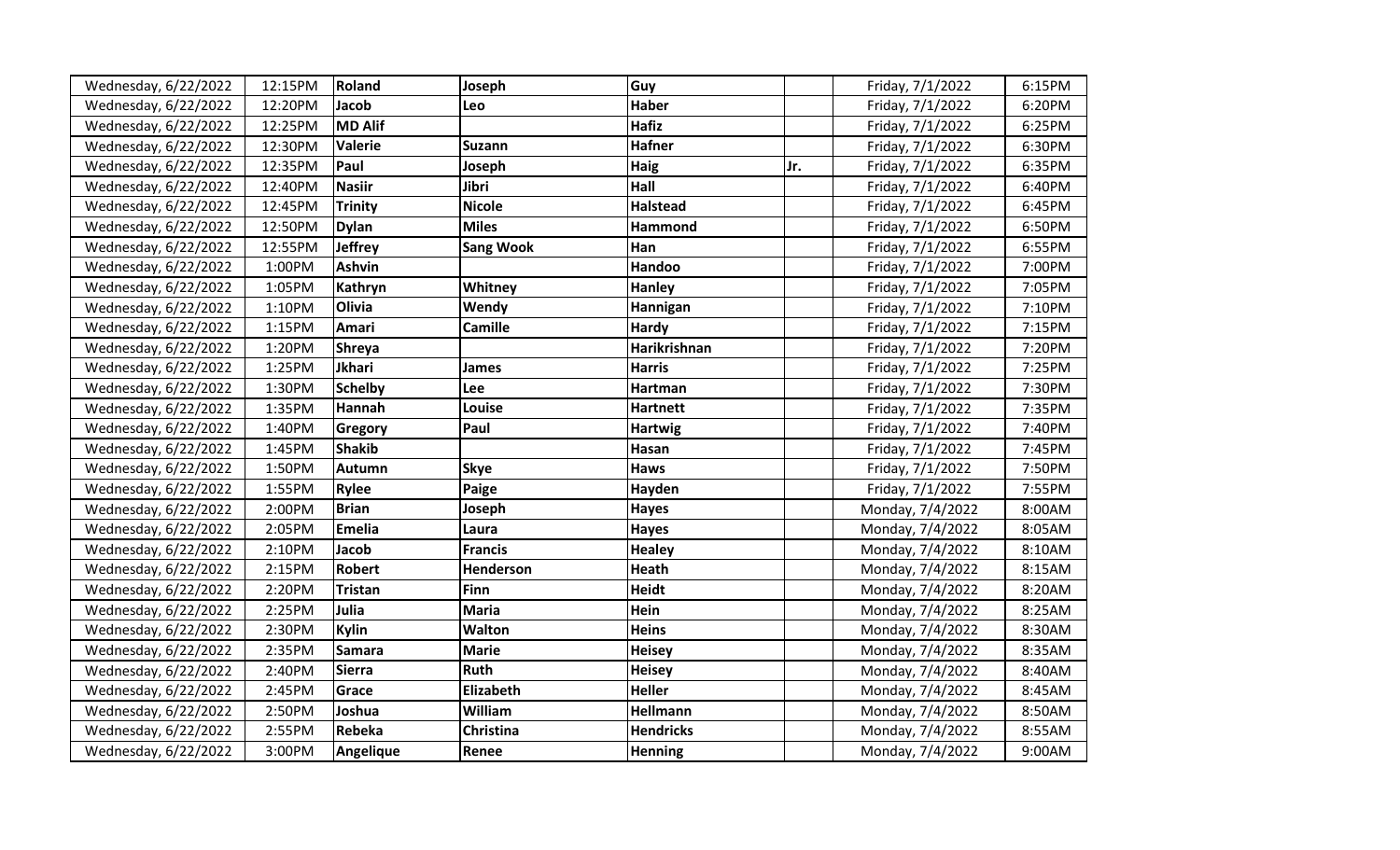| Wednesday, 6/22/2022 | 3:05PM | <b>Melissa</b>  | <b>Ashley</b>   | Hernandez                |     | Monday, 7/4/2022 | 9:05AM  |
|----------------------|--------|-----------------|-----------------|--------------------------|-----|------------------|---------|
| Wednesday, 6/22/2022 | 3:10PM | <b>Kaitlin</b>  | Rebecca         | <b>Hersh</b>             |     | Monday, 7/4/2022 | 9:10AM  |
| Wednesday, 6/22/2022 | 3:15PM | <b>Matthew</b>  | Joseph          | <b>Hervieux</b>          |     | Monday, 7/4/2022 | 9:15AM  |
| Wednesday, 6/22/2022 | 3:20PM | Anthony         | Lamar           | <b>Hester</b>            | Jr. | Monday, 7/4/2022 | 9:20AM  |
| Wednesday, 6/22/2022 | 3:25PM | <b>Sheyla</b>   |                 | <b>Hidalgo Henriquez</b> |     | Monday, 7/4/2022 | 9:25AM  |
| Wednesday, 6/22/2022 | 3:30PM | <b>Nola</b>     | <b>Nikitina</b> | <b>Higgins</b>           |     | Monday, 7/4/2022 | 9:30AM  |
| Wednesday, 6/22/2022 | 3:35PM | Anyeh           | <b>Soriya</b>   | Hill                     |     | Monday, 7/4/2022 | 9:35AM  |
| Wednesday, 6/22/2022 | 3:40PM | <b>Isabelle</b> | <b>Morgan</b>   | Hill                     |     | Monday, 7/4/2022 | 9:40AM  |
| Wednesday, 6/22/2022 | 3:45PM | <b>Jack</b>     | <b>Stephen</b>  | Hill                     |     | Monday, 7/4/2022 | 9:45AM  |
| Wednesday, 6/22/2022 | 3:50PM | <b>Ariel</b>    | <b>Danielle</b> | <b>Hittle</b>            |     | Monday, 7/4/2022 | 9:50AM  |
| Wednesday, 6/22/2022 | 3:55PM | Jordan          | <b>Nicole</b>   | <b>Hittle</b>            |     | Monday, 7/4/2022 | 9:55AM  |
| Wednesday, 6/22/2022 | 4:00PM | <b>Thomas</b>   | <b>Nguyen</b>   | Hoang                    |     | Monday, 7/4/2022 | 10:00AM |
| Wednesday, 6/22/2022 | 4:05PM | Fiona           | Swann           | Hodgson                  |     | Monday, 7/4/2022 | 10:05AM |
| Wednesday, 6/22/2022 | 4:10PM | Manu            | Singh           | Hogan                    |     | Monday, 7/4/2022 | 10:10AM |
| Wednesday, 6/22/2022 | 4:15PM | Luke            | William         | Holsinger                |     | Monday, 7/4/2022 | 10:15AM |
| Wednesday, 6/22/2022 | 4:20PM | <b>Jack</b>     | James           | Holzel                   |     | Monday, 7/4/2022 | 10:20AM |
| Wednesday, 6/22/2022 | 4:25PM | Lars            | <b>Dwight</b>   | Homan                    |     | Monday, 7/4/2022 | 10:25AM |
| Wednesday, 6/22/2022 | 4:30PM | William         | Anthony         | Homony                   |     | Monday, 7/4/2022 | 10:30AM |
| Wednesday, 6/22/2022 | 4:35PM | Youngbean       |                 | Hong                     |     | Monday, 7/4/2022 | 10:35AM |
| Wednesday, 6/22/2022 | 4:40PM | <b>Sazzad</b>   |                 | Hoqe                     |     | Monday, 7/4/2022 | 10:40AM |
| Wednesday, 6/22/2022 | 4:45PM | Mohammed        | Goul            | Hoque                    |     | Monday, 7/4/2022 | 10:45AM |
| Wednesday, 6/22/2022 | 4:50PM | <b>Tajrima</b>  |                 | Hoque                    |     | Monday, 7/4/2022 | 10:50AM |
| Wednesday, 6/22/2022 | 4:55PM | Cameron         | Anthony         | Horne                    |     | Monday, 7/4/2022 | 10:55AM |
| Wednesday, 6/22/2022 | 5:00PM | Jawad           |                 | Hossain                  |     | Monday, 7/4/2022 | 11:00AM |
| Wednesday, 6/22/2022 | 5:05PM | Aidan           | <b>Edward</b>   | Hoy                      |     | Monday, 7/4/2022 | 11:05AM |
| Wednesday, 6/22/2022 | 5:10PM | Lillian         | <b>Paris</b>    | <b>Huber</b>             |     | Monday, 7/4/2022 | 11:10AM |
| Wednesday, 6/22/2022 | 5:15PM | <b>David</b>    | P               | Hudson                   |     | Monday, 7/4/2022 | 11:15AM |
| Wednesday, 6/22/2022 | 5:20PM | <b>Molly</b>    | <b>Emma</b>     | Hull                     |     | Monday, 7/4/2022 | 11:20AM |
| Wednesday, 6/22/2022 | 5:25PM | Ryan            | Elizabeth       | <b>Hundley</b>           |     | Monday, 7/4/2022 | 11:25AM |
| Wednesday, 6/22/2022 | 5:30PM | Aethan          | Hai             | Huong                    |     | Monday, 7/4/2022 | 11:30AM |
| Wednesday, 6/22/2022 | 5:35PM | Mason           | <b>Daniel</b>   | <b>Huskins</b>           |     | Monday, 7/4/2022 | 11:35AM |
| Wednesday, 6/22/2022 | 5:40PM | <b>Faraaz</b>   | <b>Mohammed</b> | <b>Hussain</b>           |     | Monday, 7/4/2022 | 11:40AM |
| Wednesday, 6/22/2022 | 5:45PM | <b>Taylor</b>   | <b>Nicole</b>   | Hutcheon                 |     | Monday, 7/4/2022 | 11:45AM |
| Wednesday, 6/22/2022 | 5:50PM | Luna            | <b>Mabelle</b>  | <b>Hutchinson</b>        |     | Monday, 7/4/2022 | 11:50AM |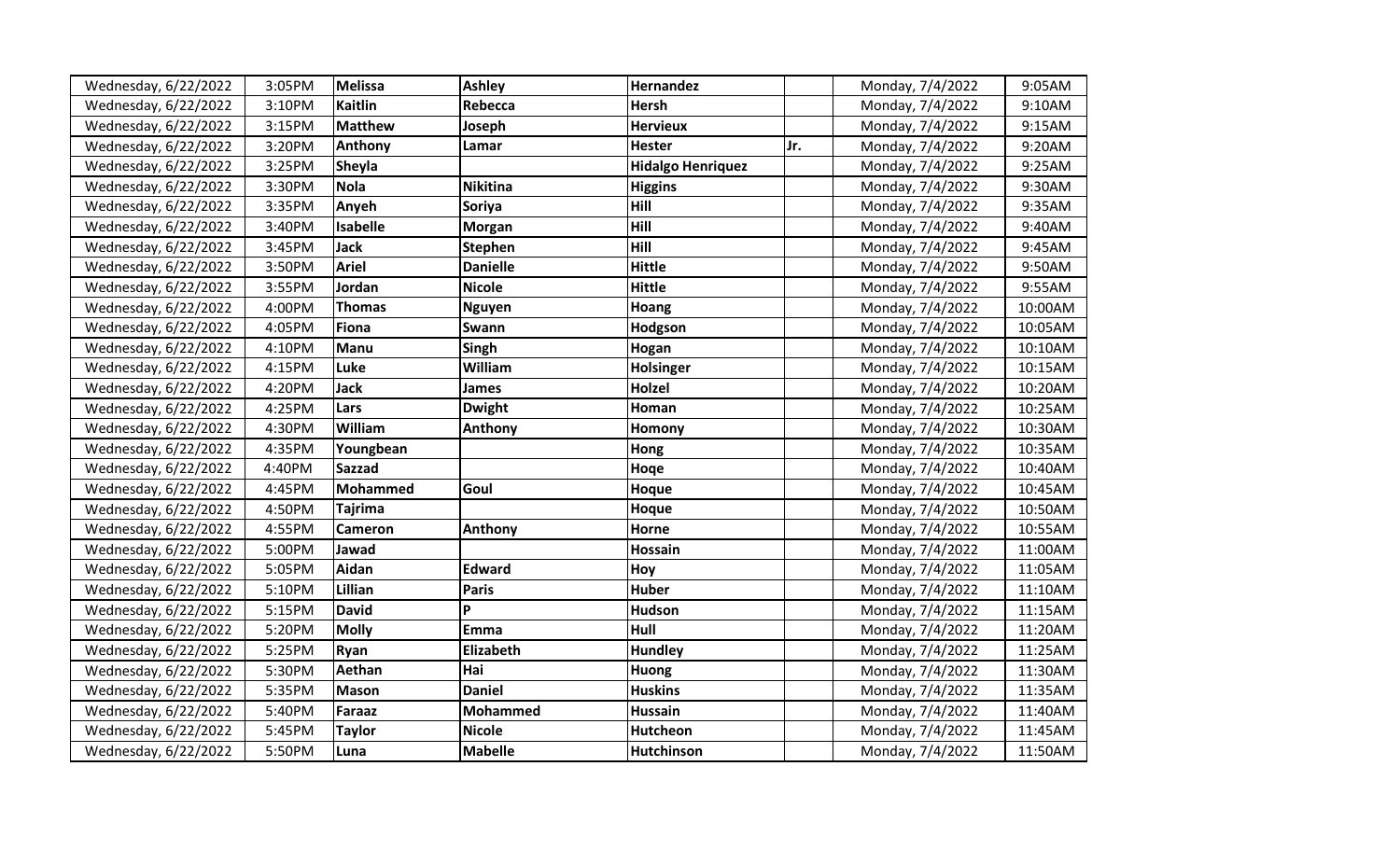| Wednesday, 6/22/2022 | 5:55PM | Van                 | Ai              | Huynh                 | Monday, 7/4/2022 | 11:55AM |
|----------------------|--------|---------------------|-----------------|-----------------------|------------------|---------|
| Wednesday, 6/22/2022 | 6:00PM | <b>Nicole</b>       |                 | lacono                | Monday, 7/4/2022 | 12:00PM |
| Wednesday, 6/22/2022 | 6:05PM | Nevaeh              | Genae           | lamurri               | Monday, 7/4/2022 | 12:05PM |
| Wednesday, 6/22/2022 | 6:10PM | <b>Abanoub</b>      | <b>Adel</b>     | Ibrahim               | Monday, 7/4/2022 | 12:10PM |
| Wednesday, 6/22/2022 | 6:15PM | Lisanny             | Camila          | <b>Infante Matias</b> | Monday, 7/4/2022 | 12:15PM |
| Wednesday, 6/22/2022 | 6:20PM | Aditya              | <b>Manish</b>   | Ingle                 | Monday, 7/4/2022 | 12:20PM |
| Wednesday, 6/22/2022 | 6:25PM | <b>Brenden</b>      | <b>Michael</b>  | Ingling               | Monday, 7/4/2022 | 12:25PM |
| Wednesday, 6/22/2022 | 6:30PM | <b>Enzo</b>         | <b>Bovolato</b> | Interrante            | Monday, 7/4/2022 | 12:30PM |
| Wednesday, 6/22/2022 | 6:35PM | <b>Nafis</b>        | <b>Mohammed</b> | Iqbal                 | Monday, 7/4/2022 | 12:35PM |
| Wednesday, 6/22/2022 | 6:40PM | Rauf                |                 | Islam                 | Monday, 7/4/2022 | 12:40PM |
| Wednesday, 6/22/2022 | 6:45PM | Rayhan              |                 | Islam                 | Monday, 7/4/2022 | 12:45PM |
| Wednesday, 6/22/2022 | 6:50PM | <b>Thomas</b>       | Anthony         | <b>Jacobs</b>         | Monday, 7/4/2022 | 12:50PM |
| Wednesday, 6/22/2022 | 6:55PM | Raffy               | <b>Muhammed</b> | Jalal                 | Monday, 7/4/2022 | 12:55PM |
| Wednesday, 6/22/2022 | 7:00PM | Alayna              | <b>Nevaeh</b>   | <b>James</b>          | Monday, 7/4/2022 | 1:00PM  |
| Wednesday, 6/22/2022 | 7:05PM | <b>Prince-Judah</b> | Promise         | <b>James</b>          | Monday, 7/4/2022 | 1:05PM  |
| Wednesday, 6/22/2022 | 7:10PM | Miany               | Juny            | Jean                  | Monday, 7/4/2022 | 1:10PM  |
| Wednesday, 6/22/2022 | 7:15PM | <b>Daquan</b>       | <b>Dujuan</b>   | Jefferson             | Monday, 7/4/2022 | 1:15PM  |
| Wednesday, 6/22/2022 | 7:20PM | Jedore              |                 | <b>Jefferson</b>      | Monday, 7/4/2022 | 1:20PM  |
| Wednesday, 6/22/2022 | 7:25PM | <b>Rylin</b>        | <b>Marie</b>    | <b>Jeffries</b>       | Monday, 7/4/2022 | 1:25PM  |
| Wednesday, 6/22/2022 | 7:30PM | <b>David</b>        | Christopher     | <b>Jenkins</b>        | Monday, 7/4/2022 | 1:30PM  |
| Wednesday, 6/22/2022 | 7:35PM | Jonathan            | <b>Brian</b>    | <b>Jenkins</b>        | Monday, 7/4/2022 | 1:35PM  |
| Wednesday, 6/22/2022 | 7:40PM | <b>Max</b>          |                 | Jeong                 | Monday, 7/4/2022 | 1:40PM  |
| Wednesday, 6/22/2022 | 7:45PM | Erin                | <b>Patricia</b> | Jesberger             | Monday, 7/4/2022 | 1:45PM  |
| Wednesday, 6/22/2022 | 7:50PM | <b>Michael</b>      |                 | Jimenez-Morales       | Monday, 7/4/2022 | 1:50PM  |
| Wednesday, 6/22/2022 | 7:55PM | Alen                | Chemmazham      | Jobi                  | Monday, 7/4/2022 | 1:55PM  |
| Thursday, 6/23/2022  | 8:00AM | Elena               | Olivia          | Johanson              | Monday, 7/4/2022 | 2:00PM  |
| Thursday, 6/23/2022  | 8:05AM | Amani               | <b>Mae</b>      | Johnson               | Monday, 7/4/2022 | 2:05PM  |
| Thursday, 6/23/2022  | 8:10AM | <b>Amber</b>        |                 | Johnson               | Monday, 7/4/2022 | 2:10PM  |
| Thursday, 6/23/2022  | 8:15AM | Angelina            | Athena          | Johnson               | Monday, 7/4/2022 | 2:15PM  |
| Thursday, 6/23/2022  | 8:20AM | Aniyah              | <b>Monet</b>    | Johnson               | Monday, 7/4/2022 | 2:20PM  |
| Thursday, 6/23/2022  | 8:25AM | <b>Chase</b>        | <b>Edward</b>   | Johnson               | Monday, 7/4/2022 | 2:25PM  |
| Thursday, 6/23/2022  | 8:30AM | James               | <b>Michael</b>  | Jolly                 | Monday, 7/4/2022 | 2:30PM  |
| Thursday, 6/23/2022  | 8:35AM | <b>Brian</b>        |                 | Jones                 | Monday, 7/4/2022 | 2:35PM  |
| Thursday, 6/23/2022  | 8:40AM | Ethan               | <b>Ezio</b>     | Jones                 | Monday, 7/4/2022 | 2:40PM  |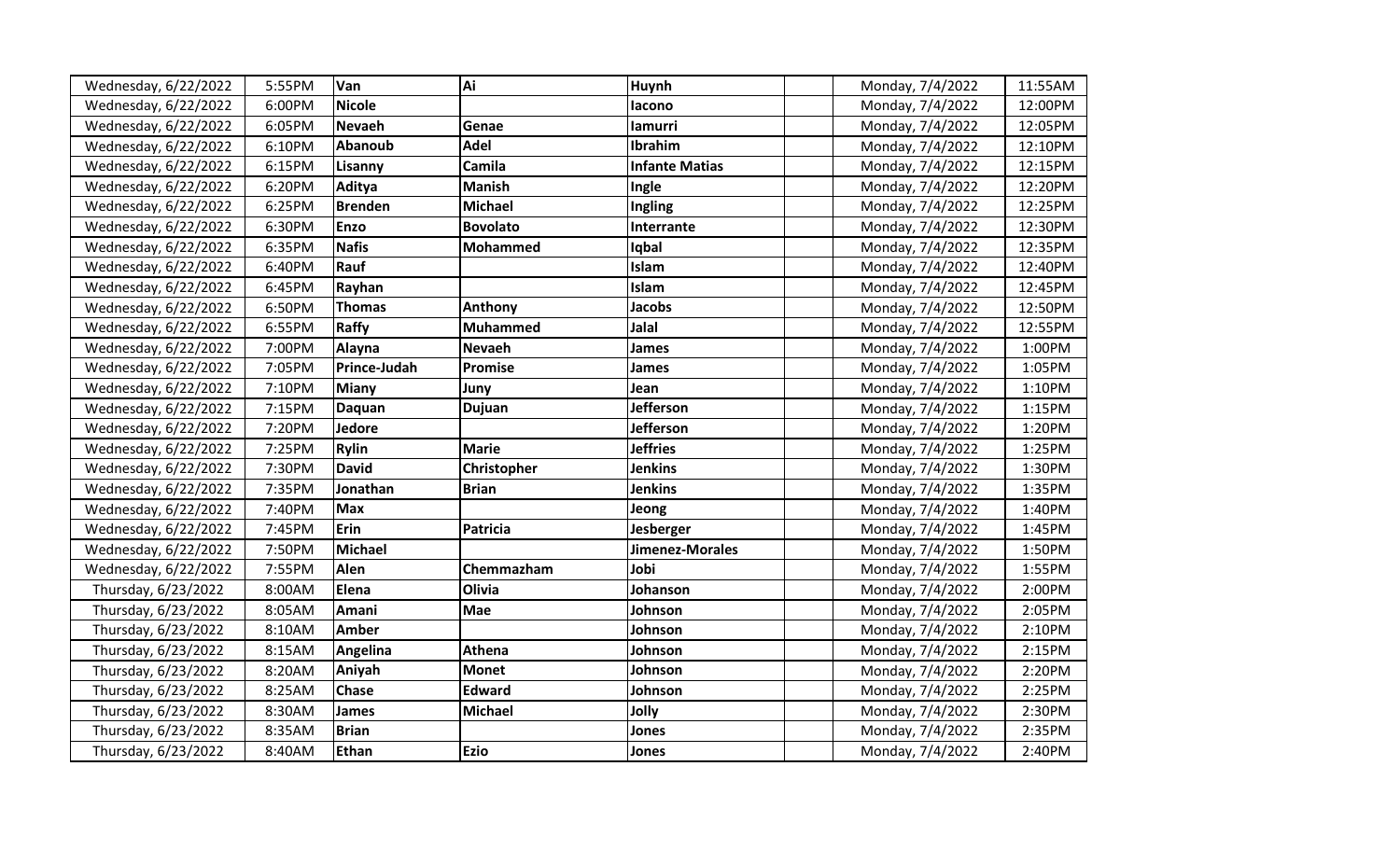| Thursday, 6/23/2022 | 8:45AM  | <b>Taylor</b>  | <b>Oray</b>           | Jones              |     | Monday, 7/4/2022 | 2:45PM |
|---------------------|---------|----------------|-----------------------|--------------------|-----|------------------|--------|
| Thursday, 6/23/2022 | 8:50AM  | Sophie         | <b>Louise Coralie</b> | Josse              |     | Monday, 7/4/2022 | 2:50PM |
| Thursday, 6/23/2022 | 8:55AM  | David          | <b>Eduardo</b>        | Juarez             |     | Monday, 7/4/2022 | 2:55PM |
| Thursday, 6/23/2022 | 9:00AM  | Lextyn         | Young                 | <b>Juckniewitz</b> |     | Monday, 7/4/2022 | 3:00PM |
| Thursday, 6/23/2022 | 9:05AM  | Joseph         | <b>Charles</b>        | Judge              |     | Monday, 7/4/2022 | 3:05PM |
| Thursday, 6/23/2022 | 9:10AM  | <b>MD</b>      | Waliullah             | Kaba               |     | Monday, 7/4/2022 | 3:10PM |
| Thursday, 6/23/2022 | 9:15AM  | <b>Chloe</b>   | <b>Morgan</b>         | <b>Kaczkurkin</b>  |     | Monday, 7/4/2022 | 3:15PM |
| Thursday, 6/23/2022 | 9:20AM  | Jasmine        | <b>Allaysia</b>       | <b>Kam</b>         |     | Monday, 7/4/2022 | 3:20PM |
| Thursday, 6/23/2022 | 9:25AM  | Rhiannon       | Elizabeth             | <b>Kamnik</b>      |     | Monday, 7/4/2022 | 3:25PM |
| Thursday, 6/23/2022 | 9:30AM  | Yana           | <b>Mukeshkumar</b>    | Kanani             |     | Monday, 7/4/2022 | 3:30PM |
| Thursday, 6/23/2022 | 9:35AM  | <b>Alexis</b>  | lм                    | Kandy              |     | Monday, 7/4/2022 | 3:35PM |
| Thursday, 6/23/2022 | 9:40AM  | <b>Ashley</b>  | <b>Chiara</b>         | Kang               |     | Monday, 7/4/2022 | 3:40PM |
| Thursday, 6/23/2022 | 9:45AM  | <b>Hannah</b>  | <b>Marie</b>          | <b>Kang</b>        |     | Monday, 7/4/2022 | 3:45PM |
| Thursday, 6/23/2022 | 9:50AM  | Renee          |                       | Kang               |     | Monday, 7/4/2022 | 3:50PM |
| Thursday, 6/23/2022 | 9:55AM  | <b>Brian</b>   | <b>Patrick</b>        | <b>Karchner</b>    |     | Monday, 7/4/2022 | 3:55PM |
| Thursday, 6/23/2022 | 10:00AM | Margaret       | Elizabeth             | <b>Keeley</b>      |     | Monday, 7/4/2022 | 4:00PM |
| Thursday, 6/23/2022 | 10:05AM | Noelle         | Lynn                  | <b>Kelly</b>       |     | Monday, 7/4/2022 | 4:05PM |
| Thursday, 6/23/2022 | 10:10AM | <b>Carter</b>  | <b>Trent</b>          | <b>Kemmerling</b>  |     | Monday, 7/4/2022 | 4:10PM |
| Thursday, 6/23/2022 | 10:15AM | <b>Gabriel</b> | John                  | <b>Kemp</b>        |     | Monday, 7/4/2022 | 4:15PM |
| Thursday, 6/23/2022 | 10:20AM | <b>Craig</b>   | <b>Alexander</b>      | Kendzierski        | Jr. | Monday, 7/4/2022 | 4:20PM |
| Thursday, 6/23/2022 | 10:25AM | Sierra         | <b>Michelle</b>       | <b>Kennedy</b>     |     | Monday, 7/4/2022 | 4:25PM |
| Thursday, 6/23/2022 | 10:30AM | <b>Matthew</b> | William               | <b>Kermis</b>      |     | Monday, 7/4/2022 | 4:30PM |
| Thursday, 6/23/2022 | 10:35AM | Gaklin         | <b>Elamir</b>         | Khalil             |     | Monday, 7/4/2022 | 4:35PM |
| Thursday, 6/23/2022 | 10:40AM | Fahmi          |                       | <b>Khan</b>        |     | Monday, 7/4/2022 | 4:40PM |
| Thursday, 6/23/2022 | 10:45AM | Adam           | Jejin                 | <b>Kim</b>         |     | Monday, 7/4/2022 | 4:45PM |
| Thursday, 6/23/2022 | 10:50AM | <b>Andrew</b>  | Jinbum                | <b>Kim</b>         |     | Monday, 7/4/2022 | 4:50PM |
| Thursday, 6/23/2022 | 10:55AM | Grace          | Mi Young              | Kim                |     | Monday, 7/4/2022 | 4:55PM |
| Thursday, 6/23/2022 | 11:00AM | Grace          | <b>Nayoung</b>        | Kim                |     | Monday, 7/4/2022 | 5:00PM |
| Thursday, 6/23/2022 | 11:05AM | Grace          | Yeaeun                | Kim                |     | Monday, 7/4/2022 | 5:05PM |
| Thursday, 6/23/2022 | 11:10AM | Julia          | Sol                   | <b>Kim</b>         |     | Monday, 7/4/2022 | 5:10PM |
| Thursday, 6/23/2022 | 11:15AM | Luke           | Jesun                 | Kim                |     | Monday, 7/4/2022 | 5:15PM |
| Thursday, 6/23/2022 | 11:20AM | <b>Mark</b>    | Jeuy                  | <b>Kim</b>         |     | Monday, 7/4/2022 | 5:20PM |
| Thursday, 6/23/2022 | 11:25AM | Peter          | Thomas                | <b>Kim</b>         |     | Monday, 7/4/2022 | 5:25PM |
| Thursday, 6/23/2022 | 11:30AM | <b>Sara</b>    | Elizabeth             | King               |     | Monday, 7/4/2022 | 5:30PM |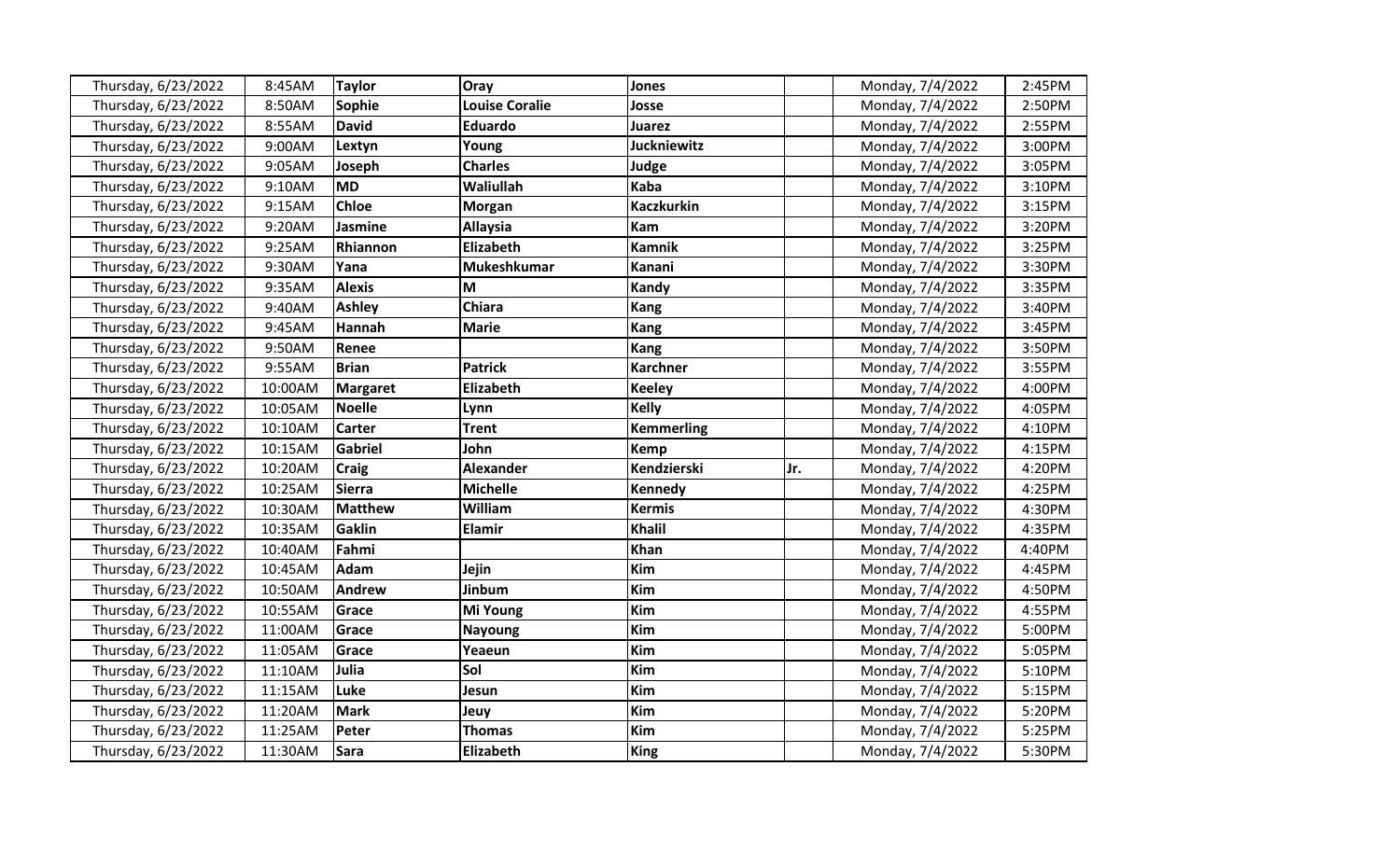| Thursday, 6/23/2022 | 11:35AM | <b>Alyssa</b>    | Jade             | <b>Kister</b>   |     | Monday, 7/4/2022  | 5:35PM |
|---------------------|---------|------------------|------------------|-----------------|-----|-------------------|--------|
| Thursday, 6/23/2022 | 11:40AM | <b>Ashley</b>    |                  | <b>Kitch</b>    |     | Monday, 7/4/2022  | 5:40PM |
| Thursday, 6/23/2022 | 11:45AM | <b>Scott</b>     | Alan             | Klein           | Jr. | Monday, 7/4/2022  | 5:45PM |
| Thursday, 6/23/2022 | 11:50AM | <b>James</b>     | <b>Frederick</b> | Klemmer         |     | Monday, 7/4/2022  | 5:50PM |
| Thursday, 6/23/2022 | 11:55AM | Zachary          | <b>David</b>     | <b>Kline</b>    |     | Monday, 7/4/2022  | 5:55PM |
| Thursday, 6/23/2022 | 12:00PM | <b>Brandon</b>   | <b>Charles</b>   | <b>Knechel</b>  |     | Monday, 7/4/2022  | 6:00PM |
| Thursday, 6/23/2022 | 12:05PM | <b>Mark</b>      | <b>Robert</b>    | Knechel         |     | Monday, 7/4/2022  | 6:05PM |
| Thursday, 6/23/2022 | 12:10PM | <b>Korinne</b>   | <b>Tessa</b>     | Kobierski       |     | Monday, 7/4/2022  | 6:10PM |
| Thursday, 6/23/2022 | 12:15PM | Isabella         | <b>Marie</b>     | Koch            |     | Monday, 7/4/2022  | 6:15PM |
| Thursday, 6/23/2022 | 12:20PM | Rebecca          | Elizabeth        | <b>Koester</b>  |     | Monday, 7/4/2022  | 6:20PM |
| Thursday, 6/23/2022 | 12:25PM | Jaiman           | Rao              | Kondisetty      |     | Monday, 7/4/2022  | 6:25PM |
| Thursday, 6/23/2022 | 12:30PM | <b>Edward</b>    |                  | <b>Kong</b>     |     | Monday, 7/4/2022  | 6:30PM |
| Thursday, 6/23/2022 | 12:35PM | <b>Daniel</b>    | <b>Richard</b>   | Konyk           |     | Monday, 7/4/2022  | 6:35PM |
| Thursday, 6/23/2022 | 12:40PM | <b>Christine</b> | H                | Koo             |     | Monday, 7/4/2022  | 6:40PM |
| Thursday, 6/23/2022 | 12:45PM | Jason            | <b>Samuel</b>    | <b>Kosmin</b>   |     | Monday, 7/4/2022  | 6:45PM |
| Thursday, 6/23/2022 | 12:50PM | <b>Magdalene</b> |                  | <b>Krannich</b> |     | Monday, 7/4/2022  | 6:50PM |
| Thursday, 6/23/2022 | 12:55PM | Jacob            | William          | <b>Krauss</b>   |     | Monday, 7/4/2022  | 6:55PM |
| Thursday, 6/23/2022 | 1:00PM  | <b>Alyssa</b>    | <b>Morgan</b>    | <b>Krauth</b>   |     | Monday, 7/4/2022  | 7:00PM |
| Thursday, 6/23/2022 | 1:05PM  | <b>Assunta</b>   | Antonietta       | <b>Krieger</b>  |     | Monday, 7/4/2022  | 7:05PM |
| Thursday, 6/23/2022 | 1:10PM  | <b>Matthew</b>   | <b>Fallon</b>    | <b>Kuhn</b>     |     | Monday, 7/4/2022  | 7:10PM |
| Thursday, 6/23/2022 | 1:15PM  | <b>Noelle</b>    | Therese          | <b>Kuhns</b>    |     | Monday, 7/4/2022  | 7:15PM |
| Thursday, 6/23/2022 | 1:20PM  | <b>Akil</b>      | John             | <b>Kuller</b>   |     | Monday, 7/4/2022  | 7:20PM |
| Thursday, 6/23/2022 | 1:25PM  | Justin           | Juhwan           | <b>Kwak</b>     |     | Monday, 7/4/2022  | 7:25PM |
| Thursday, 6/23/2022 | 1:30PM  | <b>Emily</b>     | Samantha         | Kwon            |     | Monday, 7/4/2022  | 7:30PM |
| Thursday, 6/23/2022 | 1:35PM  | Aislyn           | Odessa           | Labadie         |     | Monday, 7/4/2022  | 7:35PM |
| Thursday, 6/23/2022 | 1:40PM  | Hannah           | Grace            | Labrum          |     | Monday, 7/4/2022  | 7:40PM |
| Thursday, 6/23/2022 | 1:45PM  | Jason            | <b>Andrew</b>    | Lacianca        |     | Monday, 7/4/2022  | 7:45PM |
| Thursday, 6/23/2022 | 1:50PM  | <b>Sarah</b>     | Elizabeth        | Lagreca         |     | Monday, 7/4/2022  | 7:50PM |
| Thursday, 6/23/2022 | 1:55PM  | <b>Brooke</b>    | <b>Christina</b> | <b>Lambert</b>  |     | Monday, 7/4/2022  | 7:55PM |
| Thursday, 6/23/2022 | 2:00PM  | Amanda           | Grace            | Lanasa          |     | Tuesday, 7/5/2022 | 8:00AM |
| Thursday, 6/23/2022 | 2:05PM  | <b>Brian</b>     | <b>David</b>     | <b>Landes</b>   |     | Tuesday, 7/5/2022 | 8:05AM |
| Thursday, 6/23/2022 | 2:10PM  | Jenna            | <b>Marie</b>     | Langton         |     | Tuesday, 7/5/2022 | 8:10AM |
| Thursday, 6/23/2022 | 2:15PM  | Joshua           | <b>Avery</b>     | Lantieri        |     | Tuesday, 7/5/2022 | 8:15AM |
| Thursday, 6/23/2022 | 2:20PM  | <b>Saya</b>      | <b>Nicole</b>    | Lapreziosa      |     | Tuesday, 7/5/2022 | 8:20AM |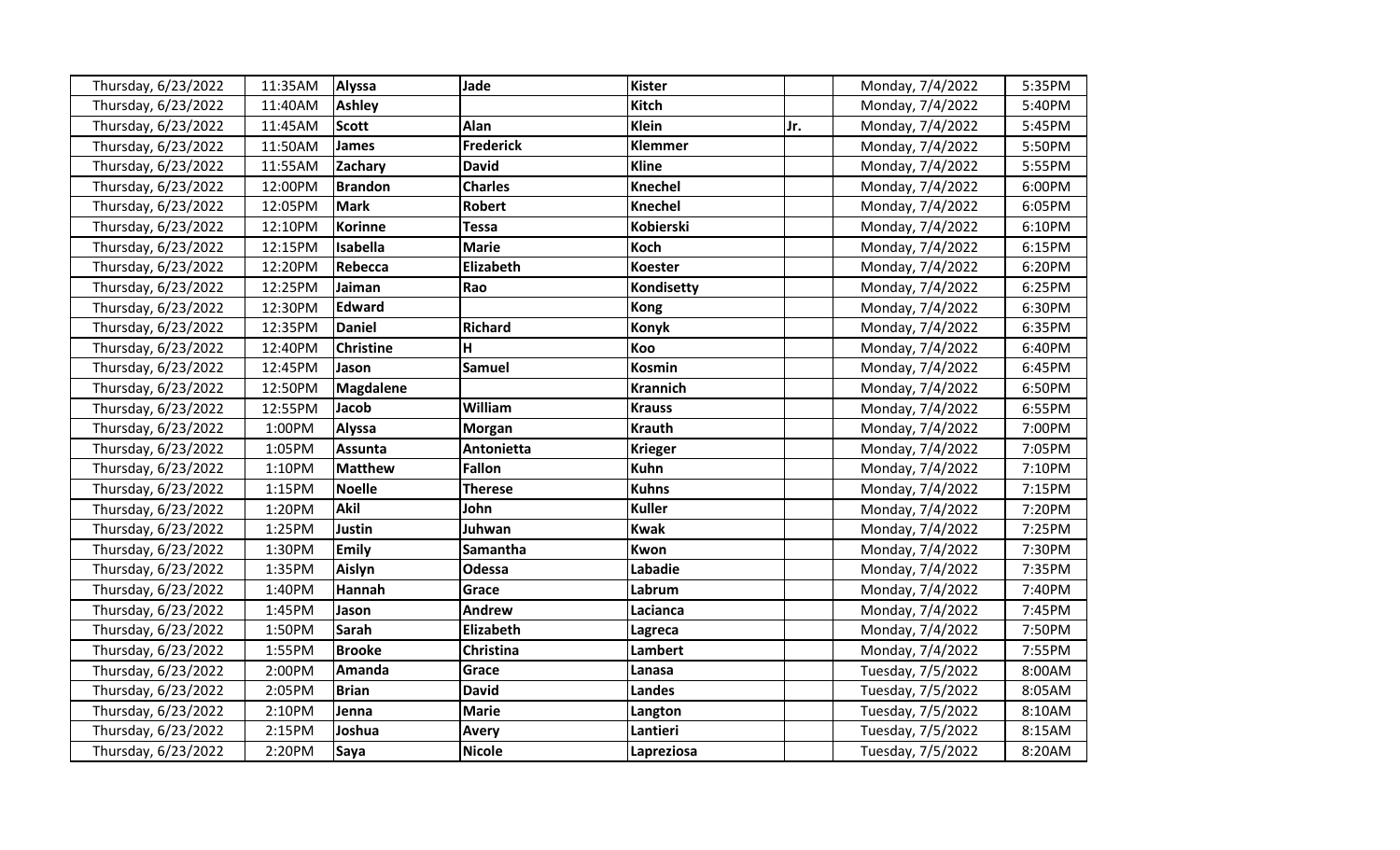|                     | 2:25PM |                 | <b>Patrick</b>  |                |                   | 8:25AM  |
|---------------------|--------|-----------------|-----------------|----------------|-------------------|---------|
| Thursday, 6/23/2022 |        | Kyle            |                 | Lare           | Tuesday, 7/5/2022 |         |
| Thursday, 6/23/2022 | 2:30PM | Jacob           | <b>Michael</b>  | Larkin         | Tuesday, 7/5/2022 | 8:30AM  |
| Thursday, 6/23/2022 | 2:35PM | Joseph          | <b>Alfoncie</b> | <b>Larkins</b> | Tuesday, 7/5/2022 | 8:35AM  |
| Thursday, 6/23/2022 | 2:40PM | Christopher     | Thomas          | <b>LaRosa</b>  | Tuesday, 7/5/2022 | 8:40AM  |
| Thursday, 6/23/2022 | 2:45PM | Roshan          | Vijay           | Lashkari       | Tuesday, 7/5/2022 | 8:45AM  |
| Thursday, 6/23/2022 | 2:50PM | Saad            | <b>Waqas</b>    | Latifi         | Tuesday, 7/5/2022 | 8:50AM  |
| Thursday, 6/23/2022 | 2:55PM | <b>Ashley</b>   | Lynn            | Laub           | Tuesday, 7/5/2022 | 8:55AM  |
| Thursday, 6/23/2022 | 3:00PM | <b>Matthew</b>  |                 | Lav            | Tuesday, 7/5/2022 | 9:00AM  |
| Thursday, 6/23/2022 | 3:05PM | <b>Kelly</b>    |                 | Le             | Tuesday, 7/5/2022 | 9:05AM  |
| Thursday, 6/23/2022 | 3:10PM | <b>Caitlin</b>  | Elizabeth       | Lee            | Tuesday, 7/5/2022 | 9:10AM  |
| Thursday, 6/23/2022 | 3:15PM | <b>Kennedy</b>  | Anai            | Lee            | Tuesday, 7/5/2022 | 9:15AM  |
| Thursday, 6/23/2022 | 3:20PM | <b>Phillip</b>  | H               | Lee            | Tuesday, 7/5/2022 | 9:20AM  |
| Thursday, 6/23/2022 | 3:25PM | Seoyeon         |                 | Lee            | Tuesday, 7/5/2022 | 9:25AM  |
| Thursday, 6/23/2022 | 3:30PM | Jordan          |                 | Leger          | Tuesday, 7/5/2022 | 9:30AM  |
| Thursday, 6/23/2022 | 3:35PM | <b>Ethan</b>    | Gustave         | Leibiger       | Tuesday, 7/5/2022 | 9:35AM  |
| Thursday, 6/23/2022 | 3:40PM | India           |                 | Leidy          | Tuesday, 7/5/2022 | 9:40AM  |
| Thursday, 6/23/2022 | 3:45PM | <b>Timothy</b>  | Wayne           | Lemon          | Tuesday, 7/5/2022 | 9:45AM  |
| Thursday, 6/23/2022 | 3:50PM | <b>Kayden</b>   | Christopher     | Lentz          | Tuesday, 7/5/2022 | 9:50AM  |
| Thursday, 6/23/2022 | 3:55PM | <b>Madison</b>  |                 | Leps           | Tuesday, 7/5/2022 | 9:55AM  |
| Thursday, 6/23/2022 | 4:00PM | Jennifer        | <b>Silva</b>    | Lessa          | Tuesday, 7/5/2022 | 10:00AM |
| Thursday, 6/23/2022 | 4:05PM | <b>Nicholas</b> | James           | Levengood      | Tuesday, 7/5/2022 | 10:05AM |
| Thursday, 6/23/2022 | 4:10PM | <b>Eric</b>     | Joseph          | Lewis          | Tuesday, 7/5/2022 | 10:10AM |
| Thursday, 6/23/2022 | 4:15PM | <b>Destiny</b>  | <b>Devonie</b>  | Lewis-Upchurch | Tuesday, 7/5/2022 | 10:15AM |
| Thursday, 6/23/2022 | 4:20PM | <b>Ethan</b>    | <b>Edward</b>   | Lexer          | Tuesday, 7/5/2022 | 10:20AM |
| Thursday, 6/23/2022 | 4:25PM | Lavena          | <b>Tran</b>     | Li.            | Tuesday, 7/5/2022 | 10:25AM |
| Thursday, 6/23/2022 | 4:30PM | <b>Brayden</b>  | <b>Russell</b>  | <b>Liebel</b>  | Tuesday, 7/5/2022 | 10:30AM |
| Thursday, 6/23/2022 | 4:35PM | <b>Benjamin</b> | т               | Lim            | Tuesday, 7/5/2022 | 10:35AM |
| Thursday, 6/23/2022 | 4:40PM | Hana            | <b>Irie</b>     | Linneman       | Tuesday, 7/5/2022 | 10:40AM |
| Thursday, 6/23/2022 | 4:45PM | Hongjie         |                 | Liu            | Tuesday, 7/5/2022 | 10:45AM |
| Thursday, 6/23/2022 | 4:50PM | Jolynn          | Cd              | Liu            | Tuesday, 7/5/2022 | 10:50AM |
| Thursday, 6/23/2022 | 4:55PM | Julianna        | <b>Marie</b>    | Lo Stracco     | Tuesday, 7/5/2022 | 10:55AM |
| Thursday, 6/23/2022 | 5:00PM | Leighanna       | Elizabeth       | Lombardi       | Tuesday, 7/5/2022 | 11:00AM |
| Thursday, 6/23/2022 | 5:05PM | <b>Charles</b>  | Abraham         | London         | Tuesday, 7/5/2022 | 11:05AM |
| Thursday, 6/23/2022 | 5:10PM | Jereme          | <b>Keith</b>    | Long           | Tuesday, 7/5/2022 | 11:10AM |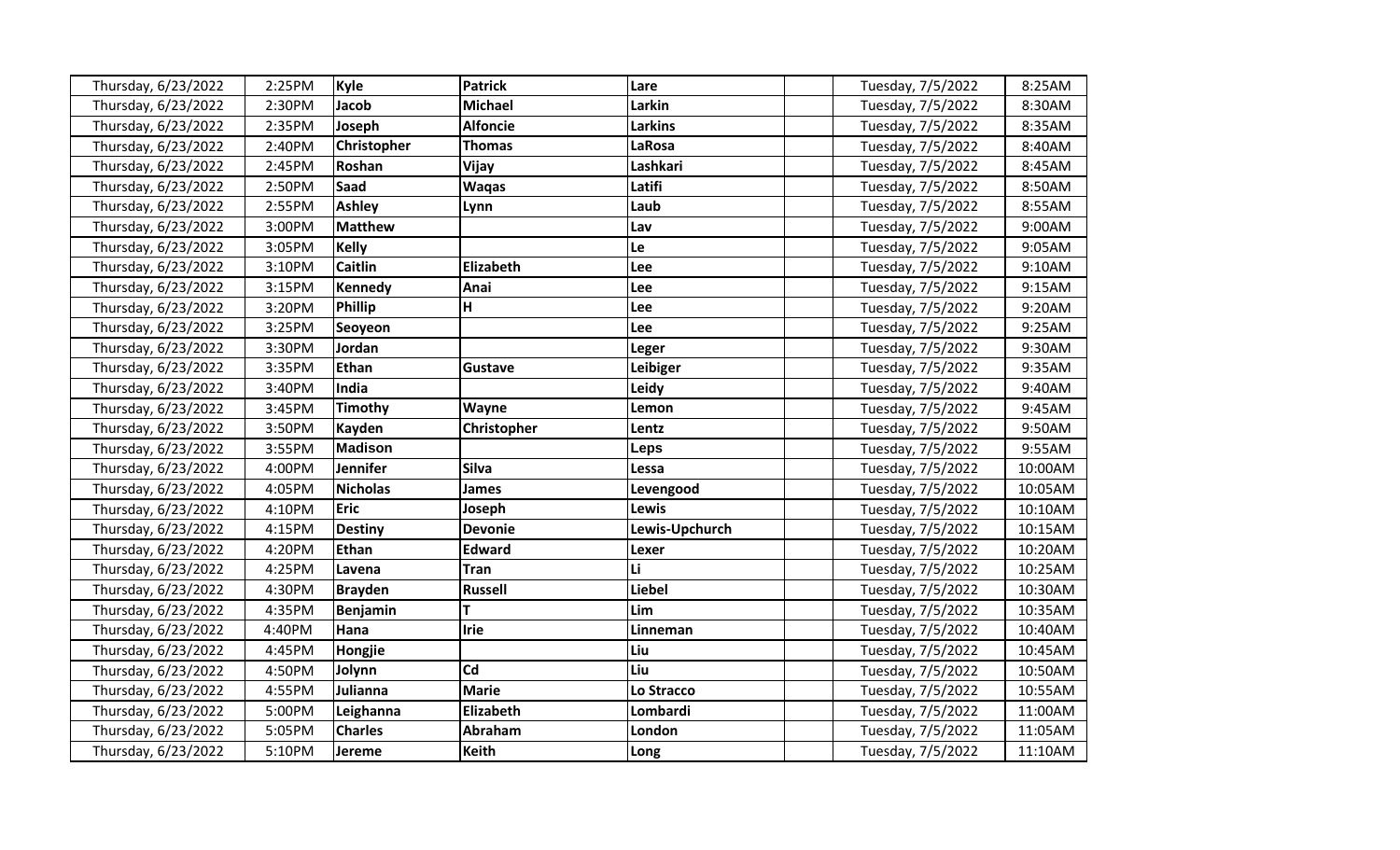| Thursday, 6/23/2022 | 5:15PM | <b>Steven</b>  | Joseph                | Lopuszanski      |    | Tuesday, 7/5/2022 | 11:15AM |
|---------------------|--------|----------------|-----------------------|------------------|----|-------------------|---------|
| Thursday, 6/23/2022 | 5:20PM | <b>Nicole</b>  | <b>Michelle</b>       | Lostaunau        |    | Tuesday, 7/5/2022 | 11:20AM |
| Thursday, 6/23/2022 | 5:25PM | <b>Carly</b>   | Anne                  | Lowe             |    | Tuesday, 7/5/2022 | 11:25AM |
| Thursday, 6/23/2022 | 5:30PM | Kenny          |                       | <b>Lu</b>        |    | Tuesday, 7/5/2022 | 11:30AM |
| Thursday, 6/23/2022 | 5:35PM | <b>Amber</b>   | <b>Nicole</b>         | Luby             |    | Tuesday, 7/5/2022 | 11:35AM |
| Thursday, 6/23/2022 | 5:40PM | Anthony        |                       | Luong            |    | Tuesday, 7/5/2022 | 11:40AM |
| Thursday, 6/23/2022 | 5:45PM | Oanh           | Athena                | Luong            |    | Tuesday, 7/5/2022 | 11:45AM |
| Thursday, 6/23/2022 | 5:50PM | Jori           | Paige                 | Lutz             |    | Tuesday, 7/5/2022 | 11:50AM |
| Thursday, 6/23/2022 | 5:55PM | Liam           | <b>Frederick</b>      | Lynch            |    | Tuesday, 7/5/2022 | 11:55AM |
| Thursday, 6/23/2022 | 6:00PM | <b>Patrick</b> | <b>Michael</b>        | Lynch            |    | Tuesday, 7/5/2022 | 12:00PM |
| Thursday, 6/23/2022 | 6:05PM | Eva            | Grace                 | Macdougal        |    | Tuesday, 7/5/2022 | 12:05PM |
| Thursday, 6/23/2022 | 6:10PM | <b>Kelsie</b>  | Ann                   | <b>Macintosh</b> |    | Tuesday, 7/5/2022 | 12:10PM |
| Thursday, 6/23/2022 | 6:15PM | Julia          | Elizabeth             | <b>Macosko</b>   |    | Tuesday, 7/5/2022 | 12:15PM |
| Thursday, 6/23/2022 | 6:20PM | Connor         | <b>Matthew</b>        | <b>Magee</b>     |    | Tuesday, 7/5/2022 | 12:20PM |
| Thursday, 6/23/2022 | 6:25PM | <b>Brigid</b>  | Ann                   | Magee-Skinner    |    | Tuesday, 7/5/2022 | 12:25PM |
| Thursday, 6/23/2022 | 6:30PM | <b>Audrie</b>  | Lynn                  | <b>Mahaffey</b>  |    | Tuesday, 7/5/2022 | 12:30PM |
| Thursday, 6/23/2022 | 6:35PM | Rajat          |                       | <b>Mahey</b>     |    | Tuesday, 7/5/2022 | 12:35PM |
| Thursday, 6/23/2022 | 6:40PM | <b>Khaled</b>  |                       | Mahmood          |    | Tuesday, 7/5/2022 | 12:40PM |
| Thursday, 6/23/2022 | 6:45PM | <b>Andrew</b>  | <b>Bryan</b>          | <b>Maier</b>     |    | Tuesday, 7/5/2022 | 12:45PM |
| Thursday, 6/23/2022 | 6:50PM | Triniti        | <b>Faith</b>          | <b>Mainor</b>    |    | Tuesday, 7/5/2022 | 12:50PM |
| Thursday, 6/23/2022 | 6:55PM | Ronald         | Lee                   | <b>Major</b>     | Ш  | Tuesday, 7/5/2022 | 12:55PM |
| Thursday, 6/23/2022 | 7:00PM | <b>Shouvik</b> | <b>Kumar</b>          | Majumder         |    | Tuesday, 7/5/2022 | 1:00PM  |
| Thursday, 6/23/2022 | 7:05PM | <b>Iris</b>    | <b>Xiomara Flores</b> | Maldonado        |    | Tuesday, 7/5/2022 | 1:05PM  |
| Thursday, 6/23/2022 | 7:10PM | <b>Michael</b> | <b>Alexander</b>      | <b>Malin</b>     |    | Tuesday, 7/5/2022 | 1:10PM  |
| Thursday, 6/23/2022 | 7:15PM | Hannah         | C                     | <b>Mallitz</b>   |    | Tuesday, 7/5/2022 | 1:15PM  |
| Thursday, 6/23/2022 | 7:20PM | <b>Harvey</b>  | Gilbert               | <b>Mangal</b>    | IV | Tuesday, 7/5/2022 | 1:20PM  |
| Thursday, 6/23/2022 | 7:25PM | Quinn          | <b>Charles</b>        | <b>Marett</b>    |    | Tuesday, 7/5/2022 | 1:25PM  |
| Thursday, 6/23/2022 | 7:30PM | <b>David</b>   | <b>Jack</b>           | <b>Marks</b>     |    | Tuesday, 7/5/2022 | 1:30PM  |
| Thursday, 6/23/2022 | 7:35PM | Gabriella      | <b>Nicole</b>         | <b>Maroney</b>   |    | Tuesday, 7/5/2022 | 1:35PM  |
| Thursday, 6/23/2022 | 7:40PM | Caeden         | C                     | <b>Marquette</b> |    | Tuesday, 7/5/2022 | 1:40PM  |
| Thursday, 6/23/2022 | 7:45PM | Jason          | Jamal                 | <b>Marrero</b>   |    | Tuesday, 7/5/2022 | 1:45PM  |
| Thursday, 6/23/2022 | 7:50PM | Colin          | <b>Charles</b>        | <b>Martin</b>    |    | Tuesday, 7/5/2022 | 1:50PM  |
| Thursday, 6/23/2022 | 7:55PM | Jacob          | <b>Michael</b>        | <b>Martinell</b> |    | Tuesday, 7/5/2022 | 1:55PM  |
| Friday, 6/24/2022   | 8:00AM | Hannah         | Elizabeth             | <b>Martinez</b>  |    | Tuesday, 7/5/2022 | 2:00PM  |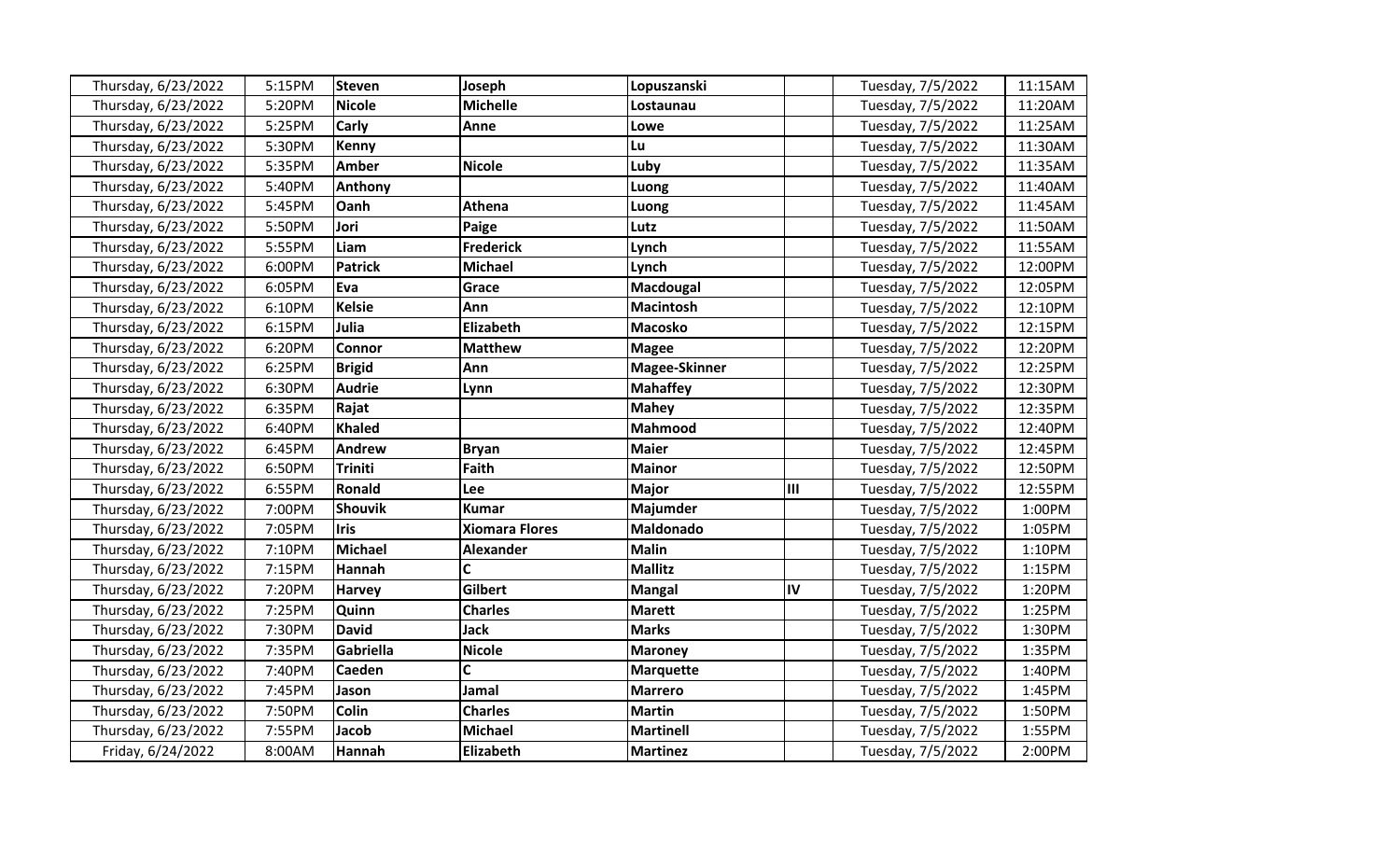| Friday, 6/24/2022 | 8:05AM  | Ben                | <b>Thomas</b>     | <b>Martorana</b>     |    | Tuesday, 7/5/2022 | 2:05PM |
|-------------------|---------|--------------------|-------------------|----------------------|----|-------------------|--------|
| Friday, 6/24/2022 | 8:10AM  | <b>Steven</b>      | <b>Charles</b>    | <b>Masciantonio</b>  |    | Tuesday, 7/5/2022 | 2:10PM |
| Friday, 6/24/2022 | 8:15AM  | <b>Tyler</b>       | <b>Philip</b>     | <b>Massack</b>       |    | Tuesday, 7/5/2022 | 2:15PM |
| Friday, 6/24/2022 | 8:20AM  | <b>Maxwell</b>     | <b>Robert</b>     | <b>Mastropietro</b>  |    | Tuesday, 7/5/2022 | 2:20PM |
| Friday, 6/24/2022 | 8:25AM  | <b>Catherine</b>   | Elizabeth         | <b>Maurer</b>        |    | Tuesday, 7/5/2022 | 2:25PM |
| Friday, 6/24/2022 | 8:30AM  | Thomas             |                   | <b>McCaffery</b>     |    | Tuesday, 7/5/2022 | 2:30PM |
| Friday, 6/24/2022 | 8:35AM  | <b>Abigail</b>     | <b>Menen-Rose</b> | <b>McCormick</b>     |    | Tuesday, 7/5/2022 | 2:35PM |
| Friday, 6/24/2022 | 8:40AM  | Megan              | Grace             | <b>McCoy</b>         |    | Tuesday, 7/5/2022 | 2:40PM |
| Friday, 6/24/2022 | 8:45AM  | Olivia             | Paige             | <b>McCoy</b>         |    | Tuesday, 7/5/2022 | 2:45PM |
| Friday, 6/24/2022 | 8:50AM  | <b>Victor</b>      | Alan              | <b>McCoy</b>         |    | Tuesday, 7/5/2022 | 2:50PM |
| Friday, 6/24/2022 | 8:55AM  | Aaron              | <b>Xavier</b>     | <b>McDonnell</b>     |    | Tuesday, 7/5/2022 | 2:55PM |
| Friday, 6/24/2022 | 9:00AM  | Kayla              | Elizabeth         | <b>McDonnell</b>     |    | Tuesday, 7/5/2022 | 3:00PM |
| Friday, 6/24/2022 | 9:05AM  | Yasir              | Amin              | <b>McDowell</b>      |    | Tuesday, 7/5/2022 | 3:05PM |
| Friday, 6/24/2022 | 9:10AM  | Grace              | Ann               | <b>McGarry</b>       |    | Tuesday, 7/5/2022 | 3:10PM |
| Friday, 6/24/2022 | 9:15AM  | John               | <b>Stewart</b>    | <b>McGill</b>        | IV | Tuesday, 7/5/2022 | 3:15PM |
| Friday, 6/24/2022 | 9:20AM  | <b>Kaylin</b>      | <b>Katherine</b>  | <b>McGraw-Vinson</b> |    | Tuesday, 7/5/2022 | 3:20PM |
| Friday, 6/24/2022 | 9:25AM  | Lindsey            | <b>Marie</b>      | <b>McGuckin</b>      |    | Tuesday, 7/5/2022 | 3:25PM |
| Friday, 6/24/2022 | 9:30AM  | <b>Catherine</b>   | <b>Noel</b>       | <b>McGuire</b>       |    | Tuesday, 7/5/2022 | 3:30PM |
| Friday, 6/24/2022 | 9:35AM  | Olivia             | Grace             | <b>McGuriman</b>     |    | Tuesday, 7/5/2022 | 3:35PM |
| Friday, 6/24/2022 | 9:40AM  | Emma               | Louise            | <b>McHoul</b>        |    | Tuesday, 7/5/2022 | 3:40PM |
| Friday, 6/24/2022 | 9:45AM  | Indya              | Anaya             | <b>McKoy</b>         |    | Tuesday, 7/5/2022 | 3:45PM |
| Friday, 6/24/2022 | 9:50AM  | <b>Kevin</b>       | <b>Michael</b>    | <b>McLaughlin</b>    |    | Tuesday, 7/5/2022 | 3:50PM |
| Friday, 6/24/2022 | 9:55AM  | <b>Christopher</b> |                   | <b>McMillan</b>      |    | Tuesday, 7/5/2022 | 3:55PM |
| Friday, 6/24/2022 | 10:00AM | Joshua             | KW                | <b>McMillan</b>      |    | Tuesday, 7/5/2022 | 4:00PM |
| Friday, 6/24/2022 | 10:05AM | Maya               | Alexandrea        | <b>Meaux</b>         |    | Tuesday, 7/5/2022 | 4:05PM |
| Friday, 6/24/2022 | 10:10AM | <b>Katie</b>       | Lynn              | <b>Mecray</b>        |    | Tuesday, 7/5/2022 | 4:10PM |
| Friday, 6/24/2022 | 10:15AM | Eliana             | <b>Alexie</b>     | <b>Medina</b>        |    | Tuesday, 7/5/2022 | 4:15PM |
| Friday, 6/24/2022 | 10:20AM | <b>Om</b>          | <b>Ronak</b>      | <b>Mehta</b>         |    | Tuesday, 7/5/2022 | 4:20PM |
| Friday, 6/24/2022 | 10:25AM | Jimena             |                   | <b>Mejia</b>         |    | Tuesday, 7/5/2022 | 4:25PM |
| Friday, 6/24/2022 | 10:30AM | <b>Elias</b>       | <b>Amilcar</b>    | <b>Mejia Togin</b>   |    | Tuesday, 7/5/2022 | 4:30PM |
| Friday, 6/24/2022 | 10:35AM | Kaydens            | Soudarath         | Meksavanh            |    | Tuesday, 7/5/2022 | 4:35PM |
| Friday, 6/24/2022 | 10:40AM | <b>Elyse</b>       | <b>Mackenna</b>   | <b>Michael</b>       |    | Tuesday, 7/5/2022 | 4:40PM |
| Friday, 6/24/2022 | 10:45AM | <b>Brandon</b>     | <b>Edward</b>     | <b>Miller</b>        |    | Tuesday, 7/5/2022 | 4:45PM |
| Friday, 6/24/2022 | 10:50AM | <b>Danielle</b>    | Amelia            | <b>Miller</b>        |    | Tuesday, 7/5/2022 | 4:50PM |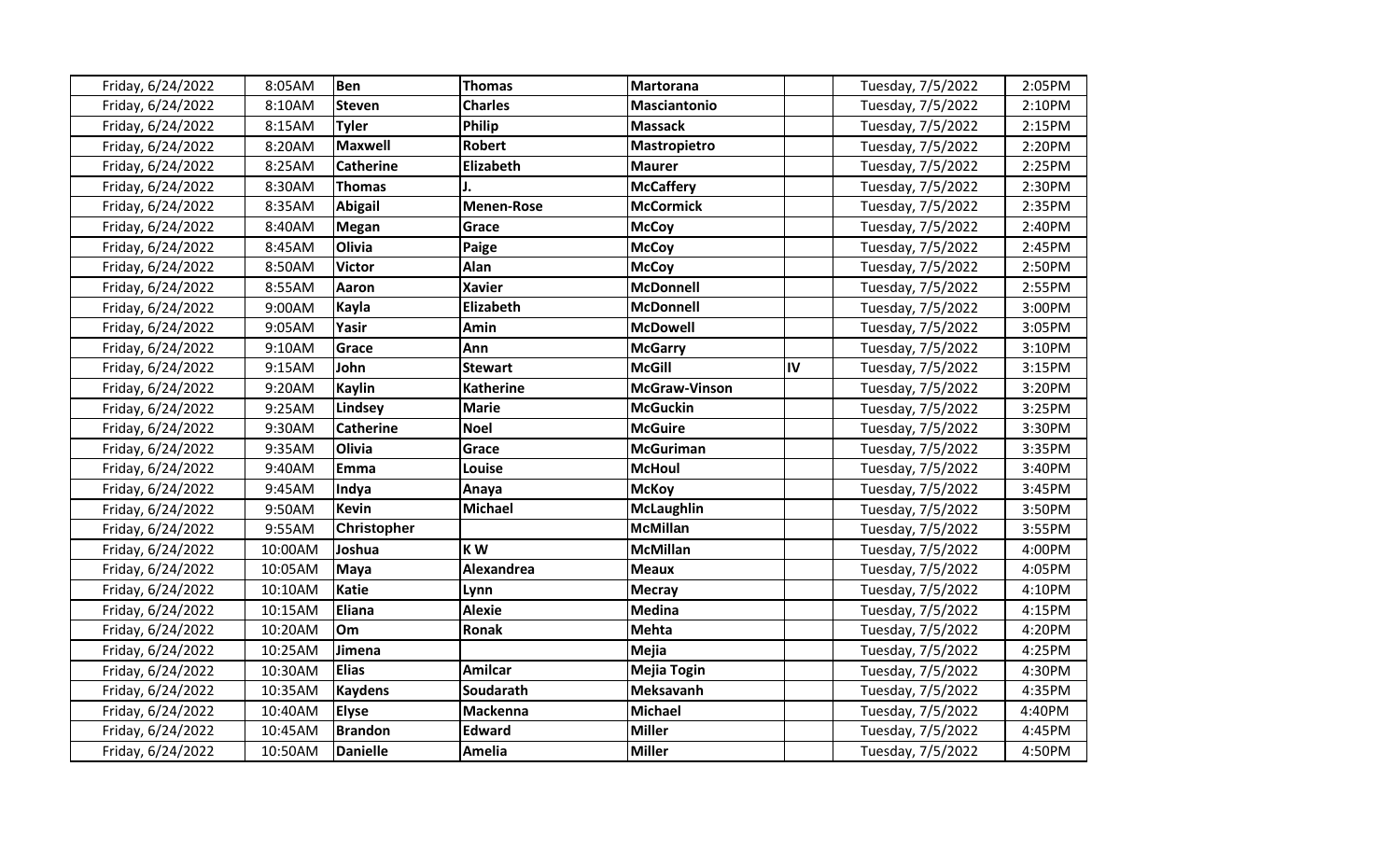| Friday, 6/24/2022 | 10:55AM | <b>Darren</b>  | <b>Keith</b>           | <b>Miller</b>    | Jr. | Tuesday, 7/5/2022 | 4:55PM |
|-------------------|---------|----------------|------------------------|------------------|-----|-------------------|--------|
| Friday, 6/24/2022 | 11:00AM | Elaina         | <b>Marie</b>           | <b>Miller</b>    |     | Tuesday, 7/5/2022 | 5:00PM |
| Friday, 6/24/2022 | 11:05AM | Wyatt          | <b>Michael</b>         | <b>Miller</b>    |     | Tuesday, 7/5/2022 | 5:05PM |
| Friday, 6/24/2022 | 11:10AM | <b>Zachary</b> | George                 | <b>Miller</b>    |     | Tuesday, 7/5/2022 | 5:10PM |
| Friday, 6/24/2022 | 11:15AM | Amiya          | <b>Nisa</b>            | <b>Millett</b>   |     | Tuesday, 7/5/2022 | 5:15PM |
| Friday, 6/24/2022 | 11:20AM | Kaila          | Faith                  | <b>Mills</b>     |     | Tuesday, 7/5/2022 | 5:20PM |
| Friday, 6/24/2022 | 11:25AM | Ryan           | Joseph                 | <b>Mindick</b>   |     | Tuesday, 7/5/2022 | 5:25PM |
| Friday, 6/24/2022 | 11:30AM | <b>Paige</b>   | Elizabeth              | <b>Mitchell</b>  |     | Tuesday, 7/5/2022 | 5:30PM |
| Friday, 6/24/2022 | 11:35AM | Arushi         |                        | <b>Mittal</b>    |     | Tuesday, 7/5/2022 | 5:35PM |
| Friday, 6/24/2022 | 11:40AM | Owen           | <b>Jacob</b>           | <b>Mockus</b>    |     | Tuesday, 7/5/2022 | 5:40PM |
| Friday, 6/24/2022 | 11:45AM | <b>Dhruv</b>   | <b>Manish</b>          | Modi             |     | Tuesday, 7/5/2022 | 5:45PM |
| Friday, 6/24/2022 | 11:50AM | Khadejah       | <b>Bint</b>            | Mohiuddin        |     | Tuesday, 7/5/2022 | 5:50PM |
| Friday, 6/24/2022 | 11:55AM | Marc           | Christian              | <b>Mokan</b>     |     | Tuesday, 7/5/2022 | 5:55PM |
| Friday, 6/24/2022 | 12:00PM | Zeyad          | Ahmed                  | <b>Mokhtar</b>   |     | Tuesday, 7/5/2022 | 6:00PM |
| Friday, 6/24/2022 | 12:05PM | Lillian        | Grace                  | <b>Mollett</b>   |     | Tuesday, 7/5/2022 | 6:05PM |
| Friday, 6/24/2022 | 12:10PM | <b>Cletus</b>  |                        | <b>Moloney</b>   |     | Tuesday, 7/5/2022 | 6:10PM |
| Friday, 6/24/2022 | 12:15PM | Jessica        | Hope                   | Monaghan         |     | Tuesday, 7/5/2022 | 6:15PM |
| Friday, 6/24/2022 | 12:20PM | Serajum        |                        | <b>Monira</b>    |     | Tuesday, 7/5/2022 | 6:20PM |
| Friday, 6/24/2022 | 12:25PM | Liam           | <b>Thomas</b>          | Moody            |     | Tuesday, 7/5/2022 | 6:25PM |
| Friday, 6/24/2022 | 12:30PM | Shafeeq        | <b>Halleem</b>         | <b>Moore</b>     |     | Tuesday, 7/5/2022 | 6:30PM |
| Friday, 6/24/2022 | 12:35PM | <b>Beatriz</b> | <b>Alves</b>           | <b>Morais</b>    |     | Tuesday, 7/5/2022 | 6:35PM |
| Friday, 6/24/2022 | 12:40PM | Yeilin         | Odilfia                | Morataya Borja   |     | Tuesday, 7/5/2022 | 6:40PM |
| Friday, 6/24/2022 | 12:45PM | <b>Madison</b> | Anne                   | <b>Morosky</b>   |     | Tuesday, 7/5/2022 | 6:45PM |
| Friday, 6/24/2022 | 12:50PM | William        | <b>Daniel</b>          | <b>Morrow</b>    |     | Tuesday, 7/5/2022 | 6:50PM |
| Friday, 6/24/2022 | 12:55PM | <b>Mason</b>   | <b>Blaise Rescigno</b> | Moscardelli      |     | Tuesday, 7/5/2022 | 6:55PM |
| Friday, 6/24/2022 | 1:00PM  | <b>Katrina</b> | <b>Ellise</b>          | <b>Moseley</b>   |     | Tuesday, 7/5/2022 | 7:00PM |
| Friday, 6/24/2022 | 1:05PM  | <b>Tyrone</b>  | Omar                   | <b>Moses</b>     | Jr. | Tuesday, 7/5/2022 | 7:05PM |
| Friday, 6/24/2022 | 1:10PM  | Benjamin       | <b>Ethan</b>           | <b>Mostochuk</b> |     | Tuesday, 7/5/2022 | 7:10PM |
| Friday, 6/24/2022 | 1:15PM  | <b>Sajia</b>   | <b>Hossain</b>         | <b>Mowrin</b>    |     | Tuesday, 7/5/2022 | 7:15PM |
| Friday, 6/24/2022 | 1:20PM  | Elizabeth      | <b>Allene</b>          | <b>Mueller</b>   |     | Tuesday, 7/5/2022 | 7:20PM |
| Friday, 6/24/2022 | 1:25PM  | Kelly          | Rose                   | <b>Mueller</b>   |     | Tuesday, 7/5/2022 | 7:25PM |
| Friday, 6/24/2022 | 1:30PM  | <b>Timothy</b> | <b>Charles</b>         | <b>Mueller</b>   |     | Tuesday, 7/5/2022 | 7:30PM |
| Friday, 6/24/2022 | 1:35PM  | <b>Riley</b>   | Jaynah                 | <b>Mullin</b>    |     | Tuesday, 7/5/2022 | 7:35PM |
| Friday, 6/24/2022 | 1:40PM  | Allison        | Grace                  | <b>Murdock</b>   |     | Tuesday, 7/5/2022 | 7:40PM |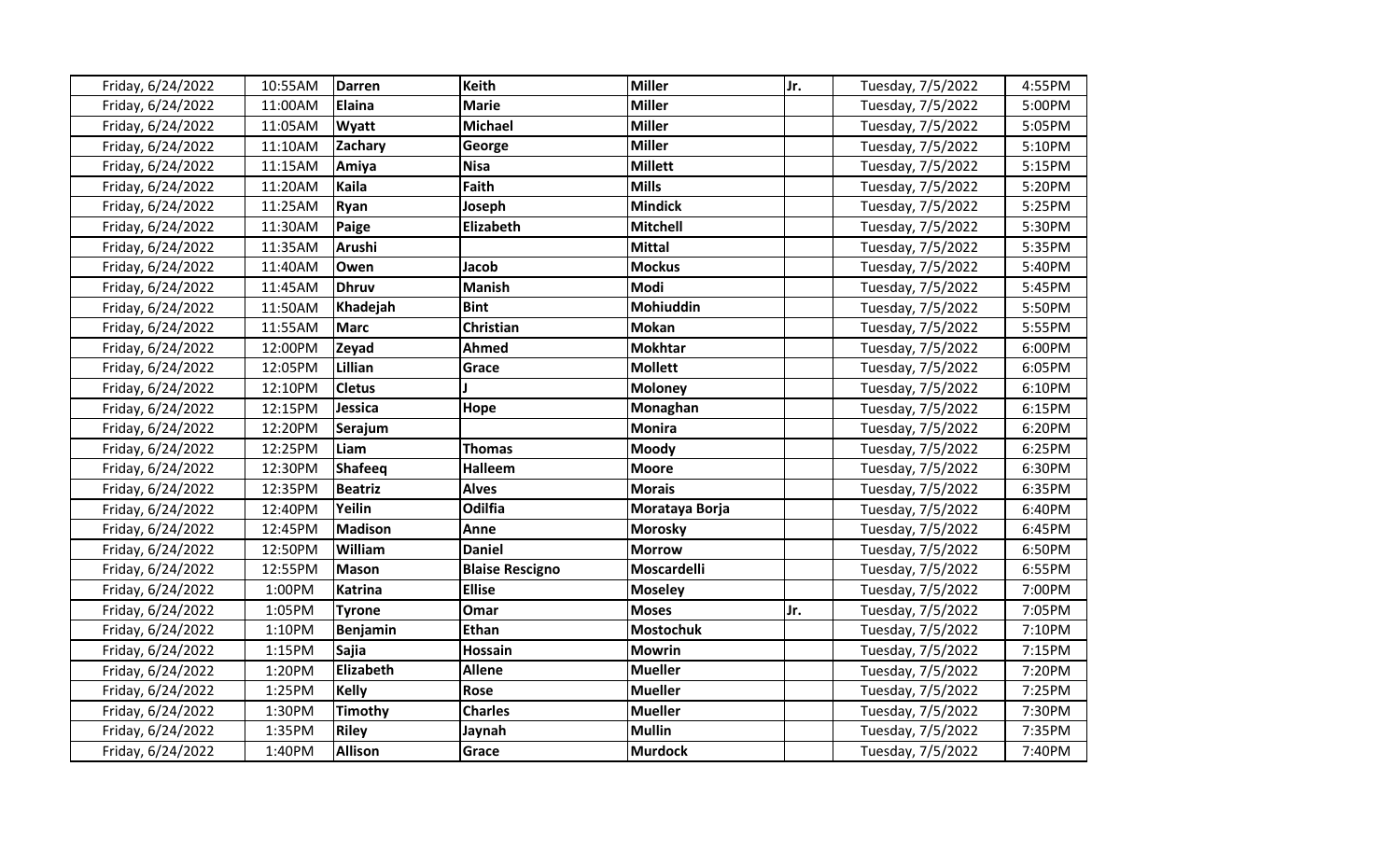| Friday, 6/24/2022 | 1:45PM | Aiden           | Lee             | <b>Murray</b>  | Tuesday, 7/5/2022   | 7:45PM  |
|-------------------|--------|-----------------|-----------------|----------------|---------------------|---------|
| Friday, 6/24/2022 | 1:50PM | <b>Daniel</b>   | Joseph          | <b>Myers</b>   | Tuesday, 7/5/2022   | 7:50PM  |
| Friday, 6/24/2022 | 1:55PM | Jake            | Alan            | <b>Myers</b>   | Tuesday, 7/5/2022   | 7:55PM  |
| Friday, 6/24/2022 | 2:00PM | Maxwell         | Christian       | <b>Myhre</b>   | Wednesday, 7/6/2022 | 8:00AM  |
| Friday, 6/24/2022 | 2:05PM | Rachel          | Grace           | <b>Myhre</b>   | Wednesday, 7/6/2022 | 8:05AM  |
| Friday, 6/24/2022 | 2:10PM | Ha              |                 | Myu            | Wednesday, 7/6/2022 | 8:10AM  |
| Friday, 6/24/2022 | 2:15PM | Julia           | Sydney          | <b>Nardone</b> | Wednesday, 7/6/2022 | 8:15AM  |
| Friday, 6/24/2022 | 2:20PM | <b>Omed</b>     |                 | <b>Nasiry</b>  | Wednesday, 7/6/2022 | 8:20AM  |
| Friday, 6/24/2022 | 2:25PM | Joyanta         |                 | <b>Nath</b>    | Wednesday, 7/6/2022 | 8:25AM  |
| Friday, 6/24/2022 | 2:30PM | <b>Eric</b>     | <b>Terrance</b> | <b>Naulty</b>  | Wednesday, 7/6/2022 | 8:30AM  |
| Friday, 6/24/2022 | 2:35PM | Abdullah        | Al              | <b>Nawfel</b>  | Wednesday, 7/6/2022 | 8:35AM  |
| Friday, 6/24/2022 | 2:40PM | <b>Brian</b>    | Anthony         | <b>Neal</b>    | Wednesday, 7/6/2022 | 8:40AM  |
| Friday, 6/24/2022 | 2:45PM | Giovanni        | <b>Xavier</b>   | <b>Nero</b>    | Wednesday, 7/6/2022 | 8:45AM  |
| Friday, 6/24/2022 | 2:50PM | Justin          | <b>Dara</b>     | <b>Ngorn</b>   | Wednesday, 7/6/2022 | 8:50AM  |
| Friday, 6/24/2022 | 2:55PM | <b>Brian</b>    | <b>Matthew</b>  | <b>Ngov</b>    | Wednesday, 7/6/2022 | 8:55AM  |
| Friday, 6/24/2022 | 3:00PM | Deyana          | <b>Precious</b> | <b>Ngoy</b>    | Wednesday, 7/6/2022 | 9:00AM  |
| Friday, 6/24/2022 | 3:05PM | <b>Clayton</b>  | H               | <b>Nguyen</b>  | Wednesday, 7/6/2022 | 9:05AM  |
| Friday, 6/24/2022 | 3:10PM | Julian          | Phi             | <b>Nguyen</b>  | Wednesday, 7/6/2022 | 9:10AM  |
| Friday, 6/24/2022 | 3:15PM | <b>Tyler</b>    | Tuan            | <b>Nguyen</b>  | Wednesday, 7/6/2022 | 9:15AM  |
| Friday, 6/24/2022 | 3:20PM | <b>Ryan</b>     | <b>Brody</b>    | Nicholson      | Wednesday, 7/6/2022 | 9:20AM  |
| Friday, 6/24/2022 | 3:25PM | <b>Matthew</b>  | <b>Tyler</b>    | <b>Nino</b>    | Wednesday, 7/6/2022 | 9:25AM  |
| Friday, 6/24/2022 | 3:30PM | <b>Karishma</b> | Alisha          | <b>Nithoo</b>  | Wednesday, 7/6/2022 | 9:30AM  |
| Friday, 6/24/2022 | 3:35PM | lmd             |                 | Noman          | Wednesday, 7/6/2022 | 9:35AM  |
| Friday, 6/24/2022 | 3:40PM | Alexa           | <b>Michele</b>  | Norman         | Wednesday, 7/6/2022 | 9:40AM  |
| Friday, 6/24/2022 | 3:45PM | Julia           | Carolyn         | Norman         | Wednesday, 7/6/2022 | 9:45AM  |
| Friday, 6/24/2022 | 3:50PM | Liam            |                 | <b>Norton</b>  | Wednesday, 7/6/2022 | 9:50AM  |
| Friday, 6/24/2022 | 3:55PM | <b>Heather</b>  | Elizabeth       | <b>Norwitz</b> | Wednesday, 7/6/2022 | 9:55AM  |
| Friday, 6/24/2022 | 4:00PM | <b>Devin</b>    | Oneil           | <b>Nugent</b>  | Wednesday, 7/6/2022 | 10:00AM |
| Friday, 6/24/2022 | 4:05PM | Mahidhar        |                 | Nuthanapati    | Wednesday, 7/6/2022 | 10:05AM |
| Friday, 6/24/2022 | 4:10PM | Kellie          | Elizabeth       | O'Brien        | Wednesday, 7/6/2022 | 10:10AM |
| Friday, 6/24/2022 | 4:15PM | Kyle            | Lawrence        | O'Connell      | Wednesday, 7/6/2022 | 10:15AM |
| Friday, 6/24/2022 | 4:20PM | Erin            | Rose            | O'Donnell      | Wednesday, 7/6/2022 | 10:20AM |
| Friday, 6/24/2022 | 4:25PM | John            | <b>Thomas</b>   | O'Hara         | Wednesday, 7/6/2022 | 10:25AM |
| Friday, 6/24/2022 | 4:30PM | John            | <b>Michael</b>  | O'Mara         | Wednesday, 7/6/2022 | 10:30AM |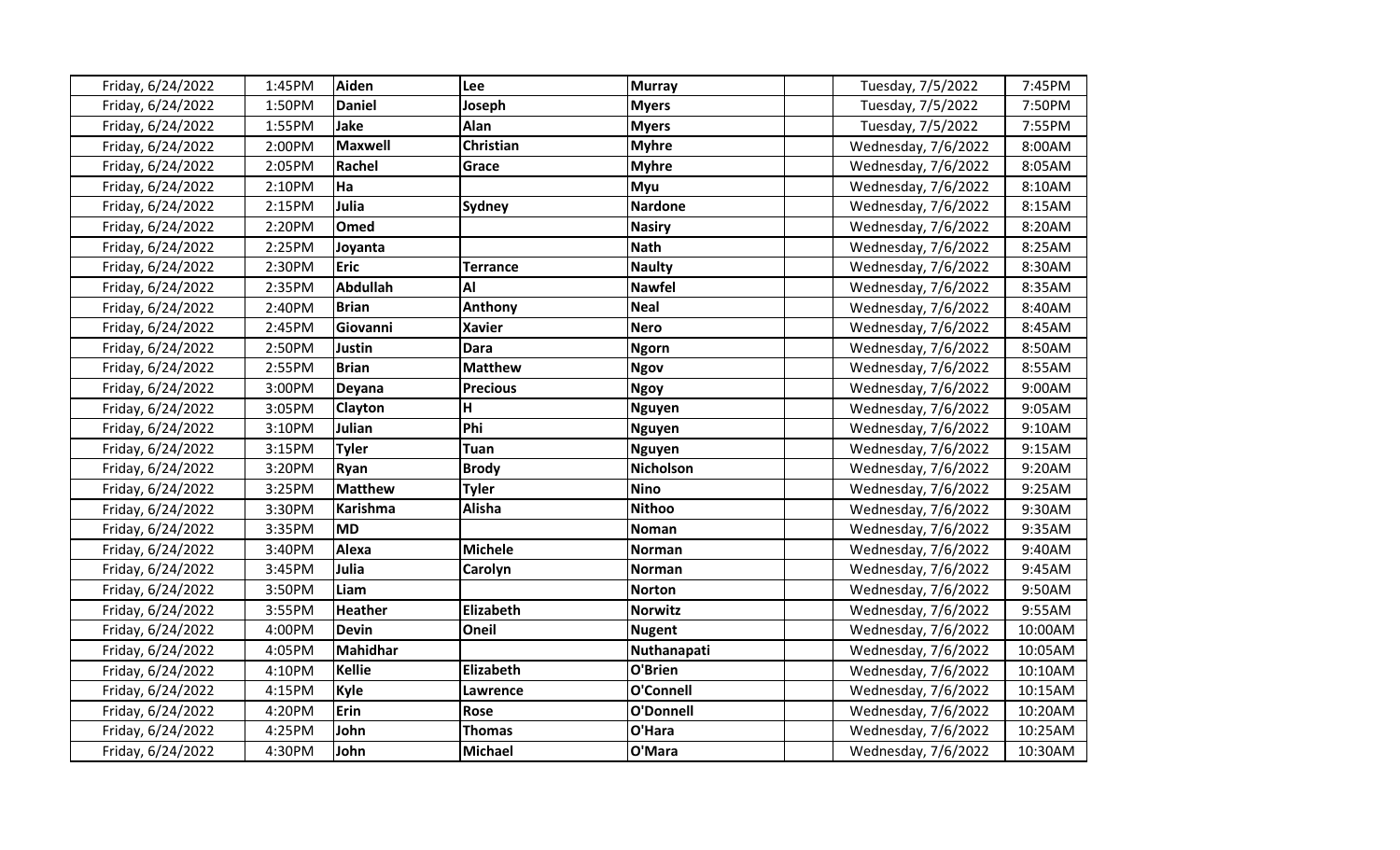| Friday, 6/24/2022 | 4:35PM | <b>River</b>     | <b>William Gatiwan</b> | Ocden           | Wednesday, 7/6/2022 | 10:35AM |
|-------------------|--------|------------------|------------------------|-----------------|---------------------|---------|
| Friday, 6/24/2022 | 4:40PM | Aiden            | <b>Blaine</b>          | Odom            | Wednesday, 7/6/2022 | 10:40AM |
| Friday, 6/24/2022 | 4:45PM | <b>Tyler</b>     | Wilford                | Ogur            | Wednesday, 7/6/2022 | 10:45AM |
| Friday, 6/24/2022 | 4:50PM | Sun              |                        | Ohm             | Wednesday, 7/6/2022 | 10:50AM |
| Friday, 6/24/2022 | 4:55PM | <b>Nicole</b>    | Elizabeth              | Oleykowski      | Wednesday, 7/6/2022 | 10:55AM |
| Friday, 6/24/2022 | 5:00PM | <b>Mohammad</b>  |                        | Omar            | Wednesday, 7/6/2022 | 11:00AM |
| Friday, 6/24/2022 | 5:05PM | Jonathan         |                        | Orea            | Wednesday, 7/6/2022 | 11:05AM |
| Friday, 6/24/2022 | 5:10PM | <b>Sadia</b>     | Parven                 | Orthi           | Wednesday, 7/6/2022 | 11:10AM |
| Friday, 6/24/2022 | 5:15PM | Wail             |                        | Osman           | Wednesday, 7/6/2022 | 11:15AM |
| Friday, 6/24/2022 | 5:20PM | Veronica         | <b>Dylan</b>           | Ott             | Wednesday, 7/6/2022 | 11:20AM |
| Friday, 6/24/2022 | 5:25PM | <b>Francesca</b> | Amanda                 | Palumbo         | Wednesday, 7/6/2022 | 11:25AM |
| Friday, 6/24/2022 | 5:30PM | Andrea           | <b>Nicole</b>          | Panaitescu      | Wednesday, 7/6/2022 | 11:30AM |
| Friday, 6/24/2022 | 5:35PM | <b>Trevor</b>    | Gregory                | <b>Pancoast</b> | Wednesday, 7/6/2022 | 11:35AM |
| Friday, 6/24/2022 | 5:40PM | <b>Augusto</b>   | <b>Domingos</b>        | Pango           | Wednesday, 7/6/2022 | 11:40AM |
| Friday, 6/24/2022 | 5:45PM | <b>Mackenzie</b> |                        | Papp            | Wednesday, 7/6/2022 | 11:45AM |
| Friday, 6/24/2022 | 5:50PM | Naman            | Jaydeep                | <b>Parikh</b>   | Wednesday, 7/6/2022 | 11:50AM |
| Friday, 6/24/2022 | 5:55PM | Ibrahim          | <b>Nasir</b>           | Pate            | Wednesday, 7/6/2022 | 11:55AM |
| Friday, 6/24/2022 | 6:00PM | <b>Ishmael</b>   | <b>Naeem</b>           | Pate            | Wednesday, 7/6/2022 | 12:00PM |
| Friday, 6/24/2022 | 6:05PM | Aasvi            |                        | Patel           | Wednesday, 7/6/2022 | 12:05PM |
| Friday, 6/24/2022 | 6:10PM | Angelina         | Alexa                  | Patel           | Wednesday, 7/6/2022 | 12:10PM |
| Friday, 6/24/2022 | 6:15PM | <b>Bhavi</b>     | <b>Hitesh</b>          | Patel           | Wednesday, 7/6/2022 | 12:15PM |
| Friday, 6/24/2022 | 6:20PM | <b>Dhruv</b>     | N                      | Patel           | Wednesday, 7/6/2022 | 12:20PM |
| Friday, 6/24/2022 | 6:25PM | <b>Dhruv</b>     | N                      | Patel           | Wednesday, 7/6/2022 | 12:25PM |
| Friday, 6/24/2022 | 6:30PM | <b>Karina</b>    |                        | Patel           | Wednesday, 7/6/2022 | 12:30PM |
| Friday, 6/24/2022 | 6:35PM | Om               | Pragneshkumar          | Patel           | Wednesday, 7/6/2022 | 12:35PM |
| Friday, 6/24/2022 | 6:40PM | Priyanka         | Pareshkumar            | Patel           | Wednesday, 7/6/2022 | 12:40PM |
| Friday, 6/24/2022 | 6:45PM | Roshni           | S                      | Patel           | Wednesday, 7/6/2022 | 12:45PM |
| Friday, 6/24/2022 | 6:50PM | Shiven           | B                      | Patel           | Wednesday, 7/6/2022 | 12:50PM |
| Friday, 6/24/2022 | 6:55PM | <b>Siya</b>      | $\mathsf{s}$           | Patel           | Wednesday, 7/6/2022 | 12:55PM |
| Friday, 6/24/2022 | 7:00PM | <b>Tanvee</b>    | <b>Vimal</b>           | Patel           | Wednesday, 7/6/2022 | 1:00PM  |
| Friday, 6/24/2022 | 7:05PM | <b>Vedant</b>    |                        | Patel           | Wednesday, 7/6/2022 | 1:05PM  |
| Friday, 6/24/2022 | 7:10PM | <b>Vrutti</b>    | N                      | Patel           | Wednesday, 7/6/2022 | 1:10PM  |
| Friday, 6/24/2022 | 7:15PM | <b>Charlotte</b> | V.                     | Patterson       | Wednesday, 7/6/2022 | 1:15PM  |
| Friday, 6/24/2022 | 7:20PM | Luke             | <b>Eldridge</b>        | Patterson       | Wednesday, 7/6/2022 | 1:20PM  |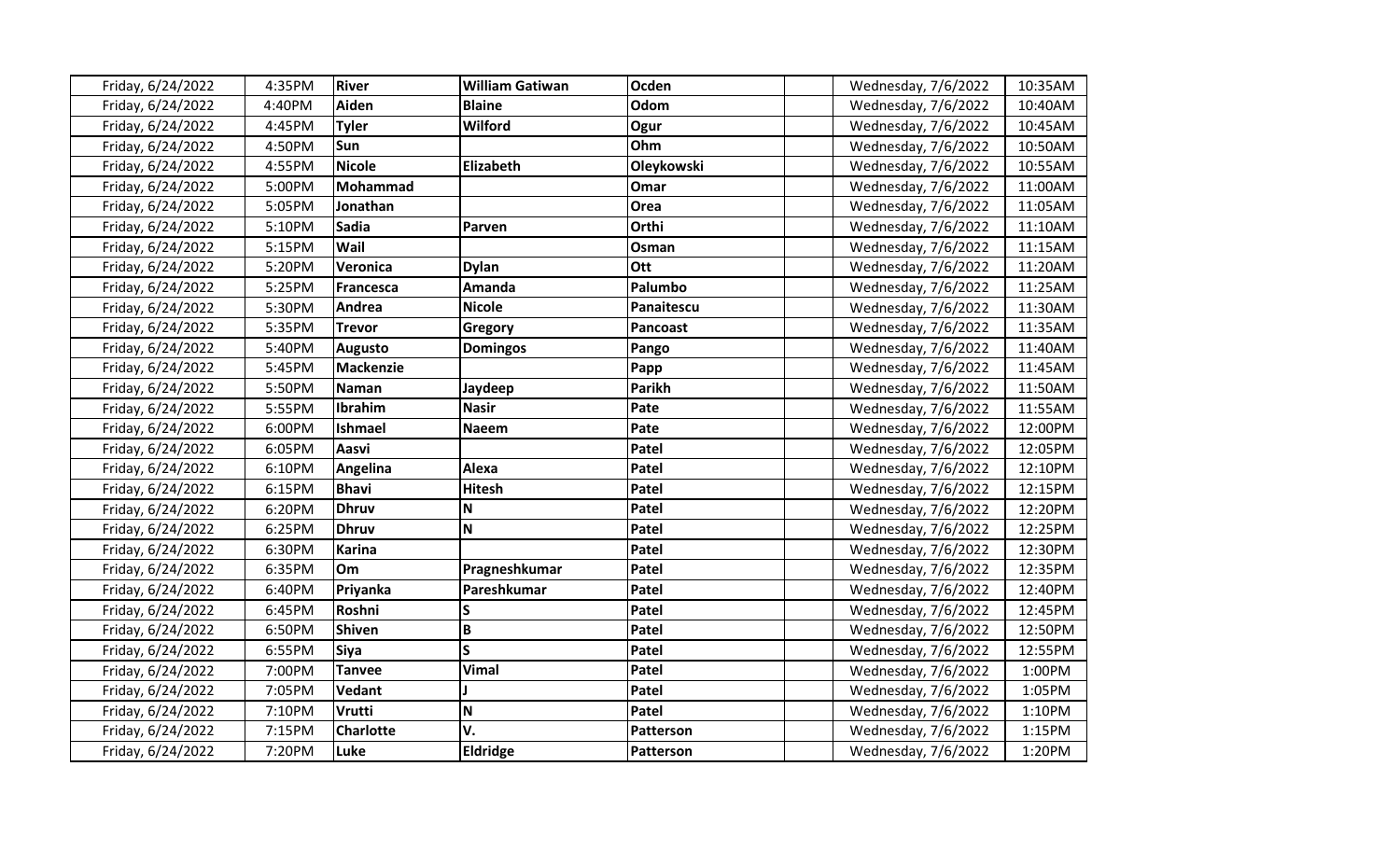| Friday, 6/24/2022 | 7:25PM  | <b>Akshita</b>     | <b>Vilas</b>       | Pawar                | Wednesday, 7/6/2022 | 1:25PM |
|-------------------|---------|--------------------|--------------------|----------------------|---------------------|--------|
| Friday, 6/24/2022 | 7:30PM  | Aubrey             | Ann                | <b>Peacock</b>       | Wednesday, 7/6/2022 | 1:30PM |
| Friday, 6/24/2022 | 7:35PM  | <b>Matthew</b>     | Vincent            | Pedicone             | Wednesday, 7/6/2022 | 1:35PM |
| Friday, 6/24/2022 | 7:40PM  | <b>Elijah</b>      | <b>Ivens</b>       | Perez                | Wednesday, 7/6/2022 | 1:40PM |
| Friday, 6/24/2022 | 7:45PM  | <b>Genesys</b>     | <b>Alicia</b>      | <b>Perez-Berrios</b> | Wednesday, 7/6/2022 | 1:45PM |
| Friday, 6/24/2022 | 7:50PM  | <b>Frank</b>       | Girald             | <b>Perillo</b>       | Wednesday, 7/6/2022 | 1:50PM |
| Friday, 6/24/2022 | 7:55PM  | Gavin              | Anthony            | Perri                | Wednesday, 7/6/2022 | 1:55PM |
| Monday, 6/27/2022 | 8:00AM  | Jake               | <b>Bernard</b>     | <b>Pettit</b>        | Wednesday, 7/6/2022 | 2:00PM |
| Monday, 6/27/2022 | 8:05AM  | <b>Ethan</b>       | <b>Michael</b>     | Peyton               | Wednesday, 7/6/2022 | 2:05PM |
| Monday, 6/27/2022 | 8:10AM  | Jonathan           | <b>Henry</b>       | <b>Pfister</b>       | Wednesday, 7/6/2022 | 2:10PM |
| Monday, 6/27/2022 | 8:15AM  | Andrew             | <b>Quang Tuong</b> | Pham                 | Wednesday, 7/6/2022 | 2:15PM |
| Monday, 6/27/2022 | 8:20AM  | Dan                | Huu                | Pham                 | Wednesday, 7/6/2022 | 2:20PM |
| Monday, 6/27/2022 | 8:25AM  | <b>Cameron</b>     | <b>Clinton</b>     | <b>Phillips</b>      | Wednesday, 7/6/2022 | 2:25PM |
| Monday, 6/27/2022 | 8:30AM  | <b>Giselle</b>     |                    | Phung                | Wednesday, 7/6/2022 | 2:30PM |
| Monday, 6/27/2022 | 8:35AM  | <b>Michael</b>     | <b>Allen</b>       | Piasecki             | Wednesday, 7/6/2022 | 2:35PM |
| Monday, 6/27/2022 | 8:40AM  | <b>Justin</b>      | Anthony            | Pileggi              | Wednesday, 7/6/2022 | 2:40PM |
| Monday, 6/27/2022 | 8:45AM  | Joshua             | Zacharia           | Pirolli              | Wednesday, 7/6/2022 | 2:45PM |
| Monday, 6/27/2022 | 8:50AM  | <b>Allison</b>     | Elizabeth          | Pironti              | Wednesday, 7/6/2022 | 2:50PM |
| Monday, 6/27/2022 | 8:55AM  | Joshua             | <b>Nicholas</b>    | <b>Platt</b>         | Wednesday, 7/6/2022 | 2:55PM |
| Monday, 6/27/2022 | 9:00AM  | Imani              | <b>Maria</b>       | Plaza                | Wednesday, 7/6/2022 | 3:00PM |
| Monday, 6/27/2022 | 9:05AM  | Marissa            | <b>Rose</b>        | Pohwat               | Wednesday, 7/6/2022 | 3:05PM |
| Monday, 6/27/2022 | 9:10AM  | <b>Madison</b>     | <b>Rose</b>        | Polansky             | Wednesday, 7/6/2022 | 3:10PM |
| Monday, 6/27/2022 | 9:15AM  | <b>Samuel</b>      | <b>Howard</b>      | Polen                | Wednesday, 7/6/2022 | 3:15PM |
| Monday, 6/27/2022 | 9:20AM  | <b>Oleksiy</b>     |                    | <b>Polishchuk</b>    | Wednesday, 7/6/2022 | 3:20PM |
| Monday, 6/27/2022 | 9:25AM  | <b>Nicholas</b>    | Joseph             | <b>Polisi</b>        | Wednesday, 7/6/2022 | 3:25PM |
| Monday, 6/27/2022 | 9:30AM  | <b>Dominic</b>     | <b>Michael</b>     | <b>Porreca</b>       | Wednesday, 7/6/2022 | 3:30PM |
| Monday, 6/27/2022 | 9:35AM  | <b>Danielle</b>    | Jane               | Preston              | Wednesday, 7/6/2022 | 3:35PM |
| Monday, 6/27/2022 | 9:40AM  | <b>Brendon</b>     | A                  | <b>Price</b>         | Wednesday, 7/6/2022 | 3:40PM |
| Monday, 6/27/2022 | 9:45AM  | <b>Travis</b>      | Lee                | <b>Printz</b>        | Wednesday, 7/6/2022 | 3:45PM |
| Monday, 6/27/2022 | 9:50AM  | <b>Ella</b>        | <b>Catherine</b>   | <b>Pritz</b>         | Wednesday, 7/6/2022 | 3:50PM |
| Monday, 6/27/2022 | 9:55AM  | Julia              | <b>Theodora</b>    | Protopopescu         | Wednesday, 7/6/2022 | 3:55PM |
| Monday, 6/27/2022 | 10:00AM | Kayla              | <b>Rose</b>        | <b>Pugliese</b>      | Wednesday, 7/6/2022 | 4:00PM |
| Monday, 6/27/2022 | 10:05AM | <b>Christopher</b> | <b>James</b>       | Puia                 | Wednesday, 7/6/2022 | 4:05PM |
| Monday, 6/27/2022 | 10:10AM | Milind             |                    | Pulugura             | Wednesday, 7/6/2022 | 4:10PM |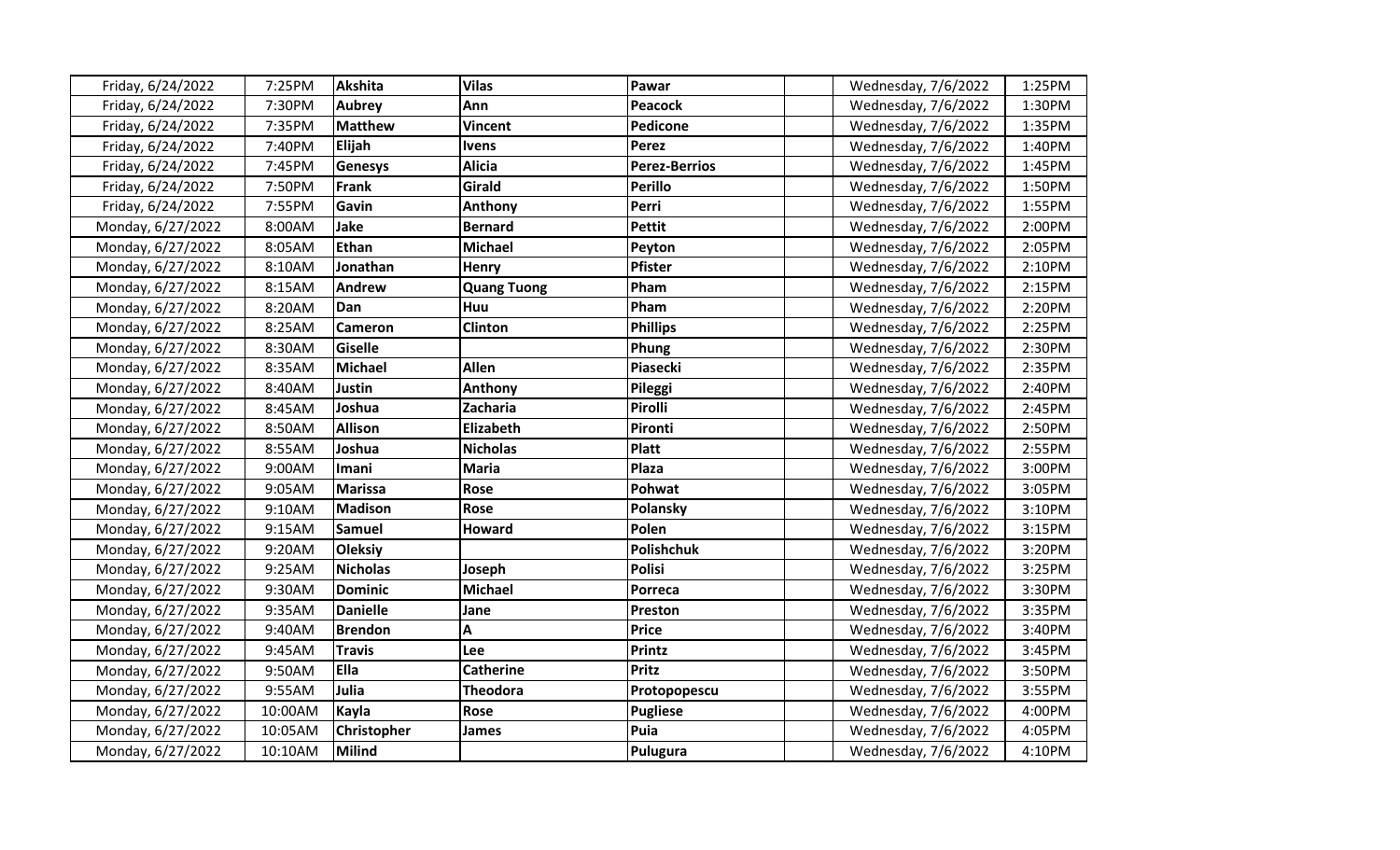| Monday, 6/27/2022 | 10:15AM | <b>Thomas</b>   | <b>Andrew</b>    | Pyle                   |    | Wednesday, 7/6/2022 | 4:15PM |
|-------------------|---------|-----------------|------------------|------------------------|----|---------------------|--------|
| Monday, 6/27/2022 | 10:20AM | <b>Vincent</b>  |                  | Qian                   |    | Wednesday, 7/6/2022 | 4:20PM |
| Monday, 6/27/2022 | 10:25AM | Olivia          | Grace            | Quallet                |    | Wednesday, 7/6/2022 | 4:25PM |
| Monday, 6/27/2022 | 10:30AM | Emma            | <b>Rose</b>      | Quigley                |    | Wednesday, 7/6/2022 | 4:30PM |
| Monday, 6/27/2022 | 10:35AM | <b>Sara</b>     | Grace            | Quigley                |    | Wednesday, 7/6/2022 | 4:35PM |
| Monday, 6/27/2022 | 10:40AM | <b>Shreya</b>   |                  | Ragi                   |    | Wednesday, 7/6/2022 | 4:40PM |
| Monday, 6/27/2022 | 10:45AM | <b>Sadia</b>    |                  | Rahat                  |    | Wednesday, 7/6/2022 | 4:45PM |
| Monday, 6/27/2022 | 10:50AM | Hasna           |                  | Rahman                 |    | Wednesday, 7/6/2022 | 4:50PM |
| Monday, 6/27/2022 | 10:55AM | Mohammed        |                  | Rahman                 |    | Wednesday, 7/6/2022 | 4:55PM |
| Monday, 6/27/2022 | 11:00AM | Muhsinin        | <b>Meruf</b>     | Rahman                 |    | Wednesday, 7/6/2022 | 5:00PM |
| Monday, 6/27/2022 | 11:05AM | <b>Musfigur</b> |                  | Rahman                 |    | Wednesday, 7/6/2022 | 5:05PM |
| Monday, 6/27/2022 | 11:10AM | Jordan          | <b>Edward</b>    | Ramirez                |    | Wednesday, 7/6/2022 | 5:10PM |
| Monday, 6/27/2022 | 11:15AM | <b>Benjamin</b> | <b>Edward</b>    | <b>Ramos</b>           |    | Wednesday, 7/6/2022 | 5:15PM |
| Monday, 6/27/2022 | 11:20AM | <b>Adeebh</b>   | Pramanand        | Rangari                |    | Wednesday, 7/6/2022 | 5:20PM |
| Monday, 6/27/2022 | 11:25AM | <b>Conner</b>   | Lowell           | Rasmussen              |    | Wednesday, 7/6/2022 | 5:25PM |
| Monday, 6/27/2022 | 11:30AM | <b>Dylan</b>    | Lyle             | Rasmussen              |    | Wednesday, 7/6/2022 | 5:30PM |
| Monday, 6/27/2022 | 11:35AM | <b>Nicholas</b> | <b>Richard</b>   | Ray                    |    | Wednesday, 7/6/2022 | 5:35PM |
| Monday, 6/27/2022 | 11:40AM | Amaar           | <b>Ubaid</b>     | Razi                   |    | Wednesday, 7/6/2022 | 5:40PM |
| Monday, 6/27/2022 | 11:45AM | Anika           | <b>Tanzin</b>    | <b>Razzak</b>          |    | Wednesday, 7/6/2022 | 5:45PM |
| Monday, 6/27/2022 | 11:50AM | <b>Elijah</b>   | Gerard           | Readinger              |    | Wednesday, 7/6/2022 | 5:50PM |
| Monday, 6/27/2022 | 11:55AM | Elizabeth       | <b>Mary</b>      | Reale                  |    | Wednesday, 7/6/2022 | 5:55PM |
| Monday, 6/27/2022 | 12:00PM | Joseph          | <b>Matthew</b>   | Reardon                |    | Wednesday, 7/6/2022 | 6:00PM |
| Monday, 6/27/2022 | 12:05PM | William         | <b>Hugh</b>      | <b>Reavis</b>          | IV | Wednesday, 7/6/2022 | 6:05PM |
| Monday, 6/27/2022 | 12:10PM | Gavin           | <b>Robert</b>    | <b>Reeves</b>          |    | Wednesday, 7/6/2022 | 6:10PM |
| Monday, 6/27/2022 | 12:15PM | <b>Tyler</b>    | <b>Christian</b> | <b>Refford</b>         |    | Wednesday, 7/6/2022 | 6:15PM |
| Monday, 6/27/2022 | 12:20PM | <b>Jaelle</b>   | Lillian          | <b>Reid</b>            |    | Wednesday, 7/6/2022 | 6:20PM |
| Monday, 6/27/2022 | 12:25PM | Joelle          | <b>Frances</b>   | <b>Reid</b>            |    | Wednesday, 7/6/2022 | 6:25PM |
| Monday, 6/27/2022 | 12:30PM | <b>Steven</b>   |                  | Reigner                |    | Wednesday, 7/6/2022 | 6:30PM |
| Monday, 6/27/2022 | 12:35PM | Gerald          | Lloyd            | <b>Reinert</b>         | IV | Wednesday, 7/6/2022 | 6:35PM |
| Monday, 6/27/2022 | 12:40PM | <b>Dylan</b>    | <b>Patrick</b>   | Reinhard               |    | Wednesday, 7/6/2022 | 6:40PM |
| Monday, 6/27/2022 | 12:45PM | <b>Ourania</b>  |                  | Rengepes               |    | Wednesday, 7/6/2022 | 6:45PM |
| Monday, 6/27/2022 | 12:50PM | Lourdes         | Yamileth         | <b>Reyes</b>           |    | Wednesday, 7/6/2022 | 6:50PM |
| Monday, 6/27/2022 | 12:55PM | <b>Brandon</b>  | <b>Adair</b>     | <b>Reyes Castellon</b> |    | Wednesday, 7/6/2022 | 6:55PM |
| Monday, 6/27/2022 | 1:00PM  | <b>Enmanuel</b> |                  | <b>Reynoso Rosario</b> |    | Wednesday, 7/6/2022 | 7:00PM |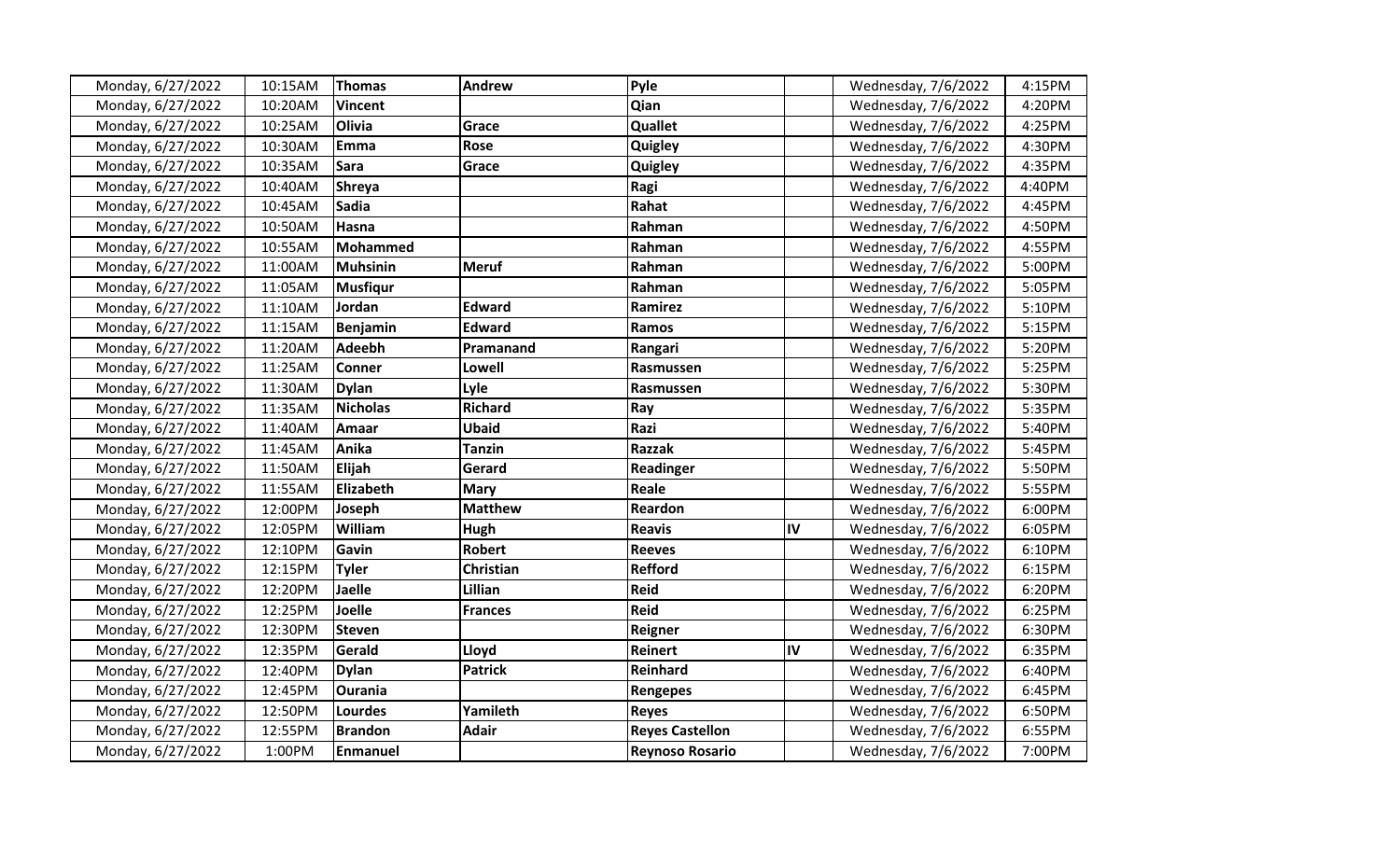| Monday, 6/27/2022 | 1:05PM | <b>Thomas</b>   | Kyle            | Rhubright               |     | Wednesday, 7/6/2022 | 7:05PM |
|-------------------|--------|-----------------|-----------------|-------------------------|-----|---------------------|--------|
| Monday, 6/27/2022 | 1:10PM | <b>Shaniya</b>  | <b>Nyjae</b>    | <b>Riddick-Johns</b>    |     | Wednesday, 7/6/2022 | 7:10PM |
| Monday, 6/27/2022 | 1:15PM | Zachary         | Wade            | <b>Riddle</b>           |     | Wednesday, 7/6/2022 | 7:15PM |
| Monday, 6/27/2022 | 1:20PM | Anthony         | Peter           | <b>Riley</b>            |     | Wednesday, 7/6/2022 | 7:20PM |
| Monday, 6/27/2022 | 1:25PM | <b>David</b>    | <b>Vincent</b>  | <b>Riley</b>            |     | Wednesday, 7/6/2022 | 7:25PM |
| Monday, 6/27/2022 | 1:30PM | <b>Mercedes</b> | Lynn            | <b>Rivera</b>           |     | Wednesday, 7/6/2022 | 7:30PM |
| Monday, 6/27/2022 | 1:35PM | Yennifer        | <b>Arlet</b>    | Rivera Rapalo           |     | Wednesday, 7/6/2022 | 7:35PM |
| Monday, 6/27/2022 | 1:40PM | Abbey           | Elizabeth       | Robinson                |     | Wednesday, 7/6/2022 | 7:40PM |
| Monday, 6/27/2022 | 1:45PM | Kayla           | Sanaa           | Robinson                |     | Wednesday, 7/6/2022 | 7:45PM |
| Monday, 6/27/2022 | 1:50PM | Michael         | Joseph          | <b>Robison</b>          |     | Wednesday, 7/6/2022 | 7:50PM |
| Monday, 6/27/2022 | 1:55PM | <b>Nicolas</b>  | Christian       | Roccato                 |     | Wednesday, 7/6/2022 | 7:55PM |
| Monday, 6/27/2022 | 2:00PM | Luke            | Christopher     | <b>Romano-Nuesch</b>    |     | Thursday, 7/7/2022  | 8:00AM |
| Monday, 6/27/2022 | 2:05PM | Grace           |                 | Romanoski               |     | Thursday, 7/7/2022  | 8:05AM |
| Monday, 6/27/2022 | 2:10PM | Amir            | <b>Tyreek</b>   | Rose                    |     | Thursday, 7/7/2022  | 8:10AM |
| Monday, 6/27/2022 | 2:15PM | Namir           | <b>Tyree</b>    | Rose                    |     | Thursday, 7/7/2022  | 8:15AM |
| Monday, 6/27/2022 | 2:20PM | <b>Shamira</b>  | <b>Richell</b>  | Rovira                  |     | Thursday, 7/7/2022  | 8:20AM |
| Monday, 6/27/2022 | 2:25PM | <b>Richard</b>  | <b>Daniel</b>   | <b>Royles</b>           | Jr. | Thursday, 7/7/2022  | 8:25AM |
| Monday, 6/27/2022 | 2:30PM | Natalya         |                 | Rozinski                |     | Thursday, 7/7/2022  | 8:30AM |
| Monday, 6/27/2022 | 2:35PM | <b>Delaney</b>  | <b>Brynn</b>    | <b>Russell</b>          |     | Thursday, 7/7/2022  | 8:35AM |
| Monday, 6/27/2022 | 2:40PM | <b>Nix</b>      | <b>Isabel</b>   | <b>Russell Oliveira</b> |     | Thursday, 7/7/2022  | 8:40AM |
| Monday, 6/27/2022 | 2:45PM | Jada            | <b>Calista</b>  | <b>Ruzek</b>            |     | Thursday, 7/7/2022  | 8:45AM |
| Monday, 6/27/2022 | 2:50PM | Mena            | Shenouda        | Salama                  |     | Thursday, 7/7/2022  | 8:50AM |
| Monday, 6/27/2022 | 2:55PM | <b>Juliett</b>  |                 | <b>Salazar</b>          |     | Thursday, 7/7/2022  | 8:55AM |
| Monday, 6/27/2022 | 3:00PM | Minda           |                 | Sam                     |     | Thursday, 7/7/2022  | 9:00AM |
| Monday, 6/27/2022 | 3:05PM | <b>Thomas</b>   | James           | Samojlowitsch           |     | Thursday, 7/7/2022  | 9:05AM |
| Monday, 6/27/2022 | 3:10PM | Ryan            | Carver          | Sanasac                 |     | Thursday, 7/7/2022  | 9:10AM |
| Monday, 6/27/2022 | 3:15PM | <b>Damon</b>    | <b>Domenico</b> | <b>Sanchez</b>          |     | Thursday, 7/7/2022  | 9:15AM |
| Monday, 6/27/2022 | 3:20PM | Lizbeth         |                 | <b>Sanchez</b>          |     | Thursday, 7/7/2022  | 9:20AM |
| Monday, 6/27/2022 | 3:25PM | <b>Jared</b>    | <b>Michael</b>  | <b>Sands</b>            |     | Thursday, 7/7/2022  | 9:25AM |
| Monday, 6/27/2022 | 3:30PM | <b>Ella</b>     | <b>Beth</b>     | <b>Sanfelice</b>        |     | Thursday, 7/7/2022  | 9:30AM |
| Monday, 6/27/2022 | 3:35PM | <b>lysic</b>    |                 | Santana                 |     | Thursday, 7/7/2022  | 9:35AM |
| Monday, 6/27/2022 | 3:40PM | Jenna           | Lynn            | Santini                 |     | Thursday, 7/7/2022  | 9:40AM |
| Monday, 6/27/2022 | 3:45PM | <b>Alannah</b>  | <b>Maria</b>    | <b>Santos</b>           |     | Thursday, 7/7/2022  | 9:45AM |
| Monday, 6/27/2022 | 3:50PM | Sangit          |                 | <b>Sarkar</b>           |     | Thursday, 7/7/2022  | 9:50AM |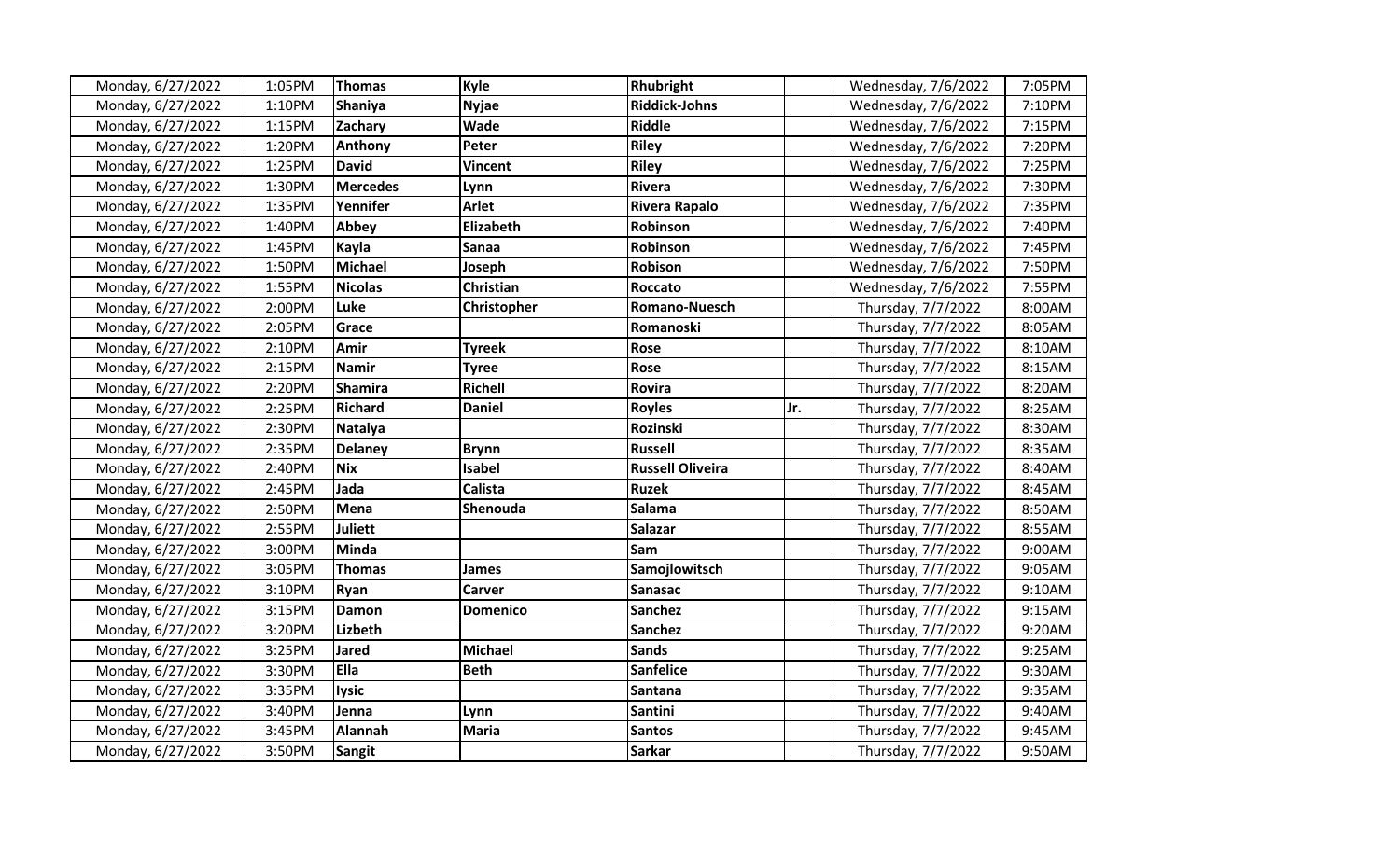| Monday, 6/27/2022 | 3:55PM | Zahara          |                 | Sarwan                | Thursday, 7/7/2022 | 9:55AM  |
|-------------------|--------|-----------------|-----------------|-----------------------|--------------------|---------|
| Monday, 6/27/2022 | 4:00PM | <b>Nicholas</b> | <b>Michael</b>  | Sava                  | Thursday, 7/7/2022 | 10:00AM |
| Monday, 6/27/2022 | 4:05PM | <b>Riley</b>    | <b>Nicole</b>   | Saxman                | Thursday, 7/7/2022 | 10:05AM |
| Monday, 6/27/2022 | 4:10PM | Julia           | Jane            | <b>Saylor</b>         | Thursday, 7/7/2022 | 10:10AM |
| Monday, 6/27/2022 | 4:15PM | Donovan         | Via             | Saysana               | Thursday, 7/7/2022 | 10:15AM |
| Monday, 6/27/2022 | 4:20PM | <b>Frank</b>    | Anthony         | <b>Scarpiello</b>     | Thursday, 7/7/2022 | 10:20AM |
| Monday, 6/27/2022 | 4:25PM | <b>Allison</b>  | Patricia        | <b>Scheiter</b>       | Thursday, 7/7/2022 | 10:25AM |
| Monday, 6/27/2022 | 4:30PM | <b>Robert</b>   | <b>Patrick</b>  | <b>Schlear</b>        | Thursday, 7/7/2022 | 10:30AM |
| Monday, 6/27/2022 | 4:35PM | <b>Nicholas</b> | John            | <b>Schneider</b>      | Thursday, 7/7/2022 | 10:35AM |
| Monday, 6/27/2022 | 4:40PM | Elijah          | <b>Benjamin</b> | <b>Schuldaski</b>     | Thursday, 7/7/2022 | 10:40AM |
| Monday, 6/27/2022 | 4:45PM | <b>Dylan</b>    | Ryan            | <b>Schurr</b>         | Thursday, 7/7/2022 | 10:45AM |
| Monday, 6/27/2022 | 4:50PM | Timothy         | <b>Edward</b>   | <b>Schwar</b>         | Thursday, 7/7/2022 | 10:50AM |
| Monday, 6/27/2022 | 4:55PM | Emma            | Louise          | <b>Schwarz Gibson</b> | Thursday, 7/7/2022 | 10:55AM |
| Monday, 6/27/2022 | 5:00PM | <b>Dillon</b>   | <b>Patrick</b>  | <b>Scott</b>          | Thursday, 7/7/2022 | 11:00AM |
| Monday, 6/27/2022 | 5:05PM | Mackayla        | <b>Shae</b>     | Secoda                | Thursday, 7/7/2022 | 11:05AM |
| Monday, 6/27/2022 | 5:10PM | <b>Bridget</b>  | Lauren          | Selb                  | Thursday, 7/7/2022 | 11:10AM |
| Monday, 6/27/2022 | 5:15PM | <b>Tobi</b>     | Renee           | Seligman              | Thursday, 7/7/2022 | 11:15AM |
| Monday, 6/27/2022 | 5:20PM | <b>Maya</b>     | <b>Simone</b>   | <b>Sellers</b>        | Thursday, 7/7/2022 | 11:20AM |
| Monday, 6/27/2022 | 5:25PM | <b>Emily</b>    |                 | <b>Sessler</b>        | Thursday, 7/7/2022 | 11:25AM |
| Monday, 6/27/2022 | 5:30PM | <b>Darren</b>   | <b>Michael</b>  | Seymour               | Thursday, 7/7/2022 | 11:30AM |
| Monday, 6/27/2022 | 5:35PM | <b>Aditi</b>    | <b>Bhavesh</b>  | Shah                  | Thursday, 7/7/2022 | 11:35AM |
| Monday, 6/27/2022 | 5:40PM | <b>Shreena</b>  | <b>Niral</b>    | <b>Shah</b>           | Thursday, 7/7/2022 | 11:40AM |
| Monday, 6/27/2022 | 5:45PM | <b>Nadia</b>    |                 | <b>Sharifi</b>        | Thursday, 7/7/2022 | 11:45AM |
| Monday, 6/27/2022 | 5:50PM | Ryan            | James           | <b>Sharkey</b>        | Thursday, 7/7/2022 | 11:50AM |
| Monday, 6/27/2022 | 5:55PM | <b>Sumona</b>   |                 | <b>Sharma</b>         | Thursday, 7/7/2022 | 11:55AM |
| Monday, 6/27/2022 | 6:00PM | <b>Krish</b>    | <b>Hemang</b>   | <b>Sheth</b>          | Thursday, 7/7/2022 | 12:00PM |
| Monday, 6/27/2022 | 6:05PM | <b>David</b>    | Dongmin         | Shin                  | Thursday, 7/7/2022 | 12:05PM |
| Monday, 6/27/2022 | 6:10PM | <b>Sulin</b>    |                 | <b>Shin</b>           | Thursday, 7/7/2022 | 12:10PM |
| Monday, 6/27/2022 | 6:15PM | Laura           | Lea             | Shollenberger         | Thursday, 7/7/2022 | 12:15PM |
| Monday, 6/27/2022 | 6:20PM | <b>Connor</b>   | <b>Michael</b>  | <b>Shutter</b>        | Thursday, 7/7/2022 | 12:20PM |
| Monday, 6/27/2022 | 6:25PM | <b>Mohammed</b> | Sadmansarar     | <b>Siam</b>           | Thursday, 7/7/2022 | 12:25PM |
| Monday, 6/27/2022 | 6:30PM | <b>Morgan</b>   | James           | <b>Sidor</b>          | Thursday, 7/7/2022 | 12:30PM |
| Monday, 6/27/2022 | 6:35PM | <b>Sarah</b>    |                 | <b>Sikder</b>         | Thursday, 7/7/2022 | 12:35PM |
| Monday, 6/27/2022 | 6:40PM | Aiden           | Joseph          | <b>Silfies</b>        | Thursday, 7/7/2022 | 12:40PM |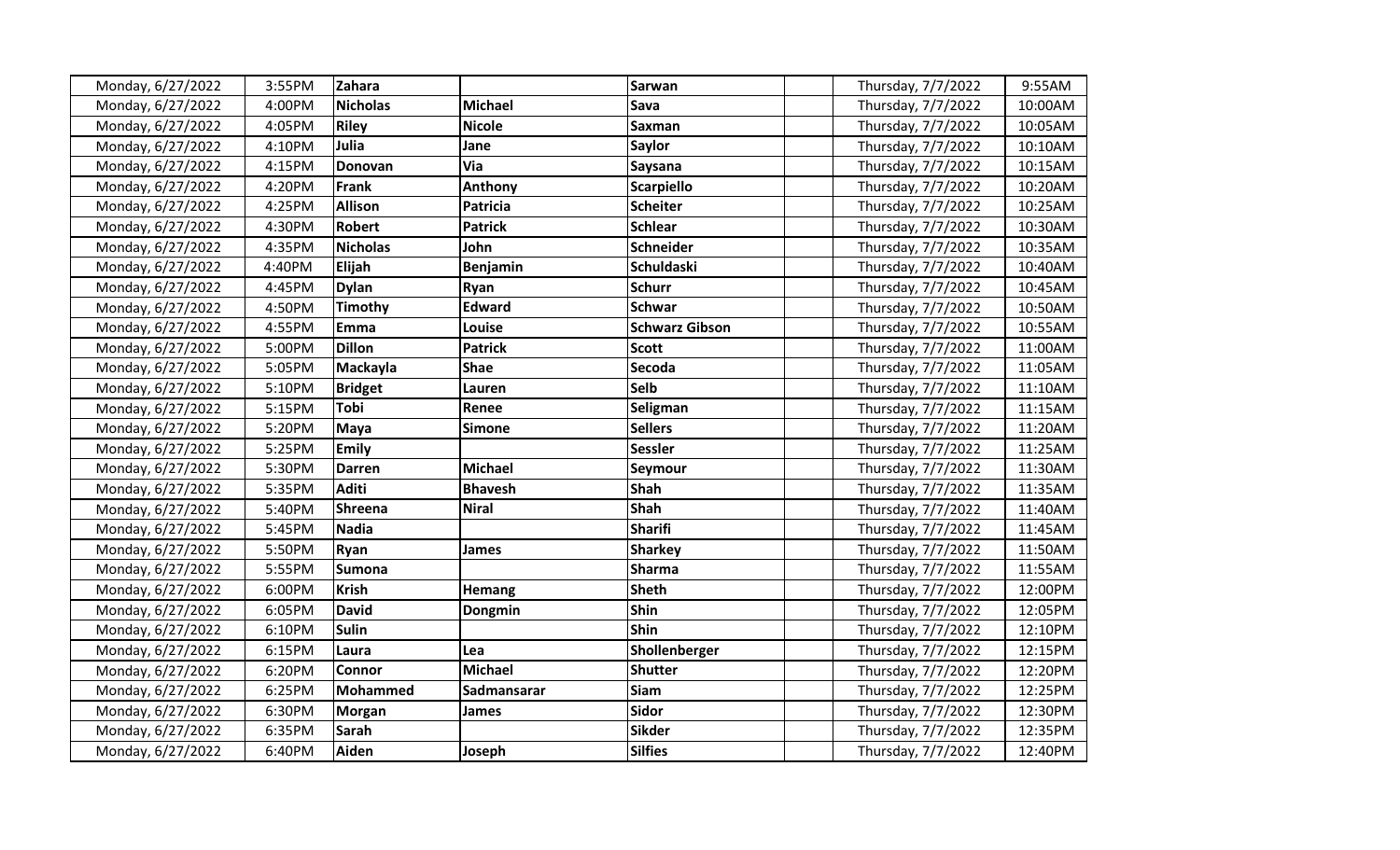| Monday, 6/27/2022  | 6:45PM | Steven           | <b>Jeffrey</b>         | <b>Simmins</b>       | Thursday, 7/7/2022 | 12:45PM |
|--------------------|--------|------------------|------------------------|----------------------|--------------------|---------|
| Monday, 6/27/2022  | 6:50PM | <b>Danaya</b>    |                        | <b>Simmons</b>       | Thursday, 7/7/2022 | 12:50PM |
| Monday, 6/27/2022  | 6:55PM | Maya             | Anne                   | <b>Simpson</b>       | Thursday, 7/7/2022 | 12:55PM |
| Monday, 6/27/2022  | 7:00PM | Irene            | <b>Joyce Castaneda</b> | Simtoco              | Thursday, 7/7/2022 | 1:00PM  |
| Monday, 6/27/2022  | 7:05PM | <b>Damian</b>    | <b>Saem</b>            | <b>Sin</b>           | Thursday, 7/7/2022 | 1:05PM  |
| Monday, 6/27/2022  | 7:10PM | <b>Derick</b>    | <b>Scott</b>           | Singh                | Thursday, 7/7/2022 | 1:10PM  |
| Monday, 6/27/2022  | 7:15PM | <b>Sara</b>      | Jane                   | Slawinski            | Thursday, 7/7/2022 | 1:15PM  |
| Monday, 6/27/2022  | 7:20PM | <b>Daniel</b>    | <b>Patrick</b>         | <b>Sloan</b>         | Thursday, 7/7/2022 | 1:20PM  |
| Monday, 6/27/2022  | 7:25PM | <b>Micah</b>     | <b>Karol</b>           | <b>Slugg</b>         | Thursday, 7/7/2022 | 1:25PM  |
| Monday, 6/27/2022  | 7:30PM | Patricia         | <b>Stephanie</b>       | Smietana             | Thursday, 7/7/2022 | 1:30PM  |
| Monday, 6/27/2022  | 7:35PM | <b>Marquise</b>  |                        | <b>Smith</b>         | Thursday, 7/7/2022 | 1:35PM  |
| Monday, 6/27/2022  | 7:40PM | Sean             | <b>Gregory</b>         | <b>Smith</b>         | Thursday, 7/7/2022 | 1:40PM  |
| Monday, 6/27/2022  | 7:45PM | Christian        | <b>Michael</b>         | <b>Snow</b>          | Thursday, 7/7/2022 | 1:45PM  |
| Monday, 6/27/2022  | 7:50PM | <b>Matthew</b>   | John                   | Snyder               | Thursday, 7/7/2022 | 1:50PM  |
| Monday, 6/27/2022  | 7:55PM | <b>Sean</b>      | <b>Eric</b>            | Snyder               | Thursday, 7/7/2022 | 1:55PM  |
| Tuesday, 6/28/2022 | 8:00AM | Jayden           | Lynn                   | <b>Sobeck</b>        | Thursday, 7/7/2022 | 2:00PM  |
| Tuesday, 6/28/2022 | 8:05AM | <b>Nicholas</b>  | <b>Patrick</b>         | <b>Sockwell</b>      | Thursday, 7/7/2022 | 2:05PM  |
| Tuesday, 6/28/2022 | 8:10AM | Angelina         | Grace                  | Soedjartanto         | Thursday, 7/7/2022 | 2:10PM  |
| Tuesday, 6/28/2022 | 8:15AM | Isabella         |                        | <b>Solis</b>         | Thursday, 7/7/2022 | 2:15PM  |
| Tuesday, 6/28/2022 | 8:20AM | Leeann           | Enid                   | <b>Soto Gonzalez</b> | Thursday, 7/7/2022 | 2:20PM  |
| Tuesday, 6/28/2022 | 8:25AM | <b>Justin</b>    | Leonard                | <b>Spallina</b>      | Thursday, 7/7/2022 | 2:25PM  |
| Tuesday, 6/28/2022 | 8:30AM | Ethan            | <b>Michael</b>         | Spann                | Thursday, 7/7/2022 | 2:30PM  |
| Tuesday, 6/28/2022 | 8:35AM | Isabella         | Rose                   | Sparango             | Thursday, 7/7/2022 | 2:35PM  |
| Tuesday, 6/28/2022 | 8:40AM | Jake             | <b>Martin</b>          | <b>Sparra</b>        | Thursday, 7/7/2022 | 2:40PM  |
| Tuesday, 6/28/2022 | 8:45AM | Kaylee           | Rose                   | <b>Spencer</b>       | Thursday, 7/7/2022 | 2:45PM  |
| Tuesday, 6/28/2022 | 8:50AM | John             | <b>Edward</b>          | <b>Squeri</b>        | Thursday, 7/7/2022 | 2:50PM  |
| Tuesday, 6/28/2022 | 8:55AM | <b>Arjun</b>     |                        | Srikoti              | Thursday, 7/7/2022 | 2:55PM  |
| Tuesday, 6/28/2022 | 9:00AM | <b>Trevor</b>    | Dean                   | <b>Staab</b>         | Thursday, 7/7/2022 | 3:00PM  |
| Tuesday, 6/28/2022 | 9:05AM | Luke             | Joseph                 | <b>Stakelbeck</b>    | Thursday, 7/7/2022 | 3:05PM  |
| Tuesday, 6/28/2022 | 9:10AM | Elizabeth        | Anne                   | <b>Stark</b>         | Thursday, 7/7/2022 | 3:10PM  |
| Tuesday, 6/28/2022 | 9:15AM | <b>Ryan</b>      | Jonathan               | <b>Stengel</b>       | Thursday, 7/7/2022 | 3:15PM  |
| Tuesday, 6/28/2022 | 9:20AM | <b>Cameron</b>   | Carl                   | <b>Steward</b>       | Thursday, 7/7/2022 | 3:20PM  |
| Tuesday, 6/28/2022 | 9:25AM | <b>Alexander</b> | <b>Nicolas</b>         | <b>Stewart</b>       | Thursday, 7/7/2022 | 3:25PM  |
| Tuesday, 6/28/2022 | 9:30AM | <b>Shannon</b>   | <b>Dorothy</b>         | <b>Stimson</b>       | Thursday, 7/7/2022 | 3:30PM  |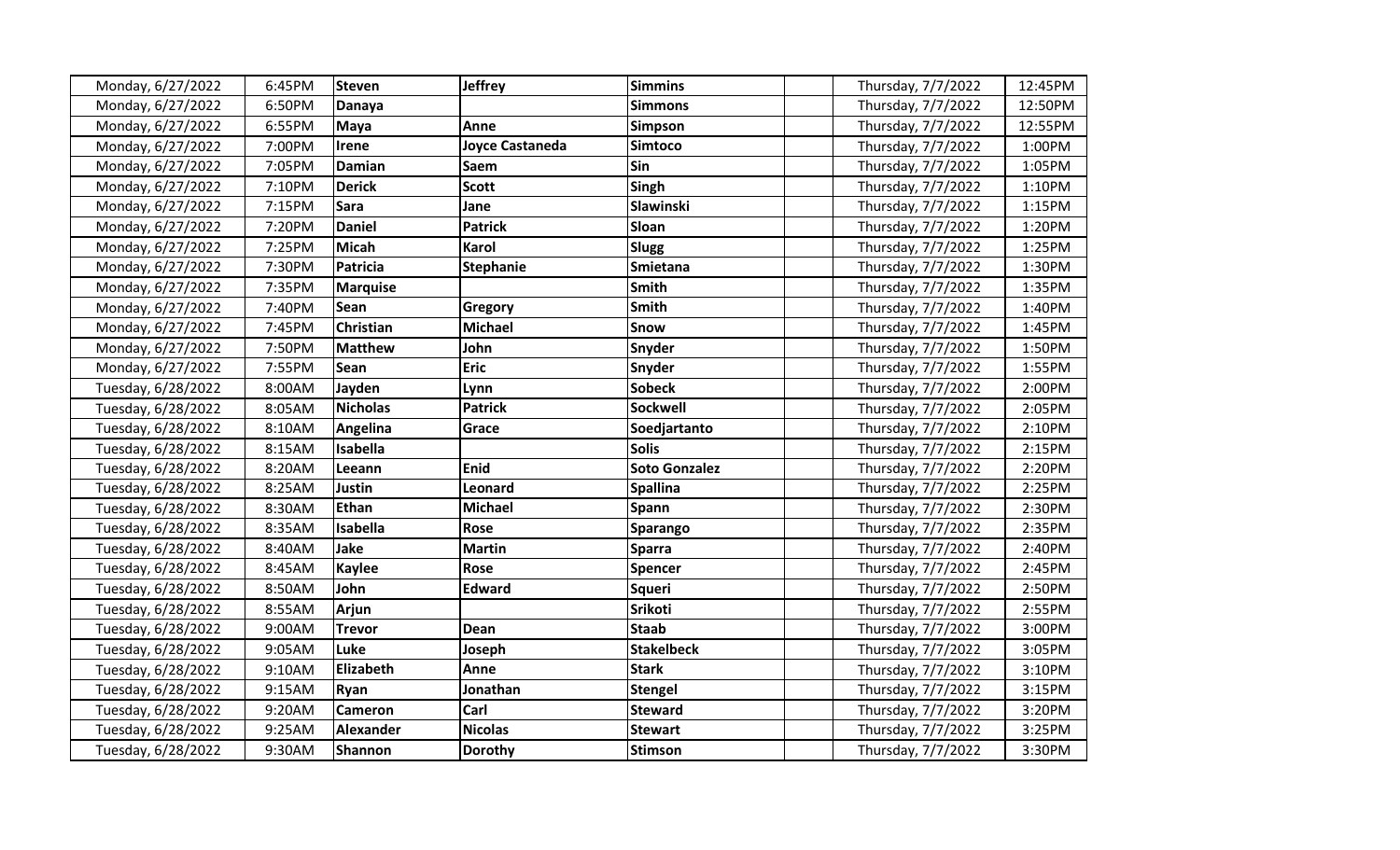| Tuesday, 6/28/2022 | 9:35AM  | <b>Hunter</b>   | <b>Thomas</b>          | <b>Stites</b>           | Thursday, 7/7/2022 | 3:35PM |
|--------------------|---------|-----------------|------------------------|-------------------------|--------------------|--------|
| Tuesday, 6/28/2022 | 9:40AM  | <b>Chloe</b>    | <b>Ellen</b>           | <b>Stockman</b>         | Thursday, 7/7/2022 | 3:40PM |
| Tuesday, 6/28/2022 | 9:45AM  | Leah            | <b>Jasmine</b>         | <b>Stokes</b>           | Thursday, 7/7/2022 | 3:45PM |
| Tuesday, 6/28/2022 | 9:50AM  | <b>Colin</b>    | Christopher            | <b>Stotler</b>          | Thursday, 7/7/2022 | 3:50PM |
| Tuesday, 6/28/2022 | 9:55AM  | Amanda          | Dorothy                | <b>Strenger</b>         | Thursday, 7/7/2022 | 3:55PM |
| Tuesday, 6/28/2022 | 10:00AM | <b>Alex</b>     | Philip                 | <b>Stump</b>            | Thursday, 7/7/2022 | 4:00PM |
| Tuesday, 6/28/2022 | 10:05AM | Gabrielle       | <b>Patricia</b>        | <b>Sullivan</b>         | Thursday, 7/7/2022 | 4:05PM |
| Tuesday, 6/28/2022 | 10:10AM | Ryan            | <b>Matthew</b>         | <b>Sullivan</b>         | Thursday, 7/7/2022 | 4:10PM |
| Tuesday, 6/28/2022 | 10:15AM | <b>Trinay</b>   | Sathya                 | Sundaresan              | Thursday, 7/7/2022 | 4:15PM |
| Tuesday, 6/28/2022 | 10:20AM | <b>Nour</b>     | <b>Berty</b>           | <b>Susu</b>             | Thursday, 7/7/2022 | 4:20PM |
| Tuesday, 6/28/2022 | 10:25AM | Ava             | <b>Nicole</b>          | <b>Swartley</b>         | Thursday, 7/7/2022 | 4:25PM |
| Tuesday, 6/28/2022 | 10:30AM | Christopher     | Andrew                 | <b>Szczech</b>          | Thursday, 7/7/2022 | 4:30PM |
| Tuesday, 6/28/2022 | 10:35AM | Aidan           | <b>Tyler</b>           | <b>Tamburro</b>         | Thursday, 7/7/2022 | 4:35PM |
| Tuesday, 6/28/2022 | 10:40AM | Caydin          | <b>Michael Richard</b> | <b>Tate</b>             | Thursday, 7/7/2022 | 4:40PM |
| Tuesday, 6/28/2022 | 10:45AM | <b>Alex</b>     | William                | <b>Taylor</b>           | Thursday, 7/7/2022 | 4:45PM |
| Tuesday, 6/28/2022 | 10:50AM | <b>Nicholas</b> | Joseph                 | <b>Taylor</b>           | Thursday, 7/7/2022 | 4:50PM |
| Tuesday, 6/28/2022 | 10:55AM | <b>Caitlin</b>  | Rose                   | <b>Tecklin</b>          | Thursday, 7/7/2022 | 4:55PM |
| Tuesday, 6/28/2022 | 11:00AM | Jasmine         | <b>Devita</b>          | <b>Teet-Bryant</b>      | Thursday, 7/7/2022 | 5:00PM |
| Tuesday, 6/28/2022 | 11:05AM | Zachary         | Case                   | <b>Tenfelde</b>         | Thursday, 7/7/2022 | 5:05PM |
| Tuesday, 6/28/2022 | 11:10AM | <b>Dafne</b>    | Jazmin                 | <b>Terrones Huamani</b> | Thursday, 7/7/2022 | 5:10PM |
| Tuesday, 6/28/2022 | 11:15AM | <b>Ernesto</b>  |                        | <b>Teutle-Rojas</b>     | Thursday, 7/7/2022 | 5:15PM |
| Tuesday, 6/28/2022 | 11:20AM | <b>Deja</b>     | <b>Monet</b>           | <b>Thaxton</b>          | Thursday, 7/7/2022 | 5:20PM |
| Tuesday, 6/28/2022 | 11:25AM | Ethan           | <b>Dakota</b>          | <b>Thomas</b>           | Thursday, 7/7/2022 | 5:25PM |
| Tuesday, 6/28/2022 | 11:30AM | <b>Evelyn</b>   | <b>Susan</b>           | <b>Thomas</b>           | Thursday, 7/7/2022 | 5:30PM |
| Tuesday, 6/28/2022 | 11:35AM | <b>Breonna</b>  | <b>Maree</b>           | Thompson                | Thursday, 7/7/2022 | 5:35PM |
| Tuesday, 6/28/2022 | 11:40AM | Gia             | Isabella               | Thongsanoy              | Thursday, 7/7/2022 | 5:40PM |
| Tuesday, 6/28/2022 | 11:45AM | <b>Abigail</b>  | Ruth                   | <b>Thornton</b>         | Thursday, 7/7/2022 | 5:45PM |
| Tuesday, 6/28/2022 | 11:50AM | <b>Dhruv</b>    | Sai                    | <b>Thota</b>            | Thursday, 7/7/2022 | 5:50PM |
| Tuesday, 6/28/2022 | 11:55AM | <b>Tanav</b>    | <b>Bhujang</b>         | <b>Thota</b>            | Thursday, 7/7/2022 | 5:55PM |
| Tuesday, 6/28/2022 | 12:00PM | Jacob           | E                      | Toll                    | Thursday, 7/7/2022 | 6:00PM |
| Tuesday, 6/28/2022 | 12:05PM | <b>Nicole</b>   | <b>Alyssa</b>          | <b>Tornetta</b>         | Thursday, 7/7/2022 | 6:05PM |
| Tuesday, 6/28/2022 | 12:10PM | Vance           | Kyle                   | <b>Torres-Miller</b>    | Thursday, 7/7/2022 | 6:10PM |
| Tuesday, 6/28/2022 | 12:15PM | Connor          | <b>David</b>           | <b>Toussaint</b>        | Thursday, 7/7/2022 | 6:15PM |
| Tuesday, 6/28/2022 | 12:20PM | Erica           | Raye                   | <b>Towns</b>            | Thursday, 7/7/2022 | 6:20PM |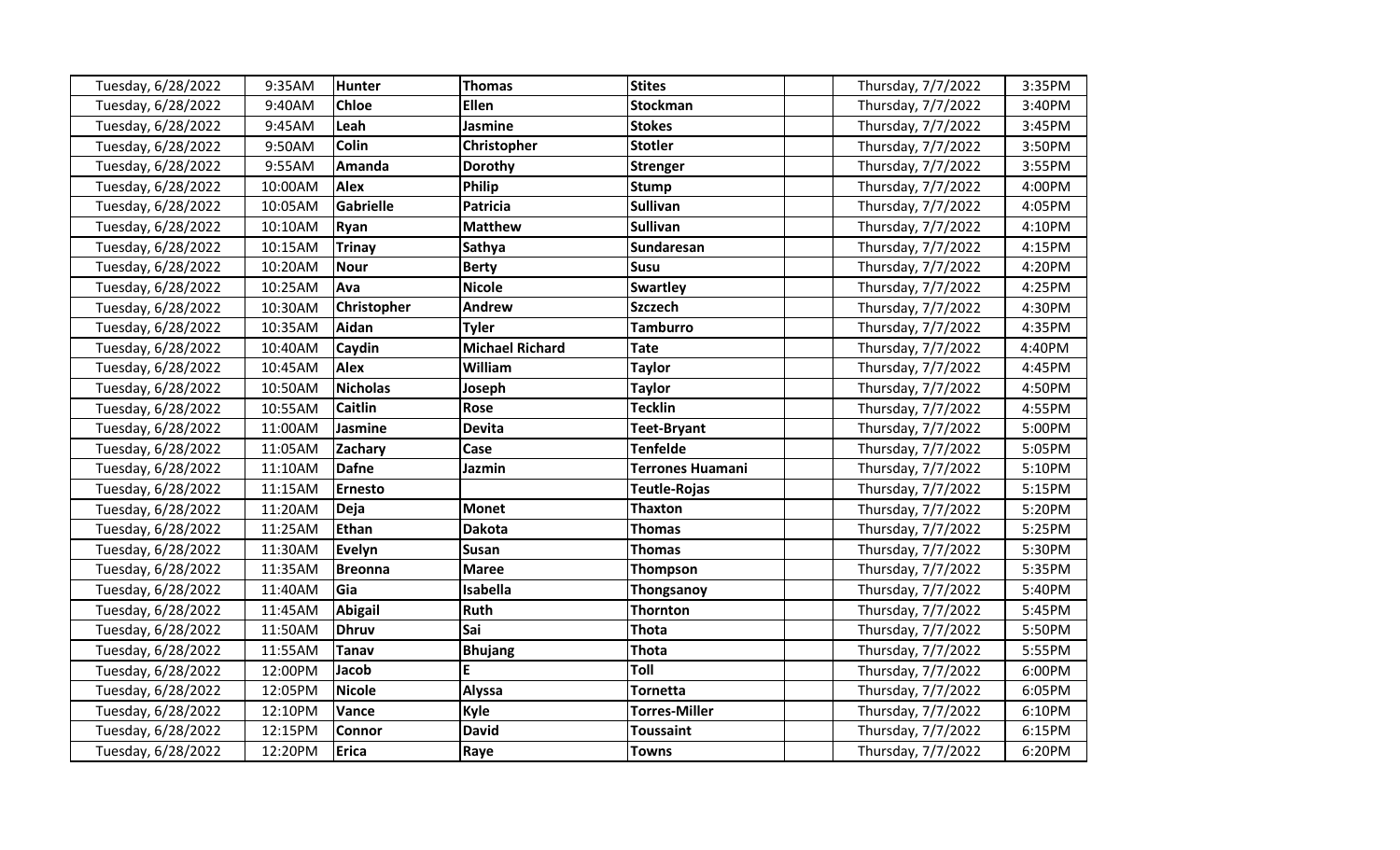| Tuesday, 6/28/2022 | 12:25PM | <b>Julie</b>    | Kim              | Tran                 |   | Thursday, 7/7/2022 | 6:25PM |
|--------------------|---------|-----------------|------------------|----------------------|---|--------------------|--------|
| Tuesday, 6/28/2022 | 12:30PM | <b>Achilles</b> | <b>Ethan</b>     | <b>Triantafyllos</b> |   | Thursday, 7/7/2022 | 6:30PM |
| Tuesday, 6/28/2022 | 12:35PM | <b>Mykerson</b> |                  | <b>Tribie</b>        |   | Thursday, 7/7/2022 | 6:35PM |
| Tuesday, 6/28/2022 | 12:40PM | Logan           | Hunter           | <b>Tripler</b>       |   | Thursday, 7/7/2022 | 6:40PM |
| Tuesday, 6/28/2022 | 12:45PM | Lauren          | <b>Nicole</b>    | <b>Trippetti</b>     |   | Thursday, 7/7/2022 | 6:45PM |
| Tuesday, 6/28/2022 | 12:50PM | <b>Bhaavi</b>   | Satyen           | <b>Trivedy</b>       |   | Thursday, 7/7/2022 | 6:50PM |
| Tuesday, 6/28/2022 | 12:55PM | Jessica         | Rose             | <b>Troxel</b>        |   | Thursday, 7/7/2022 | 6:55PM |
| Tuesday, 6/28/2022 | 1:00PM  | Samantha        | Elizabeth        | <b>Trunk</b>         |   | Thursday, 7/7/2022 | 7:00PM |
| Tuesday, 6/28/2022 | 1:05PM  | Flora           |                  | <b>Tsang</b>         |   | Thursday, 7/7/2022 | 7:05PM |
| Tuesday, 6/28/2022 | 1:10PM  | <b>Sreya</b>    | <b>Datta</b>     | Tuli                 |   | Thursday, 7/7/2022 | 7:10PM |
| Tuesday, 6/28/2022 | 1:15PM  | Isabel          | Olivia           | <b>Turner</b>        |   | Thursday, 7/7/2022 | 7:15PM |
| Tuesday, 6/28/2022 | 1:20PM  | Ryan            | Andrew           | <b>Uhler</b>         |   | Thursday, 7/7/2022 | 7:20PM |
| Tuesday, 6/28/2022 | 1:25PM  | <b>Marisa</b>   | Leuma-Alisa      | Uini                 |   | Thursday, 7/7/2022 | 7:25PM |
| Tuesday, 6/28/2022 | 1:30PM  | <b>Emily</b>    | <b>Nicole</b>    | <b>Ulrich</b>        |   | Thursday, 7/7/2022 | 7:30PM |
| Tuesday, 6/28/2022 | 1:35PM  | <b>Claire</b>   |                  | Upson                |   | Thursday, 7/7/2022 | 7:35PM |
| Tuesday, 6/28/2022 | 1:40PM  | <b>Sidratul</b> | Muntaha          | Urbi                 |   | Thursday, 7/7/2022 | 7:40PM |
| Tuesday, 6/28/2022 | 1:45PM  | <b>Carolina</b> | Alexandra        | <b>Valerio</b>       |   | Thursday, 7/7/2022 | 7:45PM |
| Tuesday, 6/28/2022 | 1:50PM  | Senovia         | Shannon          | Vann                 |   | Thursday, 7/7/2022 | 7:50PM |
| Tuesday, 6/28/2022 | 1:55PM  | <b>Milan</b>    | Amit             | Varia                |   | Thursday, 7/7/2022 | 7:55PM |
| Tuesday, 6/28/2022 | 2:00PM  | <b>Emily</b>    | <b>Nicole</b>    | <b>Varilla</b>       |   | Friday, 7/8/2022   | 8:00AM |
| Tuesday, 6/28/2022 | 2:05PM  | Louis           | Oscar            | Vazquez              | Ш | Friday, 7/8/2022   | 8:05AM |
| Tuesday, 6/28/2022 | 2:10PM  | <b>Ritvik</b>   |                  | Venkat               |   | Friday, 7/8/2022   | 8:10AM |
| Tuesday, 6/28/2022 | 2:15PM  | Ananya          |                  | Venkatachalam        |   | Friday, 7/8/2022   | 8:15AM |
| Tuesday, 6/28/2022 | 2:20PM  | <b>Dylan</b>    | <b>Michael</b>   | <b>Verwey</b>        |   | Friday, 7/8/2022   | 8:20AM |
| Tuesday, 6/28/2022 | 2:25PM  | Ruben           | Antonio          | <b>Villacorta</b>    |   | Friday, 7/8/2022   | 8:25AM |
| Tuesday, 6/28/2022 | 2:30PM  | Jordan          | Lynn             | <b>Villard</b>       |   | Friday, 7/8/2022   | 8:30AM |
| Tuesday, 6/28/2022 | 2:35PM  | Zachary         | <b>Thomas</b>    | Vinitski             |   | Friday, 7/8/2022   | 8:35AM |
| Tuesday, 6/28/2022 | 2:40PM  | Jacob           | <b>Alexander</b> | <b>Virtue</b>        |   | Friday, 7/8/2022   | 8:40AM |
| Tuesday, 6/28/2022 | 2:45PM  | <b>Kylie</b>    | <b>Erin</b>      | <b>Voeks</b>         |   | Friday, 7/8/2022   | 8:45AM |
| Tuesday, 6/28/2022 | 2:50PM  | Evan            | <b>James</b>     | <b>Vollmer</b>       |   | Friday, 7/8/2022   | 8:50AM |
| Tuesday, 6/28/2022 | 2:55PM  | Megan           | Jenny            | von Abo              |   | Friday, 7/8/2022   | 8:55AM |
| Tuesday, 6/28/2022 | 3:00PM  | <b>Nittidda</b> | Lana             | Vongphachanh         |   | Friday, 7/8/2022   | 9:00AM |
| Tuesday, 6/28/2022 | 3:05PM  | Jay             | Ashokkumar       | Vora                 |   | Friday, 7/8/2022   | 9:05AM |
| Tuesday, 6/28/2022 | 3:10PM  | Gloria          | Anh              | Vu                   |   | Friday, 7/8/2022   | 9:10AM |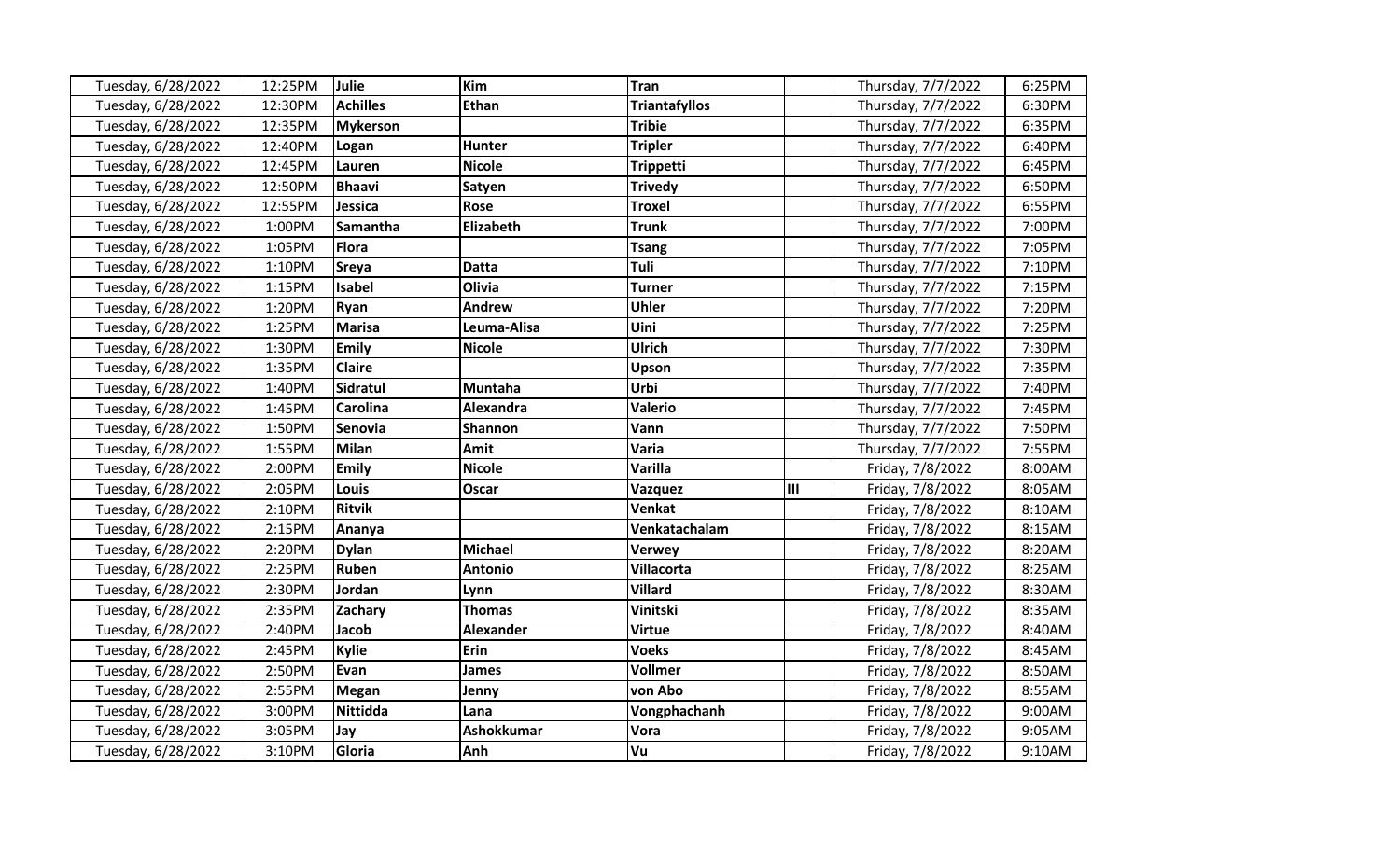| Tuesday, 6/28/2022 | 3:15PM | <b>Dev</b>      | N                | <b>Vyas</b>             | Friday, 7/8/2022 | 9:15AM  |
|--------------------|--------|-----------------|------------------|-------------------------|------------------|---------|
| Tuesday, 6/28/2022 | 3:20PM | Jaivil          | <b>Samir</b>     | Vyas                    | Friday, 7/8/2022 | 9:20AM  |
| Tuesday, 6/28/2022 | 3:25PM | <b>Emma</b>     | <b>Marie</b>     | Wade                    | Friday, 7/8/2022 | 9:25AM  |
| Tuesday, 6/28/2022 | 3:30PM | <b>Dylan</b>    | <b>Everett</b>   | Waeltz                  | Friday, 7/8/2022 | 9:30AM  |
| Tuesday, 6/28/2022 | 3:35PM | <b>Madison</b>  | Lee              | Waldspurger             | Friday, 7/8/2022 | 9:35AM  |
| Tuesday, 6/28/2022 | 3:40PM | Kayla           | <b>Elizabeth</b> | <b>Walker</b>           | Friday, 7/8/2022 | 9:40AM  |
| Tuesday, 6/28/2022 | 3:45PM | <b>Francis</b>  | Joseph           | <b>Walsh</b>            | Friday, 7/8/2022 | 9:45AM  |
| Tuesday, 6/28/2022 | 3:50PM | <b>Samantha</b> | Lynn             | Walter                  | Friday, 7/8/2022 | 9:50AM  |
| Tuesday, 6/28/2022 | 3:55PM | <b>Seth</b>     | <b>Charles</b>   | Walton                  | Friday, 7/8/2022 | 9:55AM  |
| Tuesday, 6/28/2022 | 4:00PM | Anthony         |                  | <b>Wang</b>             | Friday, 7/8/2022 | 10:00AM |
| Tuesday, 6/28/2022 | 4:05PM | <b>Eric</b>     |                  | <b>Wang</b>             | Friday, 7/8/2022 | 10:05AM |
| Tuesday, 6/28/2022 | 4:10PM | <b>Mekhi</b>    | <b>Tylik</b>     | Warden                  | Friday, 7/8/2022 | 10:10AM |
| Tuesday, 6/28/2022 | 4:15PM | <b>Alex</b>     | <b>Benjamin</b>  | <b>Warsaw</b>           | Friday, 7/8/2022 | 10:15AM |
| Tuesday, 6/28/2022 | 4:20PM | <b>Adlena</b>   |                  | <b>Washington-Brown</b> | Friday, 7/8/2022 | 10:20AM |
| Tuesday, 6/28/2022 | 4:25PM | <b>Emily</b>    | <b>Reed</b>      | <b>Watts</b>            | Friday, 7/8/2022 | 10:25AM |
| Tuesday, 6/28/2022 | 4:30PM | <b>Nathan</b>   | <b>Chandler</b>  | <b>Wauls</b>            | Friday, 7/8/2022 | 10:30AM |
| Tuesday, 6/28/2022 | 4:35PM | <b>James</b>    | <b>Michael</b>   | Weasner                 | Friday, 7/8/2022 | 10:35AM |
| Tuesday, 6/28/2022 | 4:40PM | <b>Daniel</b>   | Joseph           | Weaver                  | Friday, 7/8/2022 | 10:40AM |
| Tuesday, 6/28/2022 | 4:45PM | <b>Michelle</b> | <b>Brooke</b>    | Weber                   | Friday, 7/8/2022 | 10:45AM |
| Tuesday, 6/28/2022 | 4:50PM | Kyle            | Kenyon           | <b>Weiss</b>            | Friday, 7/8/2022 | 10:50AM |
| Tuesday, 6/28/2022 | 4:55PM | Rebecca         | Joan             | <b>Weiss</b>            | Friday, 7/8/2022 | 10:55AM |
| Tuesday, 6/28/2022 | 5:00PM | Joshua          |                  | <b>Weist</b>            | Friday, 7/8/2022 | 11:00AM |
| Tuesday, 6/28/2022 | 5:05PM | Luke            | <b>Charles</b>   | Welsh                   | Friday, 7/8/2022 | 11:05AM |
| Tuesday, 6/28/2022 | 5:10PM | <b>Claire</b>   |                  | Wescoe                  | Friday, 7/8/2022 | 11:10AM |
| Tuesday, 6/28/2022 | 5:15PM | Liam            | <b>Alexander</b> | Wesolowski              | Friday, 7/8/2022 | 11:15AM |
| Tuesday, 6/28/2022 | 5:20PM | <b>Patrick</b>  | John             | Whelihan                | Friday, 7/8/2022 | 11:20AM |
| Tuesday, 6/28/2022 | 5:25PM | Layla           | <b>Maurissa</b>  | White                   | Friday, 7/8/2022 | 11:25AM |
| Tuesday, 6/28/2022 | 5:30PM | Peyton          | Alexandra        | Whitehill               | Friday, 7/8/2022 | 11:30AM |
| Tuesday, 6/28/2022 | 5:35PM | Ella            | Grace            | Whiting                 | Friday, 7/8/2022 | 11:35AM |
| Tuesday, 6/28/2022 | 5:40PM | Sydni           | <b>Rose</b>      | Wible                   | Friday, 7/8/2022 | 11:40AM |
| Tuesday, 6/28/2022 | 5:45PM | Jeremy          | Jay              | <b>Wiggins</b>          | Friday, 7/8/2022 | 11:45AM |
| Tuesday, 6/28/2022 | 5:50PM | Donovan         | <b>Marquese</b>  | <b>Williams</b>         | Friday, 7/8/2022 | 11:50AM |
| Tuesday, 6/28/2022 | 5:55PM | <b>Trizz</b>    | <b>Briean</b>    | <b>Williams</b>         | Friday, 7/8/2022 | 11:55AM |
| Tuesday, 6/28/2022 | 6:00PM | <b>Elisha</b>   |                  | Wilson                  | Friday, 7/8/2022 | 12:00PM |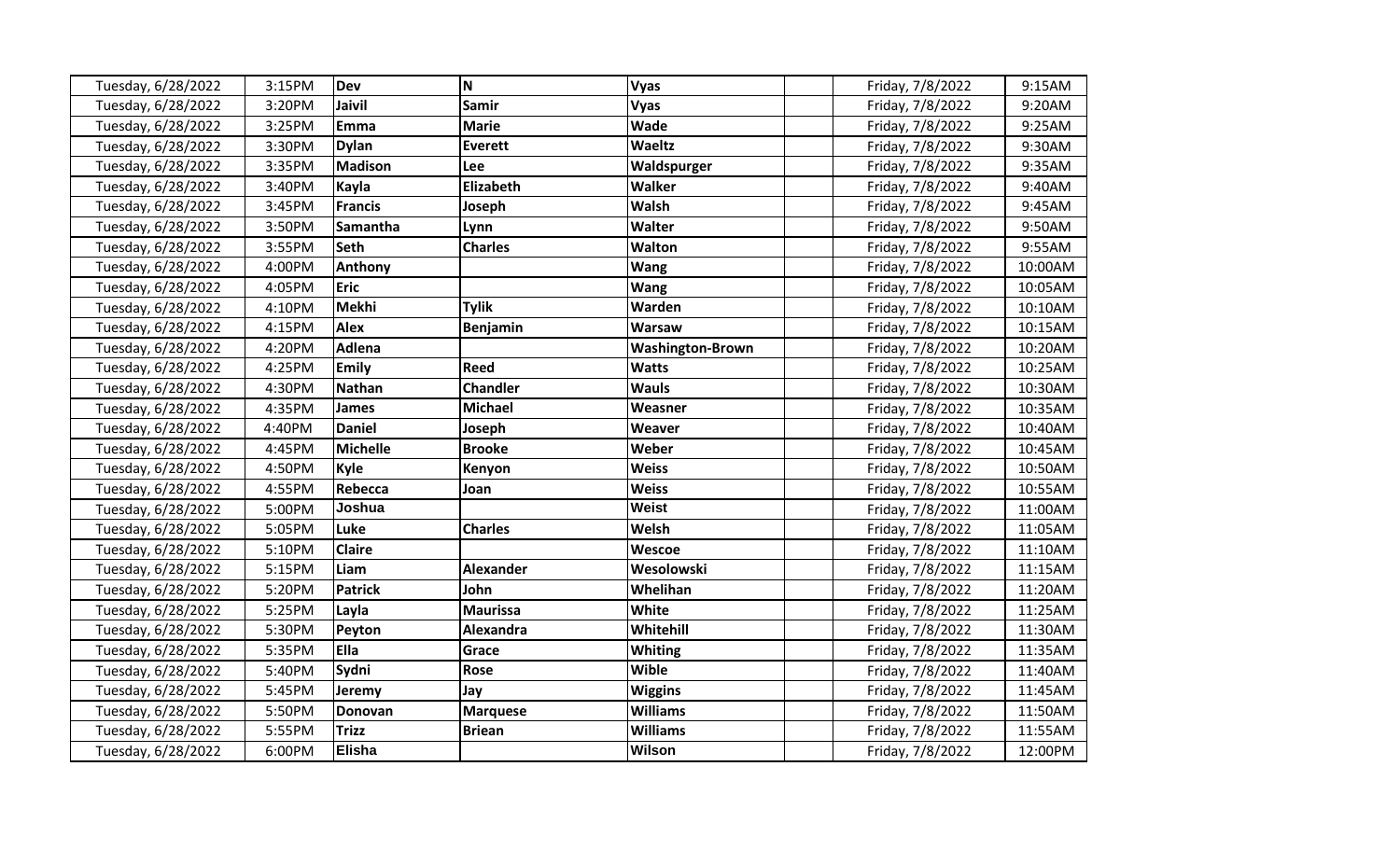| Tuesday, 6/28/2022   | 6:05PM | <b>Samuel</b>            | Leonard          | Wilson              | Friday, 7/8/2022 | 12:05PM |
|----------------------|--------|--------------------------|------------------|---------------------|------------------|---------|
| Tuesday, 6/28/2022   | 6:10PM | <b>Allyson</b>           | Lilah            | <b>Wolfe</b>        | Friday, 7/8/2022 | 12:10PM |
| Tuesday, 6/28/2022   | 6:15PM | Jessica                  | <b>Audrey</b>    | <b>Wolfe</b>        | Friday, 7/8/2022 | 12:15PM |
| Tuesday, 6/28/2022   | 6:20PM | Eric                     | Walter           | Wolfinger           | Friday, 7/8/2022 | 12:20PM |
| Tuesday, 6/28/2022   | 6:25PM | Emily                    | <b>Rose</b>      | Woodland            | Friday, 7/8/2022 | 12:25PM |
| Tuesday, 6/28/2022   | 6:30PM | Loren                    | Elizabeth        | Woodruff            | Friday, 7/8/2022 | 12:30PM |
| Tuesday, 6/28/2022   | 6:35PM | Ryan                     | <b>James</b>     | Woolaver            | Friday, 7/8/2022 | 12:35PM |
| Tuesday, 6/28/2022   | 6:40PM | Owen                     | <b>Robert</b>    | Worner              | Friday, 7/8/2022 | 12:40PM |
| Tuesday, 6/28/2022   | 6:45PM | Emma                     | <b>Gabrielle</b> | Worthington         | Friday, 7/8/2022 | 12:45PM |
| Tuesday, 6/28/2022   | 6:50PM | <b>Terhan</b>            | <b>Samuel</b>    | Wright              | Friday, 7/8/2022 | 12:50PM |
| Tuesday, 6/28/2022   | 6:55PM | <b>Mareham</b>           | Essam            | Yacoub              | Friday, 7/8/2022 | 12:55PM |
| Tuesday, 6/28/2022   | 7:00PM | Sarah                    | Alyssa           | Yakatan             | Friday, 7/8/2022 | 1:00PM  |
| Tuesday, 6/28/2022   | 7:05PM | <b>Caleb</b>             | Matai Kalale'a   | Yanagawa            | Friday, 7/8/2022 | 1:05PM  |
| Tuesday, 6/28/2022   | 7:10PM | Yoni                     | <b>Alexander</b> | <b>Yanez-Delcid</b> | Friday, 7/8/2022 | 1:10PM  |
| Tuesday, 6/28/2022   | 7:15PM | Fanny                    |                  | Yang                | Friday, 7/8/2022 | 1:15PM  |
| Tuesday, 6/28/2022   | 7:20PM | <b>Lili Louise Marie</b> |                  | Yap                 | Friday, 7/8/2022 | 1:20PM  |
| Tuesday, 6/28/2022   | 7:25PM | Sreenidhi                | <b>Reddy</b>     | Yaratha             | Friday, 7/8/2022 | 1:25PM  |
| Tuesday, 6/28/2022   | 7:30PM | <b>Eunice</b>            |                  | Υi                  | Friday, 7/8/2022 | 1:30PM  |
| Tuesday, 6/28/2022   | 7:35PM | Justin                   | <b>Riley</b>     | <b>Yothers</b>      | Friday, 7/8/2022 | 1:35PM  |
| Tuesday, 6/28/2022   | 7:40PM | <b>Kevin</b>             | <b>Kazwen</b>    | Yu                  | Friday, 7/8/2022 | 1:40PM  |
| Tuesday, 6/28/2022   | 7:45PM | <b>Nathan</b>            | <b>Shinu</b>     | Yu                  | Friday, 7/8/2022 | 1:45PM  |
| Tuesday, 6/28/2022   | 7:50PM | <b>Berkay</b>            |                  | Yuksel              | Friday, 7/8/2022 | 1:50PM  |
| Tuesday, 6/28/2022   | 7:55PM | <b>Emily</b>             | <b>Tae-Hee</b>   | Yun                 | Friday, 7/8/2022 | 1:55PM  |
| Wednesday, 6/29/2022 | 8:00AM | Jayne                    | Elizabeth        | Yunaska             | Friday, 7/8/2022 | 2:00PM  |
| Wednesday, 6/29/2022 | 8:05AM | <b>Dominic</b>           | <b>Antonio</b>   | Zaffino             | Friday, 7/8/2022 | 2:05PM  |
| Wednesday, 6/29/2022 | 8:10AM | <b>Sajid</b>             |                  | Zahid               | Friday, 7/8/2022 | 2:10PM  |
| Wednesday, 6/29/2022 | 8:15AM | Adam                     | <b>Achraf</b>    | Zahir               | Friday, 7/8/2022 | 2:15PM  |
| Wednesday, 6/29/2022 | 8:20AM | <b>Dylan</b>             | Charaf           | Zahir               | Friday, 7/8/2022 | 2:20PM  |
| Wednesday, 6/29/2022 | 8:25AM | <b>Methila</b>           | Raka             | Zaman               | Friday, 7/8/2022 | 2:25PM  |
| Wednesday, 6/29/2022 | 8:30AM | Gavin                    | Allan            | Zanck               | Friday, 7/8/2022 | 2:30PM  |
| Wednesday, 6/29/2022 | 8:35AM | <b>Carlisle</b>          | Mae              | <b>Zeiger</b>       | Friday, 7/8/2022 | 2:35PM  |
| Wednesday, 6/29/2022 | 8:40AM | Mia                      | Louise           | <b>Ziegler</b>      | Friday, 7/8/2022 | 2:40PM  |
| Wednesday, 6/29/2022 | 8:45AM | Anthony                  | George           | Zirpoli             | Friday, 7/8/2022 | 2:45PM  |
| Wednesday, 6/29/2022 | 8:50AM | Ava                      | <b>Noelle</b>    | <b>Zollars</b>      | Friday, 7/8/2022 | 2:50PM  |